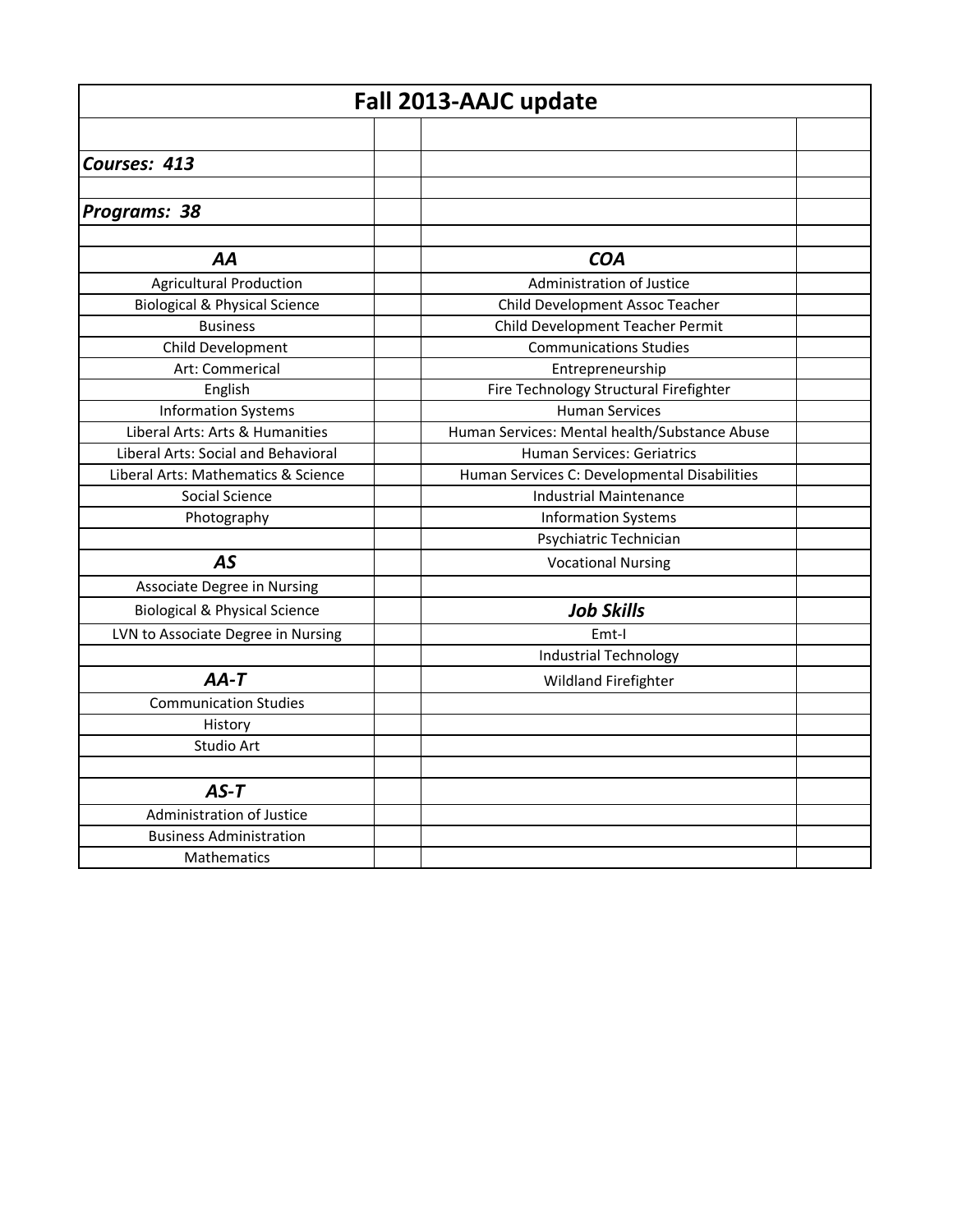| 2014-2015 Academic Year |                                                         |                   |                 |
|-------------------------|---------------------------------------------------------|-------------------|-----------------|
|                         |                                                         | <b>Curriculum</b> |                 |
| Course                  | <b>Title</b>                                            | <b>Approval</b>   | <b>Division</b> |
|                         |                                                         |                   |                 |
| ACCT P010               | <b>Practical Accounting</b>                             | 9/10/2013         | <b>CTE</b>      |
| ACCT P110               | <b>Financial Accounting</b>                             | 1/28/2014         | <b>CTE</b>      |
| ACCT P120               | <b>Managerial Accounting</b>                            | 9/23/2014         | <b>CTE</b>      |
| ADMJ P066A              | Police Reserve Training, Level III                      | 9/23/2014         | <b>CTE</b>      |
| ADMJ P066B              | Police Reserve Training, Level II                       | 9/23/2014         | <b>CTE</b>      |
| ADMJ P101               | <b>Public Safety Report Writing</b>                     | 9/23/2014         | <b>CTE</b>      |
| ADMJ P102               | Introduction to Administration of Justice               | 3/24/2015         | <b>CTE</b>      |
| ADMJ P103               | Introduction to Law                                     | 9/23/2014         | <b>CTE</b>      |
| ADMJ P104               | <b>Criminal Law</b>                                     | 9/23/2014         | <b>CTE</b>      |
| ADMJ P105               | Principles & Procedures of The Justice System           | 9/23/2014         | <b>CTE</b>      |
| ADMJ P106               | Legal Aspects of Evidence                               | 9/23/2014         | <b>CTE</b>      |
| ADMJ P107               | <b>Exploring Contemporary Multicultural Issues</b>      | 9/23/2014         | <b>CTE</b>      |
| ADMJ P108               | Principles of investigation                             | 9/23/2014         | <b>CTE</b>      |
| ADMJ P109               | <b>Criminal Justice Communications</b>                  | 9/23/2014         | <b>CTE</b>      |
| ADMJ P111               | Intro to Behavioral and Correctional Science            | 9/23/2014         | <b>CTE</b>      |
| ADMJ P113               | Interviewing and Counseling in Corrections              | 9/23/2014         | <b>CTE</b>      |
| ADMJ P114               | Control and Supervision in Corrections                  | 9/23/2014         | <b>CTE</b>      |
| ADMJ P115               | <b>Legal Aspects of Corrections</b>                     | 9/23/2014         | <b>CTE</b>      |
| ADMJ P117               | <b>Police Operations</b>                                | 9/23/2014         | <b>CTE</b>      |
| ADMJ P118               | Introduction to Criminology                             | 9/23/2014         | <b>CTE</b>      |
| ADMJ P121               | Juvenile Delinquency                                    | 9/23/2014         | <b>CTE</b>      |
| ADMJ P122               | <b>Probation and Parole</b>                             | 5/5/2014          | <b>CTE</b>      |
| ADMJ P123               | Constitutional Rights of the Accused                    | 9/23/2014         | <b>CTE</b>      |
| ADMJ P140A              | Basic Field Work Administration of Justice Police Cadet | 9/23/2014         | <b>CTE</b>      |
| ADMJ P140B              | Inter. Field Work Admin of Justice Police Cadet         | 10/14/2014        | <b>CTE</b>      |
| ADMJ P140C              | Advanced Field Work Admin of Justice Police Cadet       | 10/14/2014        | <b>CTE</b>      |
| <b>AGRI P101</b>        | Introduction to Agribusiness                            | 4/10/2012         | <b>CTE</b>      |
| AGRI P102               | <b>Agricultural Economics</b>                           | 9/23/2014         | <b>CTE</b>      |
| <b>AGRI P103</b>        | <b>Agricultural Sales</b>                               | 1/24/2012         | <b>CTE</b>      |
| AGRI P104               | <b>Computer Applications in Agriculture</b>             | 11/22/2011        | <b>CTE</b>      |
| <b>AGRI P105</b>        | <b>Farm Accounting</b>                                  | 1/24/2012         | <b>CTE</b>      |
| AGRI P106               | Introduction to Soil Science                            | 9/9/2014          | <b>CTE</b>      |
| <b>AGRI P107</b>        | <b>Agricultural Marketing</b>                           | 1/24/2012         | <b>CTE</b>      |
| <b>AGRI P110</b>        | Principles of Pesticide Use                             | 1/24/2012         | <b>CTE</b>      |
| AGRI P117               | Plant Propagation and Production                        | 1/24/2012         | <b>CTE</b>      |
| AGRI P131               | <b>Introduction to Plant Science</b>                    | 12/9/2014         | <b>CTE</b>      |
| AGRI P132               | <b>Agricultural Math</b>                                | 9/9/2014          | <b>CTE</b>      |
| AGRI P136               | Introduction to Ornamental Horticulture                 | 4/14/2009         | <b>CTE</b>      |
| AGRI P139               | <b>Floriculture Crop Production</b>                     | 12/8/2009         | <b>CTE</b>      |
| AGRI P140               | Landscape Design                                        | 12/8/2009         | <b>CTE</b>      |
| AGRI P141               | Landscape Business Management                           | 12/8/2009         | <b>CTE</b>      |
| ANAT P052               | Introduction and Survey of Anatomy and Physiology       | 1/24/2012         | <b>NSCI</b>     |
| <b>ANAT P110</b>        | Human Anatomy                                           | 1/27/2015         | <b>NSCI</b>     |
| <b>ANTH P101</b>        | Introduction to Biological Anthropology                 | 9/23/2014         | SOSC            |
| <b>ANTH P102</b>        | <b>Cultural Anthropology</b>                            | 9/23/2014         | SOSC            |
| <b>ANTH P103</b>        | Introduction to Archaeology                             | 9/23/2014         | SOSC            |
| <b>ANTH P104</b>        | Prehistory and Ancient Civilization                     | 11/4/2014         | SOSC            |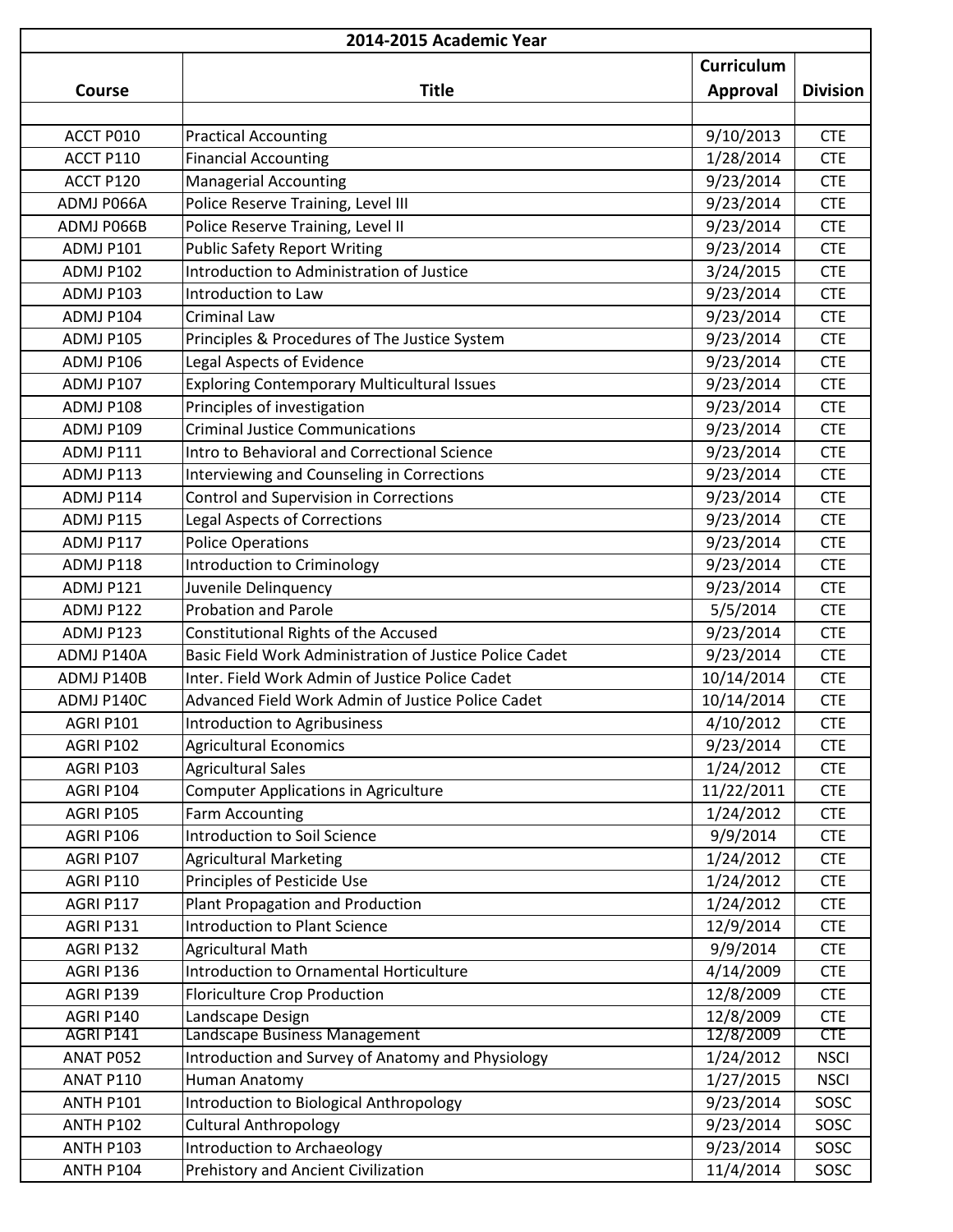| <b>ANTH P105</b> | Native Cultures of North America                         | 10/28/2014 | SOSC        |
|------------------|----------------------------------------------------------|------------|-------------|
| <b>ANTH P107</b> | Anth of Religion & Ritual                                | 10/28/2014 | SOSC        |
| <b>ART P101</b>  | Art Studio Fundamentals                                  | 12/10/2013 | <b>FAAR</b> |
| <b>ART P103</b>  | <b>Fundamentals of Drawing</b>                           | 12/6/2011  | <b>FAAR</b> |
| <b>ART P106</b>  | 2-D Design                                               | 9/9/2014   | FAAR        |
| <b>ART P107</b>  | 3-D Design                                               | 9/9/2014   | <b>FAAR</b> |
| <b>ART P113</b>  | Pre-Historic to Medieval Art History                     | 12/10/2013 | FAAR        |
| <b>ART P114</b>  | Renaissance to Contemporary Art History                  | 12/10/2013 | FAAR        |
| <b>ART P116</b>  | Introduction to Painting                                 | 12/6/2011  | FAAR        |
| <b>ART P117</b>  | <b>Advanced Drawing</b>                                  | 9/25/2012  | <b>FAAR</b> |
| <b>ART P119</b>  | <b>Advanced Painting</b>                                 | 1/27/2015  | FAAR        |
| <b>ART P120</b>  | <b>Head Sculpture</b>                                    | 9/25/2012  | <b>FAAR</b> |
| <b>ART P121</b>  | <b>Figurative Sculpture</b>                              | 9/9/2014   | <b>FAAR</b> |
| <b>ART P122</b>  | <b>Advanced Figure Drawing</b>                           | 3/25/2014  | <b>FAAR</b> |
| <b>ART P123</b>  | Introduction to Sculpture                                | 12/6/2011  | <b>FAAR</b> |
| <b>ART P124</b>  | <b>Figure Drawing</b>                                    | 12/6/2011  | FAAR        |
| <b>ASL P101</b>  | Beginning American Sign Language                         | 4/14/2015  | LAAR        |
| <b>ASL P102</b>  | Beginning American Sign Language II                      | 10/7/2010  | LAAR        |
| <b>ASTR P101</b> | <b>Elementary Astronomy</b>                              | 2/26/2013  | <b>NSCI</b> |
| <b>BIOL P105</b> | <b>Introductory Biology</b>                              | 12/6/2011  | <b>NSCI</b> |
| <b>BIOL P106</b> | <b>Introductory Biology</b>                              | 5/13/2014  | <b>NSCI</b> |
| <b>BIOL P110</b> | Principles of Biology                                    | 4/22/2014  | <b>NSCI</b> |
| <b>BIOL P118</b> | Nutrition                                                | 2/22/2011  | <b>NSCI</b> |
| BSAD P011        | <b>Business Mathematics</b>                              | 1/28/2014  | <b>CTE</b>  |
| <b>BSAD P101</b> | introduction to Business                                 | 1/28/2014  | <b>CTE</b>  |
| <b>BSAD P120</b> | Principles of Management and Organization                | 4/22/2014  | <b>CTE</b>  |
| <b>BSAD P132</b> | <b>Business Communications</b>                           | 4/22/2014  | <b>CTE</b>  |
| <b>BSAD P140</b> | <b>Business Law</b>                                      | 9/23/2014  | <b>CTE</b>  |
| <b>BSAD P150</b> | <b>Quantitative Methods for Business Decision Making</b> | 9/23/2014  | <b>CTE</b>  |
| <b>BSAD P160</b> | Introduction to Entrepreneurship                         | 9/23/2014  | <b>CTE</b>  |
| <b>BSAD P161</b> | <b>Entrepreneur Business Management</b>                  | 9/23/2014  | <b>CTE</b>  |
| BSAD P162        | Entrepreneurial Mentor/Internship                        | 9/23/2014  | <b>CTE</b>  |
| <b>BSAD P165</b> | <b>Entrepreneurial Finance</b>                           | 9/23/2014  | <b>CTE</b>  |
| BSAD P170        | Logistics Operations Management                          | 12/9/2014  | <b>CTE</b>  |
| BSAD P171        | <b>Purchasing and Contracting</b>                        | 12/9/2014  | <b>CTE</b>  |
| BSAD P172        | Supply Chain Management                                  | 12/9/2014  | <b>CTE</b>  |
| BSAD P173        | <b>Distribution Management</b>                           | 12/9/2014  | <b>CTE</b>  |
| BSAD P174        | <b>Transportation Management</b>                         | 12/9/2014  | <b>CTE</b>  |
| BSAD P175        | <b>Global and International Logistics</b>                | 12/9/2014  | <b>CTE</b>  |
| <b>CGRA P110</b> | Introduction to Digital Arts                             | 12/6/2011  | FAAR        |
| CGRA P111        | Digital Graphic Design                                   | 2/28/2012  | FAAR        |
| <b>CGRA P112</b> | <b>Digital Imaging</b>                                   | 12/10/2013 | FAAR        |
| CHDV P115        | Introduction to Early Intervention                       | 9/27/2011  | <b>CTE</b>  |
| CHDV P117        | Teaching in a Diverse Society                            | 5/12/2015  | <b>CTE</b>  |
| CHDV P118        | Young Child with Special Needs                           | 12/6/2011  | <b>CTE</b>  |
| CHDV P119        | Health, Safety and Nutrition                             | 12/6/2011  | <b>CTE</b>  |
| CHDV P121        | Zero to Three                                            | 12/6/2011  | <b>CTE</b>  |
| CHDV P122        | Child, Family and Community                              | 5/12/2015  | <b>CTE</b>  |
| CHDV P142        | Prin and Practices of Teaching Young Children            | 12/6/2011  | <b>CTE</b>  |
| CHDV P143        | Practicum/Field Experience                               | 5/12/2015  | <b>CTE</b>  |
| CHDV P144        | Introduction to Curriculum                               | 12/6/2011  | <b>CTE</b>  |
| CHDV P161        | Infant Care and Development                              | 12/6/2011  | <b>CTE</b>  |
|                  |                                                          |            |             |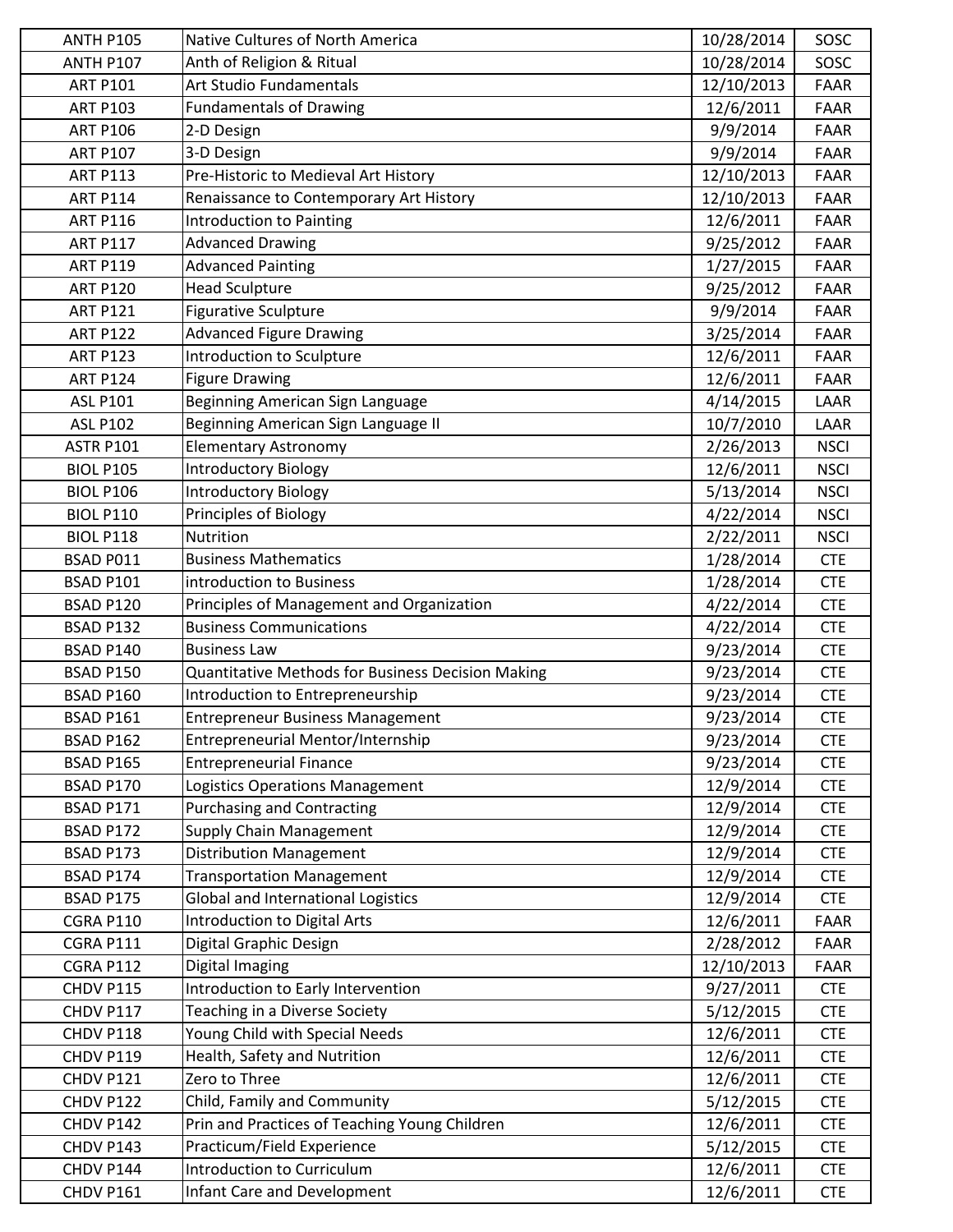| CHDV P223         | Child Growth and Development<br><b>Observation and Assessment</b> | 4/9/2013   | <b>CTE</b>  |
|-------------------|-------------------------------------------------------------------|------------|-------------|
| CHDV P239         |                                                                   | 12/6/2011  | <b>CTE</b>  |
| CHDV P244         | <b>Supervision of Adults</b>                                      | 12/6/2011  | <b>CTE</b>  |
| CHDV P245         | Early Childhood Education Business Management                     | 12/6/2011  | <b>CTE</b>  |
| CHDV P246         | Administration of Programs for Young Children                     | 9/25/2012  | <b>CTE</b>  |
| CHEM P101A        | <b>General Chemistry I</b>                                        | 11/26/2013 | <b>NSCI</b> |
| CHEM P101B        | <b>General Chemistry II</b>                                       | 11/24/2009 | <b>NSCI</b> |
| CHEM P106         | <b>Introduction to Chemical Principles</b>                        | 4/28/2015  | <b>NSCI</b> |
| <b>CMRT P102</b>  | <b>Commercial Layout and Design</b>                               | 10/9/2012  | FAAR        |
| <b>CMRT P103</b>  | Illustration                                                      | 9/25/2012  | FAAR        |
| <b>COMM P101</b>  | Introduction to Speaking                                          | 9/9/2014   | FAAR        |
| <b>COMM P102</b>  | Interpersonal Communication                                       | 4/23/2013  | <b>FAAR</b> |
| COMM P103         | Persuasion                                                        | 4/23/2013  | <b>FAAR</b> |
| <b>COMM P105</b>  | <b>Argumentation and Debate</b>                                   | 4/23/2013  | <b>FAAR</b> |
| COMM P106         | <b>Intercultural Communication</b>                                | 4/23/2013  | FAAR        |
| COMM P170         | Oral Interpretation                                               | 9/24/2013  | FAAR        |
| DRMA P101         | Introduction to Theatre                                           | 12/10/2013 | <b>FAAR</b> |
| DRMA P102         | Introduction to Contemporary Theatre                              | 2/14/2012  | FAAR        |
| <b>ECON P101</b>  | Principles of Economics (Microeconomics)                          | 4/22/2014  | SOSC        |
| <b>ECON P102</b>  | Principles of Economics (Macroeconomics)                          | 4/22/2014  | SOSC        |
| EDUC P076         | <b>Effective Learning Skills</b>                                  | 12/6/2011  | SOSC        |
| EDUC P077         | Learning Strategies                                               | 12/6/2011  | SOSC        |
| <b>EDUC P101</b>  | <b>College Planning and Success Strategies</b>                    | 12/6/2011  | SOSC        |
| <b>EDUC P102</b>  | Personal and Career Exploration                                   | 12/6/2011  | SOSC        |
| <b>EDUC P103</b>  | Introduction to Teaching                                          | 3/9/2010   | SOSC        |
| <b>EDUC P105</b>  | Understanding Cultural Diversity in U.S. Schools                  | 5/12/2009  | SOSC        |
| <b>EDUC P107</b>  | <b>Strategies for Personal and Academic Success</b>               | 12/6/2011  | SOSC        |
| <b>EDUC P108</b>  | <b>College Success for Student-Athletes</b>                       | 2/8/2011   | SOSC        |
| <b>EL2 P070A</b>  | Intermediate, Pronunciation, Reading, and Writing                 | 5/12/2015  | LAAR        |
| <b>EL2 P070B</b>  | Intermediate Conversation, Reading, and Comp                      | 5/12/2015  | LAAR        |
| EL2 P079          | Beg English for Second Language Learners                          | 5/12/2015  | LAAR        |
| <b>EL2 P080A</b>  | Basic Structure, Pronunciation, and Composition                   | 5/12/2015  | LAAR        |
| <b>EL2 PO80B</b>  | Basic Reading, Vocabulary, and Grammar                            | 5/12/2015  | LAAR        |
| <b>EL2 P090</b>   | Intro to English for Second Language Learners                     | 3/10/2015  | LAAR        |
| EMTC P050         | <b>Emergency Medical Technician-Basic</b>                         | 11/26/2013 | <b>HCCR</b> |
| <b>ENGL P050</b>  | <b>College Writing</b>                                            | 1/24/2012  | LAAR        |
| ENGL P052         | <b>Advanced Reading Techniques</b>                                | 1/24/2012  | LAAR        |
| <b>ENGL P071</b>  | <b>Basic Writing Skills</b>                                       | 3/9/2010   | LAAR        |
| ENGL P072         | <b>Effective Reading</b>                                          | 4/28/2015  | LAAR        |
| ENGL P073X        | <b>English Express</b>                                            | 1/28/2014  | LAAR        |
|                   |                                                                   |            |             |
| ENGL P079         | Learning Skills for Developmental Reading                         | 5/19/2008  | LAAR        |
| <b>ENGL P080</b>  | Learning Skills for Basic Writing                                 | 11/25/2008 | LAAR        |
| <b>ENGL P081</b>  | <b>Basic Reading</b>                                              | 2/14/2012  | LAAR        |
| ENGL P083         | <b>Basic Writing Skills</b>                                       | 2/14/2012  | LAAR        |
| ENGL P083R        | <b>Basic Reading and Writing</b>                                  | 2/28/2012  | LAAR        |
| ENGL P101A        | <b>Expository Composition</b>                                     | 3/13/2012  | LAAR        |
| ENGL P101B        | Argumentative Writing and Critical Thinking Through Literature    | 12/10/2013 | LAAR        |
| <b>ENGL P101C</b> | Argumentative Writing and Critical Thinking                       | 11/12/2013 | LAAR        |
| <b>ENGL P102</b>  | Eng Lit: Beowulf to Pope and The Age of Reason                    | 5/12/2015  | LAAR        |
| <b>ENGL P103</b>  | Shakespeare Survey                                                | 4/28/2015  | LAAR        |
| <b>ENGL P104</b>  | English Literature: Romantics to the Present                      | 4/28/2015  | LAAR        |
| <b>ENGL P112</b>  | Forms of Literature Chicano Literature                            | 4/28/2015  | LAAR        |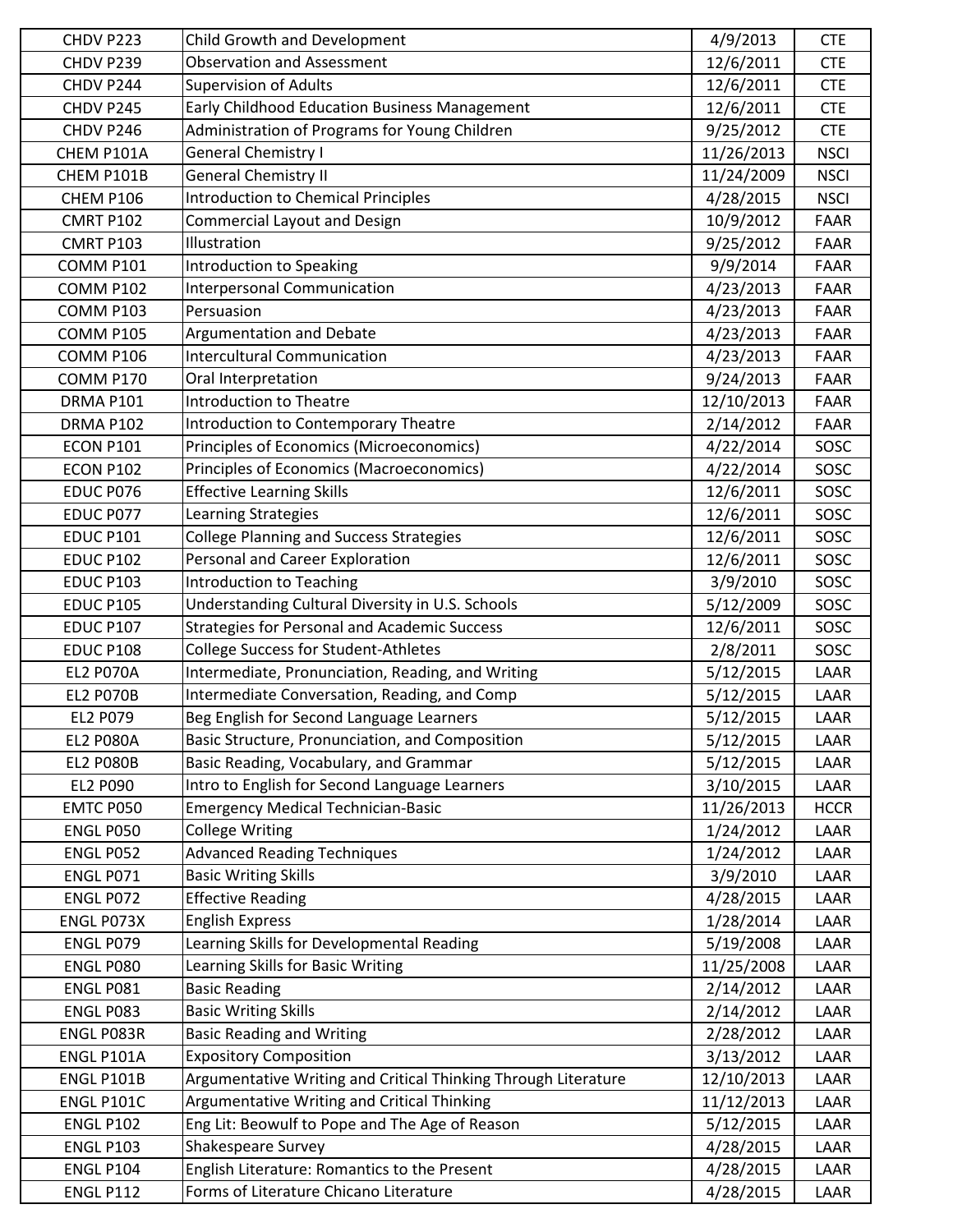| <b>ENGL P113</b> | Forms of Literature: Chicano Drama                                 | 5/12/2015  | LAAR        |
|------------------|--------------------------------------------------------------------|------------|-------------|
| <b>ENGL P115</b> | Forms of Literature: Women Writers                                 | 5/12/2015  | LAAR        |
| <b>ENGL P116</b> | Forms of Literature: The Short Story                               | 5/12/2015  | LAAR        |
| <b>ENGL P117</b> | Forms of Literature: American Indian Literature                    | 5/12/2015  | LAAR        |
| <b>ENGL P118</b> | The Bible as Literature                                            | 2/28/2012  | LAAR        |
| <b>ENGL P119</b> | Forms of Literature: Poetry                                        | 5/12/2015  | LAAR        |
| <b>ENGL P130</b> | American Literature I                                              | 5/13/2014  | LAAR        |
| <b>ENGL P131</b> | American Literature 2                                              | 4/8/2014   | LAAR        |
| <b>ENGL P134</b> | Introduction to Research for Writing                               | 4/10/2012  | LAAR        |
| <b>ENGL P140</b> | <b>Creative Writing</b>                                            | 4/14/2015  | LAAR        |
| <b>ENGL P141</b> | <b>Magazine Article Writing</b>                                    | 5/12/2015  | LAAR        |
| <b>ERSC P110</b> | <b>Introduction to Earth Science</b>                               | 12/10/2013 | <b>NSCI</b> |
| <b>ERSC P114</b> | Physical Geography                                                 | 12/10/2013 | <b>NSCI</b> |
| <b>ETHN P120</b> | African American Experience                                        | 3/11/2014  | SOSC        |
| <b>FIRE P050</b> | Fire Fighter   Academy                                             | 4/28/2015  | <b>CTE</b>  |
| <b>FIRE P051</b> | Interagency Basic Wildland Firefighter                             | 11/25/2014 | <b>CTE</b>  |
| <b>FIRE P056</b> | Fire Apparatus Driver/Operator 1A: Emerg Vehicle Operations        | 3/23/2010  | <b>CTE</b>  |
| <b>FIRE P057</b> | Fire Apparatus Driver/Operator 1B: Pump Operation                  | 3/23/2010  | <b>CTE</b>  |
| <b>FIRE P101</b> | Principles of Emergency Services                                   | 11/25/2014 | <b>CTE</b>  |
| <b>FIRE P102</b> | Fire Prevention Technology                                         | 3/9/2010   | <b>CTE</b>  |
| <b>FIRE P103</b> | Fire Protection Equipment and Systems                              | 11/25/2014 | <b>CTE</b>  |
| <b>FIRE P104</b> | <b>Building Construction for Fire Protection</b>                   | 11/25/2014 | <b>CTE</b>  |
| <b>FIRE P105</b> | Fire Behavior and Combustion                                       | 11/25/2014 | <b>CTE</b>  |
| <b>GENS P055</b> | <b>Student Government</b>                                          | 10/27/2009 | <b>CTE</b>  |
| <b>GEOG P113</b> | <b>Cultural Geography</b>                                          | 10/28/2014 | SOSC        |
| <b>GEOG P114</b> | Physical Geography                                                 | 12/10/2013 | SOSC        |
| <b>GEOL P110</b> | Introduction to Geology                                            | 12/10/2013 | <b>NSCI</b> |
| <b>HIST P101</b> | World History to 1500                                              | 3/13/2012  | SOSC        |
| <b>HIST P102</b> | World history from 1500 to the Present                             | 4/28/2015  | SOSC        |
| <b>HIST P104</b> | History of Western Civilization I                                  | 10/14/2014 | SOSC        |
| <b>HIST P105</b> | History of Western Civilization II                                 | 10/8/2013  | SOSC        |
| <b>HIST P107</b> | California History                                                 | 12/10/2013 | SOSC        |
| <b>HIST P108</b> | Early Latin American History                                       | 10/8/2013  | SOSC        |
| <b>HIST P109</b> | Modern Latin American History                                      | 10/8/2013  | SOSC        |
| <b>HIST P117</b> | History/US from Colonial Period to 1877                            | 4/23/2013  | SOSC        |
| <b>HIST P118</b> | History/US from 1877 to the Present                                | 3/10/2015  | SOSC        |
| <b>HIST P119</b> | <b>Mexican American History</b>                                    | 12/10/2013 | SOSC        |
| <b>HIST P120</b> | History of the Middle East                                         | 4/23/2013  | SOSC        |
| <b>HIST P121</b> | History of East Asia                                               | 10/8/2013  | SOSC        |
| <b>HIST P123</b> | <b>History of Mexico</b>                                           | 10/8/2013  | SOSC        |
| <b>HLED P112</b> | <b>Health Education</b>                                            | 11/22/2011 | PHED        |
| <b>HMSV P101</b> | <b>Introduction to Human Services</b>                              | 10/27/2009 | SOSC        |
| <b>HMSV P102</b> | Intro to Alcoholism and Substance Abuse                            | 10/27/2009 | SOSC        |
| <b>HMSV P103</b> | <b>Ethics and Human Services Workers</b>                           | 2/9/2010   | SOSC        |
| <b>HMSV P104</b> | <b>Basic Interviewing and Counseling Skills</b>                    | 10/27/2009 | SOSC        |
| <b>HMSV P105</b> | Intro to Counseling with Multicultural Populations                 | 10/27/2009 | SOSC        |
|                  | Psychopharmacology of Alcohol and Drug Abuse and Psychotherapeutic |            |             |
| HMSV P106        | <b>Medications</b>                                                 | 10/27/2009 | SOSC        |
| <b>HMSV P107</b> |                                                                    | 2/9/2010   | SOSC        |
|                  | Understanding Psychopathology and Treating Co-occurring Disorders  |            |             |
| <b>HMSV P108</b> | <b>Counseling Approaches and Techniques</b>                        | 10/27/2009 | SOSC        |
| <b>HMSV P109</b> | <b>Group Counseling Strategies</b>                                 | 10/27/2009 | SOSC        |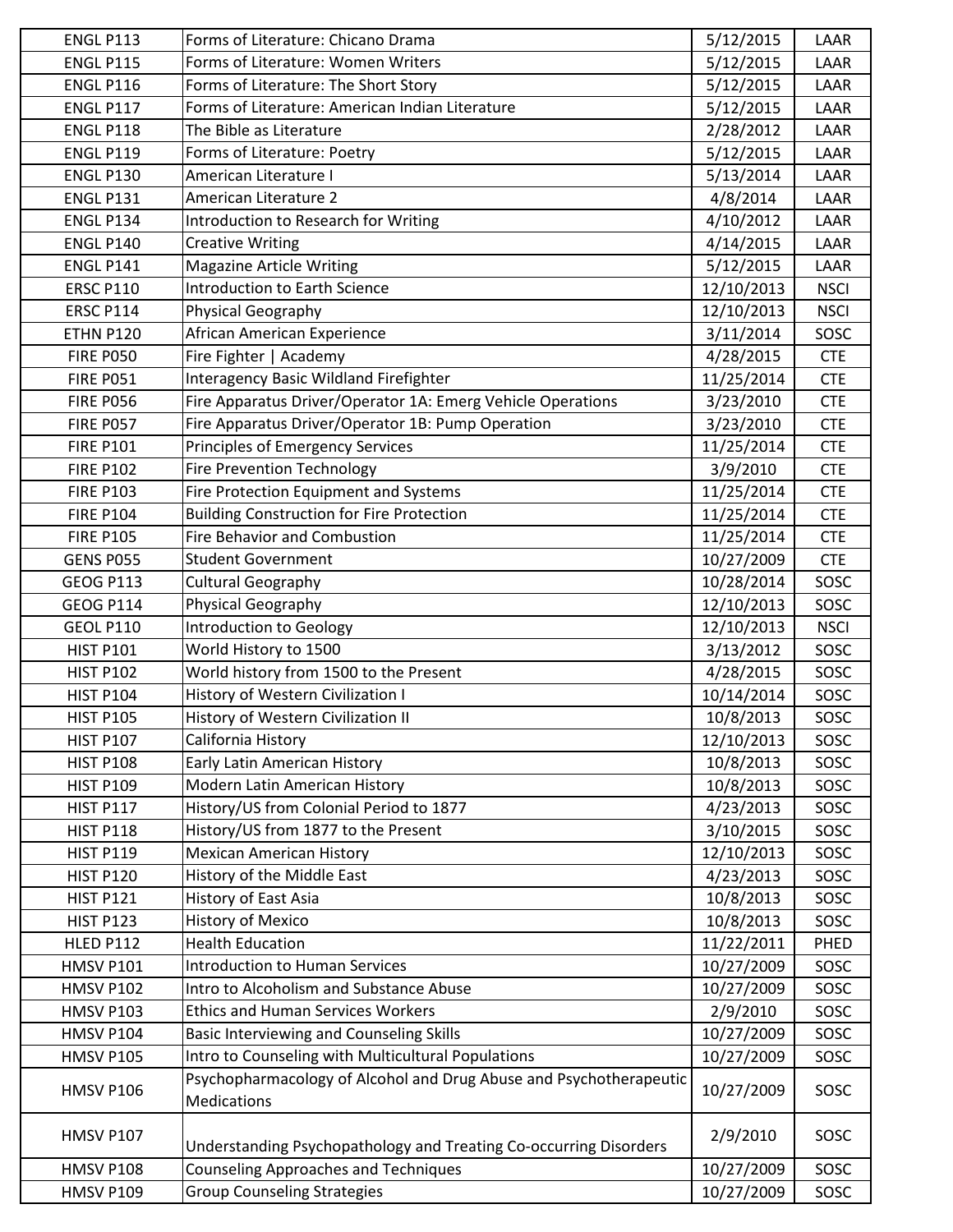| <b>HMSV P110</b> | <b>Group Counseling Process</b>                     | 2/9/2010   | SOSC        |
|------------------|-----------------------------------------------------|------------|-------------|
| <b>HMSV P111</b> | Case Management                                     | 10/27/2009 | SOSC        |
| <b>HMSV P112</b> | Internship / Mental Health/ Substance Abuse Care    | 10/27/2009 | SOSC        |
| <b>HMSV P114</b> | Issues and Interventions in Geriatric Mental Health | 3/9/2010   | SOSC        |
| <b>HMSV P120</b> | <b>Introduction to Social Welfare</b>               | 10/27/2009 | SOSC        |
| HMSV P134        | Human Services Internship (Certificate)             | 3/23/2010  | SOSC        |
| HMSV P135        | Human Services Internship (Certificate)             | 3/23/2010  | SOSC        |
| <b>INDT P050</b> | Industrial Maintenance I                            | 9/23/2014  | <b>CTE</b>  |
| INDT P051        | Industrial Maintenance II                           | 9/23/2014  | <b>CTE</b>  |
| INDT P052        | Programmable Logic Controller Basics                | 10/14/2014 | <b>CTE</b>  |
| INDT P060        | Power Tech Pre Apprentice                           | 9/23/2014  | <b>CTE</b>  |
| INDT P061        | Power Technician I                                  | 9/23/2014  | <b>CTE</b>  |
| INDT P062        | Power Technician II                                 | 9/23/2014  | <b>CTE</b>  |
| INDT P063        | <b>Solar Sales</b>                                  | 9/24/2013  | <b>CTE</b>  |
| INFS PO01        | <b>Introduction to Computers</b>                    | 1/28/2014  | <b>CTE</b>  |
| INFS P010        | Introduction to Word Processing/Word                | 1/28/2014  | <b>CTE</b>  |
| INFS P020        | Introduction to Spreadsheet/Excel                   | 4/22/2014  | <b>CTE</b>  |
| INFS P030        | <b>Introduction to Database - Access</b>            | 4/22/2014  | <b>CTE</b>  |
| INFS P052        | Introduction to Web Design                          | 1/28/2014  | <b>CTE</b>  |
| INFS P055        | Internet Research                                   | 11/25/2014 | <b>CTE</b>  |
| <b>INFS P100</b> | Introduction to Information Systems                 | 5/13/2014  | <b>CTE</b>  |
| <b>INFS P113</b> | <b>Structured Programming - Visual Basic</b>        | 1/28/2014  | <b>CTE</b>  |
| <b>INFS P210</b> | <b>Systems Analysis and Design</b>                  | 11/25/2014 | <b>CTE</b>  |
| <b>INFS P220</b> | Data Communications and Networking                  | 1/28/2014  | <b>CTE</b>  |
| <b>INST P152</b> | <b>Student Success Career Pathways</b>              | 4/22/2014  | <b>CTE</b>  |
| MATH P051        | Intermediate Algebra                                | 10/23/2012 | <b>NSCI</b> |
| MATH P055        | <b>Elementary Algebra</b>                           | 10/23/2012 | <b>NSCI</b> |
| MATH P061        | Pre-Algebra                                         | 4/25/2012  | <b>NSCI</b> |
| MATH P061L       | Pre-Algebra Laboratory                              | 4/25/2012  | <b>NSCI</b> |
| <b>MATH P101</b> | Trigonometry                                        | 5/12/2015  | <b>NSCI</b> |
| <b>MATH P102</b> | <b>Precalculus Functions and Graphs</b>             | 5/12/2015  | <b>NSCI</b> |
| <b>MATH P103</b> | Calculus 1 with Analytic Geometry                   | 12/10/2013 | <b>NSCI</b> |
| <b>MATH P104</b> | Calculus 2 with Analytic Geometry                   | 12/10/2013 | <b>NSCI</b> |
| <b>MATH P122</b> | Introduction to Probability and Statistics          | 8/26/2014  | <b>NSCI</b> |
| <b>MATH P205</b> | Calculus 3 with Analytic Geometry                   | 12/10/2013 | <b>NSCI</b> |
| MATH P206        | Differential Equations and Linear Algebra           | 12/10/2013 | <b>NSCI</b> |
| <b>MATH PQ</b>   | <b>Applied Algebra</b>                              | 4/22/2014  | <b>NSCI</b> |
| <b>MICR P106</b> | Microbiology                                        | 3/13/2012  | <b>NSCI</b> |
| MKTG P124        | <b>Principles of Marketing</b>                      | 9/23/2014  | <b>CTE</b>  |
| <b>MUSC P100</b> | <b>Fundamentals of Music Theory</b>                 | 1/28/2014  | FAAR        |
| <b>MUSC P109</b> | History of Rock and Roll                            | 2/8/2011   | <b>FAAR</b> |
| <b>MUSC P110</b> | Exploring the World Through Music                   | 5/12/2015  | FAAR        |
| <b>MUSC P111</b> | Music Appreciation: Music Through 1800              | 12/10/2013 | FAAR        |
| <b>MUSC P112</b> | Music Appreciation: 1800 to Present                 | 12/10/2013 | FAAR        |
| <b>MUSC P117</b> | College Chorale                                     | 9/10/2013  | FAAR        |
| <b>MUSC P118</b> | <b>Chamber Singers</b>                              | 5/12/2015  | <b>FAAR</b> |
| MUSC P143A       | <b>Beginning Class Piano I</b>                      | 3/23/2010  | FAAR        |
| MUSC P143B       | <b>Beginning Class Piano II</b>                     | 3/23/2010  | FAAR        |
| MUSC P143C       | Intermediate Class Piano                            | 3/23/2010  | FAAR        |
| MUSC P143D       | <b>Advanced Class Piano</b>                         | 3/23/2010  | FAAR        |
| <b>NURS P100</b> | Strategies for Success in a Nursing Program         | 4/14/2015  | <b>HCCR</b> |
| <b>NURS P110</b> | Intro to Pathophysiology                            | 4/23/2013  | <b>HCCR</b> |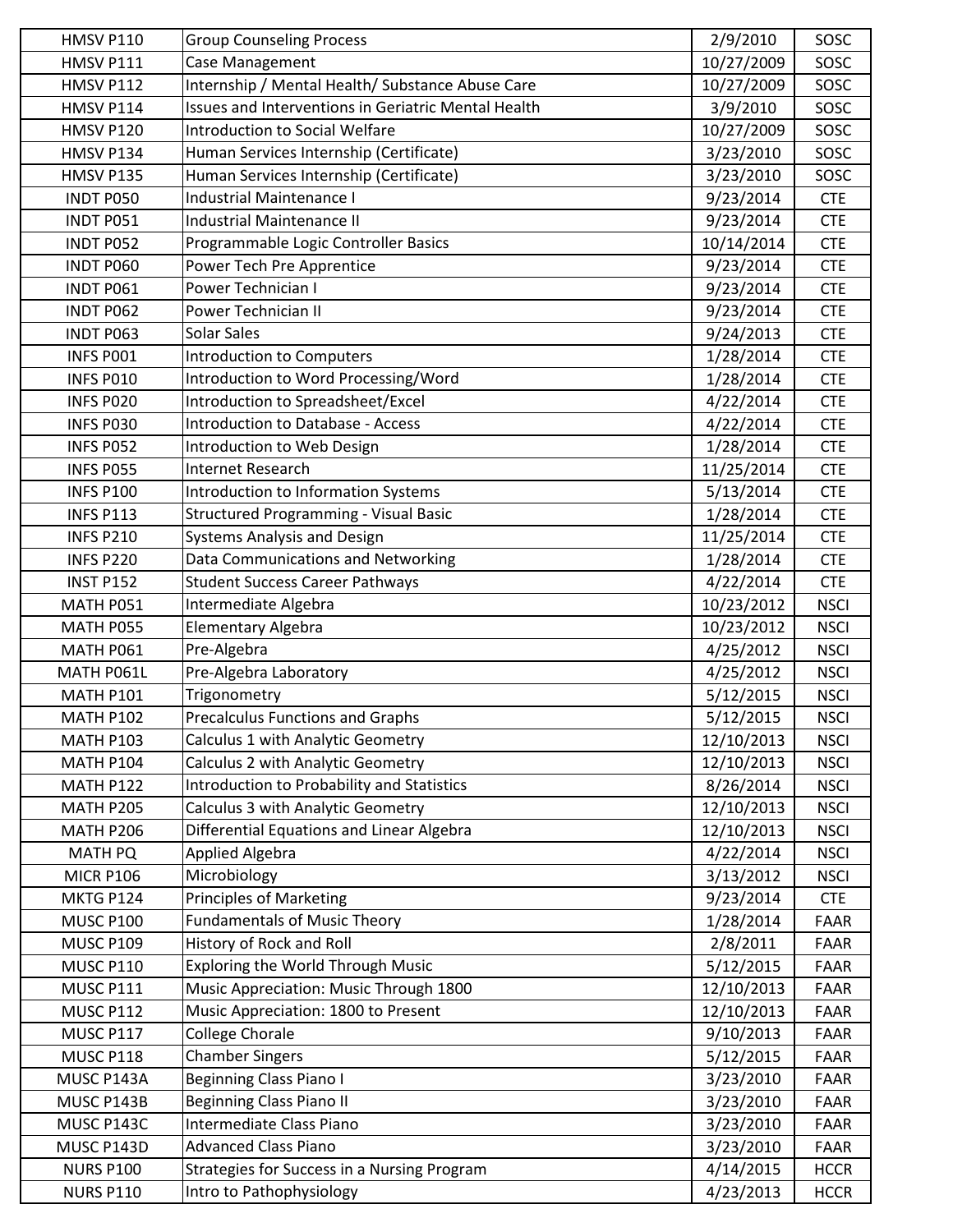| <b>NURS P120</b> | <b>Fundamentals of Nursing</b>                       | 4/28/2015  | <b>HCCR</b> |
|------------------|------------------------------------------------------|------------|-------------|
| <b>NURS P121</b> | Medical-Surgical Nursing 1                           | 4/14/2015  | <b>HCCR</b> |
| <b>NURS P122</b> | Pharmacology                                         | 5/12/2015  | <b>HCCR</b> |
| <b>NURS P123</b> | <b>Medical-Surgical Nursing 2</b>                    | 4/14/2015  | <b>HCCR</b> |
| <b>NURS P124</b> | <b>Obstetrics-Maternity Nursing</b>                  | 5/12/2015  | <b>HCCR</b> |
| <b>NURS P125</b> | Mental Health-Psychiatric Nursing                    | 4/28/2015  | <b>HCCR</b> |
| <b>NURS P126</b> | <b>Medical-Surgical Nursing 3</b>                    | 4/28/2015  | <b>HCCR</b> |
| <b>NURS P127</b> | <b>Pediatric Nursing</b>                             | 4/28/2015  | <b>HCCR</b> |
| <b>NURS P128</b> | <b>Medical-Surgical Nursing 4</b>                    | 5/12/2015  | <b>HCCR</b> |
| <b>NURS P129</b> | <b>Gerontology-Community Nursing</b>                 | 4/14/2015  | <b>HCCR</b> |
| <b>NURS P170</b> | Role Transition: Bridging Nursing Theory to Practice | 4/14/2015  | <b>HCCR</b> |
| OFFT P030        | <b>Human Relations in Business</b>                   | 9/23/2014  | <b>CTE</b>  |
| P148-P058-P078   | <b>Special Studies</b>                               |            |             |
| <b>PHED P103</b> | <b>Beginning Weight Training</b>                     | 3/12/2013  | PHED        |
| <b>PHED P105</b> | <b>Advanced Weight Training</b>                      | 3/12/2012  | PHED        |
| PHED P106A       | Shape Up - Aerobic Exercise                          | 3/12/2013  | PHED        |
| PHED P106B       | Shape Up - Aerobic and Anaerobic Exercise            | 3/12/2013  | PHED        |
| <b>PHED P109</b> | Off Season Intercollegiate Basketball - Women        | 3/12/2013  | PHED        |
| PHED P114        | Off Season Intercollegiate Volleyball - Women        | 3/12/2013  | PHED        |
| PHED P115        | Off Season Intercollegiate Softball - Women          | 3/12/2013  | PHED        |
| PHED P116        | Off Season Intercollegiate Baseball - Men            | 3/12/2013  | PHED        |
| PHED P117        | Off Season Intercollegiate Basketball-Men            | 3/12/2013  | PHED        |
| PHED P122        | Varsity Basketball for Men                           | 4/9/2013   | PHED        |
| PHED P123        | Varsity Basketball for Women                         | 4/9/2013   | PHED        |
| PHED P126        | <b>Varsity Baseball</b>                              | 4/9/2013   | PHED        |
| PHED P130        | Varsity Volleball for Women                          | 4/9/2013   | PHED        |
| PHED P132        | Varsity Softball for Women                           | 4/9/2013   | PHED        |
| PHED P143        | Intercollegiate Team Conditioning                    | 3/12/2013  | PHED        |
| <b>PHIL P106</b> | Introduction to Philosophy                           | 4/23/2013  | SOSC        |
| <b>PHIL P107</b> | Introduction to Logic                                | 4/23/2013  | SOSC        |
| <b>PHIL P108</b> | Introduction to Philosophy of Religion               | 4/23/2013  | SOSC        |
| <b>PHIL P109</b> | <b>Existence and Reality</b>                         | 9/24/2013  | SOSC        |
| <b>PHIL P110</b> | <b>Introduction to Ethics</b>                        | 4/23/2013  | SOSC        |
| <b>PHIL P112</b> | The Ethics of Living and Dying                       | 4/23/2013  | SOSC        |
| <b>PHOT P101</b> | Introduction to Photography                          | 9/9/2014   | <b>FAAR</b> |
| <b>PHOT P103</b> | <b>Advanced Photography</b>                          | 9/9/2014   | FAAR        |
| <b>PHSC P112</b> | <b>Physical Science</b>                              | 2/11/2014  | <b>NSCI</b> |
| <b>PHYL P101</b> | <b>Introductory Physiology</b>                       | 1/24/2012  | <b>NSCI</b> |
| PHYS P102A       | <b>General College Physics</b>                       | 10/23/2012 | <b>NSCI</b> |
| PHYS P102B       | <b>General College Physics</b>                       | 11/13/2012 | <b>NSCI</b> |
| PHYS P104A       | Physics for Scientists and Engineers                 | 4/9/2013   | <b>NSCI</b> |
| PHYS P104B       | Physics for Scientists and Engineers                 | 4/23/2013  | <b>NSCI</b> |
| <b>POLS P101</b> | American Government                                  | 3/11/2014  | SOSC        |
| <b>POLS P102</b> | <b>Introduction to Comparative Politics</b>          | 4/22/2014  | SOSC        |
| <b>POLS P103</b> | Introduction to International Politics               | 4/22/2014  | SOSC        |
| PSYC P101A       | <b>General Psychology</b>                            | 10/14/2014 | SOSC        |
| <b>PSYC P110</b> | <b>Abnormal Psychology</b>                           | 12/8/2009  | SOSC        |
| <b>PSYC P121</b> | Adolescent Psychology                                | 10/27/2009 | SOSC        |
| <b>PSYC P126</b> | Lifespan Human Development                           | 4/28/2015  | SOSC        |
| <b>PSYC P133</b> | Psychology of Personal and Social Adjustment         | 2/10/2009  | SOSC        |
| PSYC P223        | Child Psychology                                     | 1/22/2013  | SOSC        |
| PSYT P015A       | <b>Fundamentals of Nursing</b>                       | 11/27/2012 | <b>HCCR</b> |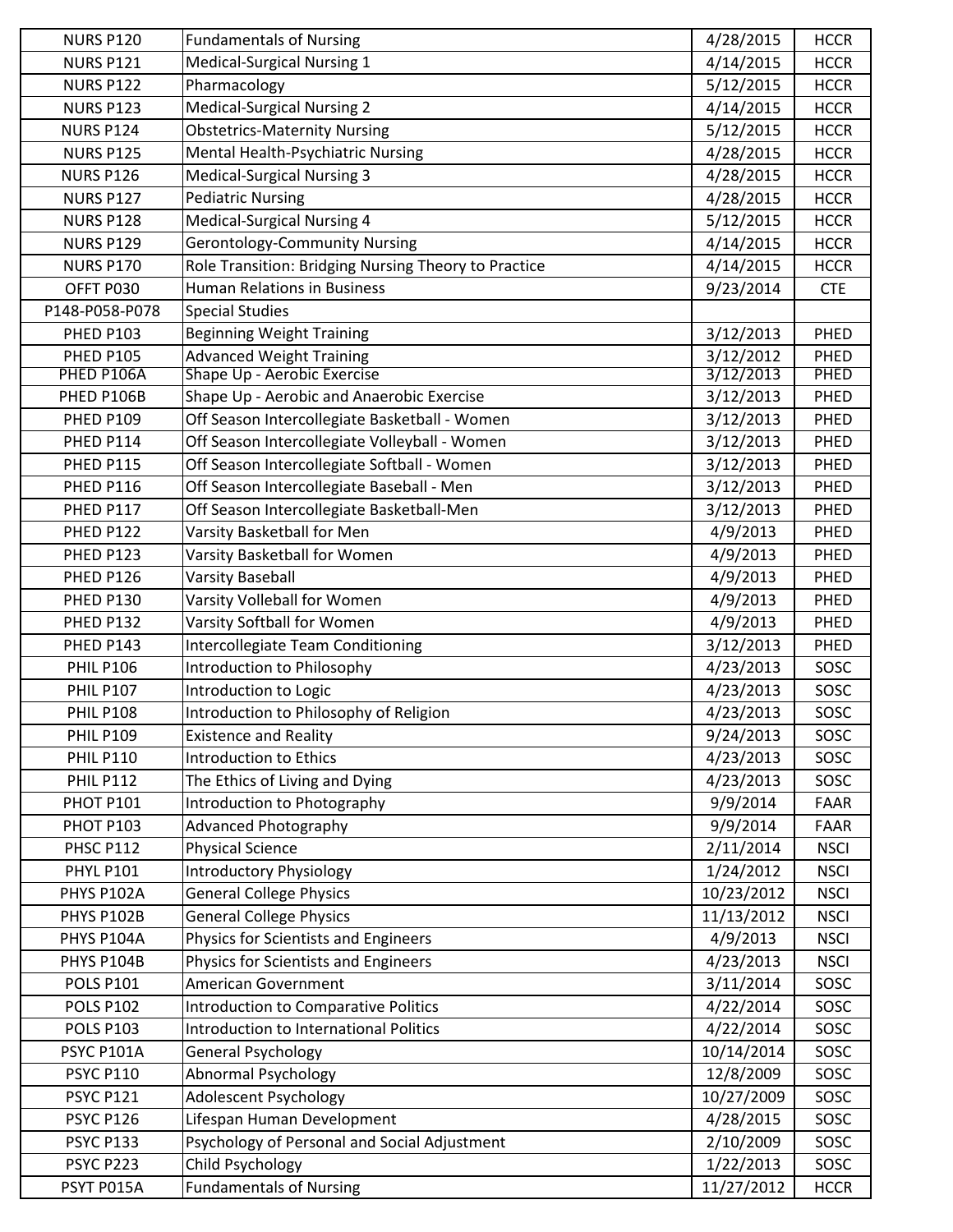| PSYT P015B       | <b>Medical-Surgical Nursing I</b>                                      | 11/27/2012 | <b>HCCR</b> |
|------------------|------------------------------------------------------------------------|------------|-------------|
| PSYT P015C       | <b>Medical-Surgical Nursing II</b>                                     | 11/27/2012 | <b>HCCR</b> |
| PSYT P015D       | Pharmacology I                                                         | 11/27/2012 | <b>HCCR</b> |
| PSYT P015E       | Pharmacology II                                                        | 11/27/2012 | <b>HCCR</b> |
| PSYT P015F       | <b>Clinical Practice</b>                                               | 11/27/2012 | <b>HCCR</b> |
| PSYT P020A       |                                                                        | 4/28/2015  |             |
|                  | <b>Developmental Disabilities</b>                                      |            | <b>HCCR</b> |
| PSYT P020B       | Understanding and Promoting Personal Development and Adjustment        | 4/14/2015  | <b>HCCR</b> |
|                  | of the Developmentally Disabled                                        |            |             |
| PSYT P020C       | Principles and Practices of Behavioral Support for the Developmentally | 5/12/2015  | <b>HCCR</b> |
|                  | <b>Disabled</b>                                                        |            |             |
| PSYT P020D       | Pharmacology: Concepts and Practices                                   | 3/24/2015  | <b>HCCR</b> |
| PSYT P020E       | Therapeutics of Communication and Relationships                        | 3/24/2015  | <b>HCCR</b> |
| PSYT P020F       | <b>Clinical Practice</b>                                               | 4/28/2015  | <b>HCCR</b> |
| PSYT P025A       | <b>Developmental Disabilities I</b>                                    | 11/27/2012 | <b>HCCR</b> |
| PSYT P025B       | Developmental Disabilities II                                          | 11/27/2012 | <b>HCCR</b> |
| PSYT P025C       | Pharmacology III                                                       | 11/27/2012 | <b>HCCR</b> |
| PSYT P030A       | Psychiatric Nursing Practice: Resp & Approaches                        | 4/28/2015  | <b>HCCR</b> |
|                  |                                                                        |            |             |
| PSYT P030B       | Psychopathology I-Major Mental Illness                                 | 4/28/2015  | <b>HCCR</b> |
| PSYT P030C       | <b>Crisis Assessment/Intervention</b>                                  | 3/24/2015  | <b>HCCR</b> |
| PSYT P030D       | Psychopathology II - Disorders of Children, Elderly, Personality and   | 3/24/2015  | <b>HCCR</b> |
|                  | Addiction                                                              |            |             |
| PSYT P030E       | <b>Therapeutic Methods</b>                                             | 3/24/2015  | <b>HCCR</b> |
| PSYT P030F       | <b>Clinical Practice</b>                                               | 3/24/2015  | <b>HCCR</b> |
| PSYT P035A       | <b>Mental Health Nursing I</b>                                         | 11/28/2012 | <b>HCCR</b> |
| PSYT P035B       | <b>Mental Health Nursing II</b>                                        | 11/28/2012 | <b>HCCR</b> |
| PSYT P035C       | <b>Mental Health Nursing III</b>                                       | 11/28/2012 | <b>HCCR</b> |
| PSYT P035D       | <b>Clinical Practice</b>                                               | 11/28/2012 | <b>HCCR</b> |
| PTVN P009        | <b>Nursing Fundamental Concepts</b>                                    | 4/28/2015  | <b>HCCR</b> |
| PTVN P010A       | <b>Fundamentals of Nursing</b>                                         | 4/28/2015  | <b>HCCR</b> |
| PTVN P010B       | <b>Introduction to Medical/Surgical Nursing</b>                        | 4/14/2015  | <b>HCCR</b> |
| PTVN P010C       | Life Span Development                                                  | 4/28/2015  | <b>HCCR</b> |
| PTVN P010D       | <b>Clinical Practice</b>                                               | 4/28/2015  | <b>HCCR</b> |
| <b>SOCI P101</b> | The Social World                                                       | 1/28/2014  | SOSC        |
| <b>SOCI P102</b> | <b>Social Problems</b>                                                 | 1/28/2014  | SOSC        |
| SOCI P106A-Z     |                                                                        |            | SOSC        |
|                  | <b>Current Topics</b>                                                  |            |             |
| <b>SOCI P120</b> | African American Experience                                            | 1/28/2014  | SOSC        |
| <b>SOCI P121</b> | <b>Mexican American History</b>                                        | 1/28/2014  | SOSC        |
| <b>SOCI P130</b> | Family and Society                                                     | 2/11/2014  | SOSC        |
| <b>SOCI P140</b> | <b>Gender and Society</b>                                              | 3/11/2014  | SOSC        |
| <b>SOCI P160</b> | Crime and Society                                                      | 3/11/2014  | SOSC        |
| <b>SOCI P170</b> | <b>Community and Social Psychology</b>                                 | 3/25/2014  | SOSC        |
| <b>SPAN P101</b> | <b>Elementary Spanish</b>                                              | 9/25/2012  | LAAR        |
| <b>SPAN P102</b> | <b>Elementary Spanish</b>                                              | 9/25/2012  | LAAR        |
| <b>SPAN P103</b> | Intermediate Spanish                                                   | 11/4/2014  | LAAR        |
| <b>SPAN P104</b> | Intermediate Spanish                                                   | 11/4/2014  | LAAR        |
| VNRS P025A       | <b>Endocrine System</b>                                                | 5/13/2008  | <b>HCCR</b> |
| VNRS P025B       | <b>Gastro Intestinal System</b>                                        | 5/13/2008  | <b>HCCR</b> |
| VNRS P025C       | Musculoskeletal System                                                 | 5/13/2008  | <b>HCCR</b> |
| VNRS P025D       | Genito-Urinary System                                                  | 5/13/2008  | <b>HCCR</b> |
| VNRS P025E       | Diseases and Disorders of the Eye and Ear                              | 4/22/2008  |             |
|                  |                                                                        |            | <b>HCCR</b> |
| VNRS P025F       | <b>Integumentary System</b>                                            | 5/13/2008  | <b>HCCR</b> |
| VNRS P025G       | Pediatrics                                                             | 5/19/2008  | <b>HCCR</b> |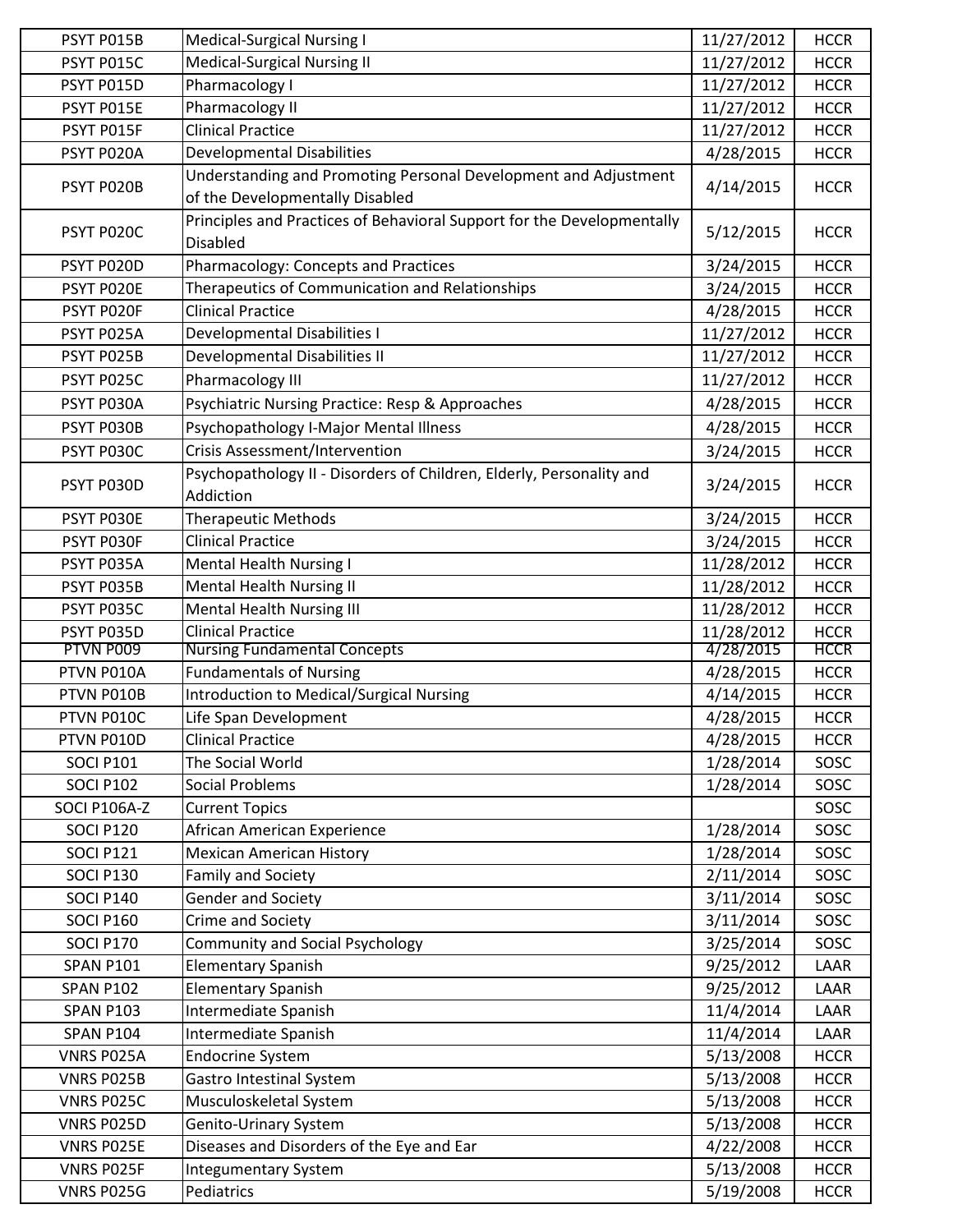| VNRS P025H         | <b>Clinical Practice</b>                     | 5/19/2008  | <b>HCCR</b> |
|--------------------|----------------------------------------------|------------|-------------|
| VNRS P035A         | Leadership                                   | 5/19/2008  | <b>HCCR</b> |
| <b>VNRS PO35B</b>  | <b>Maternity Nursing</b>                     | 5/19/2008  | <b>HCCR</b> |
| VNRS P035C         | Cardiovascular System                        | 5/19/2008  | <b>HCCR</b> |
| VNRS P035D         | <b>Respiratory System</b>                    | 5/19/2008  | <b>HCCR</b> |
| <b>VNRS PO35E</b>  | Neurological System                          | 5/19/2008  | <b>HCCR</b> |
| <b>VNRS PO35F</b>  | <b>Clinical Practice</b>                     | 10/14/2008 | <b>HCCR</b> |
| WELD P116          | Arc and Gas Welding                          | 4/14/2015  | <b>CTE</b>  |
| WEXP P160N         | On-Campus Entrepreneurial Work Exp Education | 3/24/2009  | <b>CTE</b>  |
| WEXP P160P         | On-Campus Entrepreneurial Work Exp Education | 3/24/2009  | <b>CTE</b>  |
|                    |                                              |            |             |
| Revised 12/10/2014 |                                              |            |             |
| Revised 2/17/2015  |                                              |            |             |
| revised 3/11/2015  |                                              |            |             |
| revised 04/28/2015 |                                              |            |             |
| revised 5/15/2015  |                                              |            |             |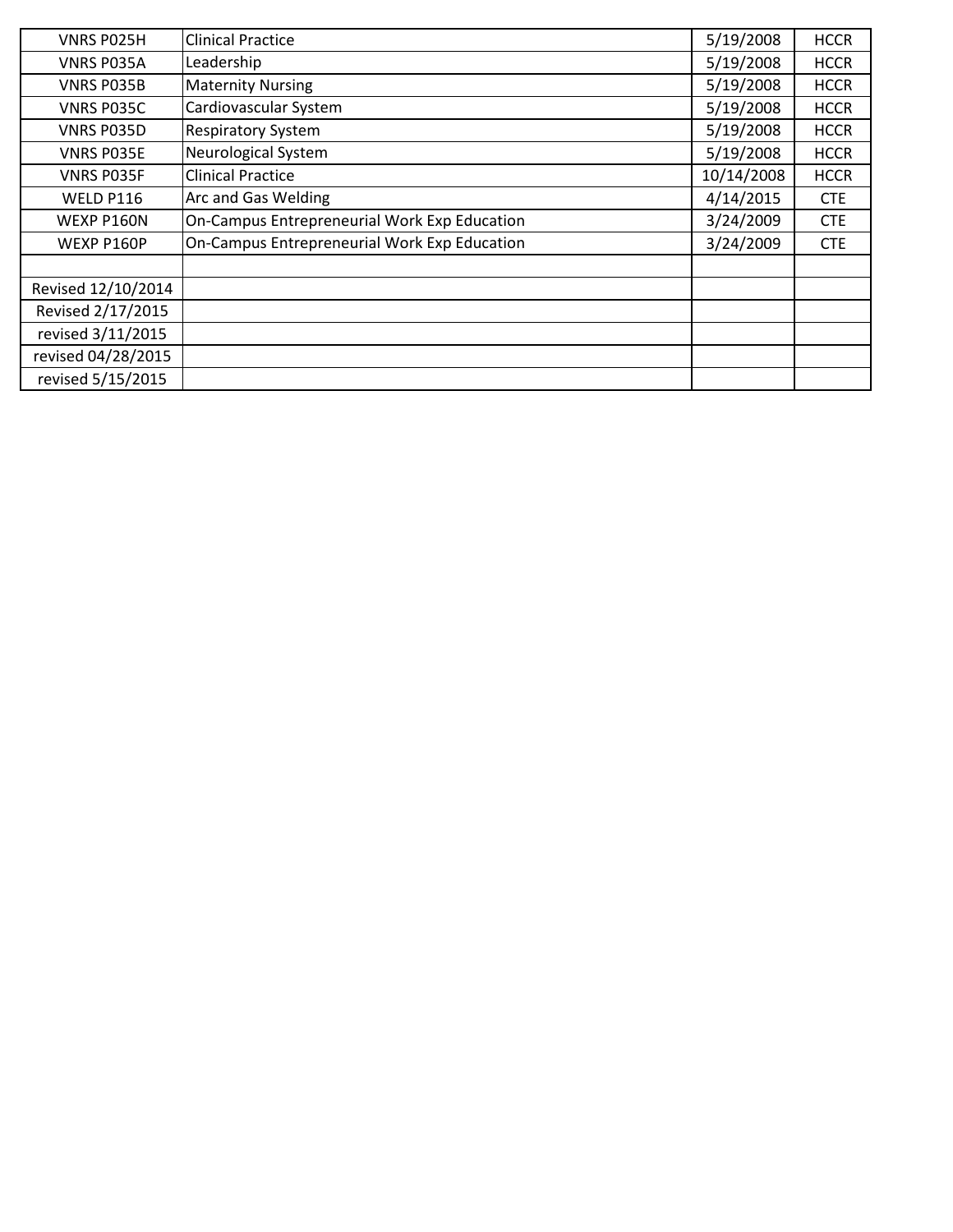| 2015-2016 Academic Year |                                                         |            |                 |
|-------------------------|---------------------------------------------------------|------------|-----------------|
|                         |                                                         | Curriculum |                 |
| Course                  | <b>Title</b>                                            | Approval   | <b>Division</b> |
|                         |                                                         |            |                 |
| ACCT P010               | <b>Practical Accounting</b>                             | 9/8/2015   | <b>CTE</b>      |
| ACCT P110               | <b>Financial Accounting</b>                             | 12/8/2015  | <b>CTE</b>      |
| ACCT P120               | <b>Managerial Accounting</b>                            | 4/12/2016  | <b>CTE</b>      |
| ADMJ P066A              | Police Reserve Training, Level III                      | 9/23/2014  | <b>CTE</b>      |
| ADMJ P066B              | Police Reserve Training, Level II                       | 9/23/2014  | <b>CTE</b>      |
| ADMJ P101               | <b>Public Safety Report Writing</b>                     | 9/23/2014  | <b>CTE</b>      |
| ADMJ P102               | Introduction to Administration of Justice               | 3/8/2016   | <b>CTE</b>      |
| ADMJ P103               | Introduction to Law                                     | 9/23/2014  | <b>CTE</b>      |
| ADMJ P104               | Criminal Law                                            | 9/23/2014  | <b>CTE</b>      |
| ADMJ P105               | Principles & Procedures of The Justice System           | 4/12/2016  | <b>CTE</b>      |
| ADMJ P106               | Legal Aspects of Evidence                               | 9/23/2014  | <b>CTE</b>      |
| <b>ADMJ P107</b>        | Exploring Contemporary Multicultural Issues             | 5/10/2016  | <b>CTE</b>      |
| ADMJ P108               | Principles of investigation                             | 10/13/2015 | <b>CTE</b>      |
| ADMJ P109               | <b>Criminal Justice Communications</b>                  | 9/23/2014  | <b>CTE</b>      |
| ADMJ P111               | Intro to Behavioral and Correctional Science            | 9/23/2014  | <b>CTE</b>      |
| ADMJ P113               | Interviewing and Counseling in Corrections              | 9/23/2014  | <b>CTE</b>      |
| ADMJ P114               | Control and Supervision in Corrections                  | 9/23/2014  | <b>CTE</b>      |
| ADMJ P115               | <b>Legal Aspects of Corrections</b>                     | 9/23/2014  | <b>CTE</b>      |
| ADMJ P117               | <b>Police Operations</b>                                | 9/23/2014  | <b>CTE</b>      |
| ADMJ P118               | Introduction to Criminology                             | 9/23/2014  | <b>CTE</b>      |
| ADMJ P121               | Juvenile Delinquency                                    | 9/23/2014  | <b>CTE</b>      |
| ADMJ P122               | <b>Probation and Parole</b>                             | 5/5/2014   | <b>CTE</b>      |
| ADMJ P123               | Constitutional Rights of the Accused                    | 9/23/2014  | <b>CTE</b>      |
| ADMJ P140A              | Basic Field Work Administration of Justice Police Cadet | 9/23/2014  | <b>CTE</b>      |
| ADMJ P140B              | Inter. Field Work Admin of Justice Police Cadet         | 10/14/2014 | <b>CTE</b>      |
| ADMJ P140C              | Advanced Field Work Admin of Justice Police Cadet       | 10/14/2014 | <b>CTE</b>      |
| AGRI P055               | Agricultural Leadership Training                        | 12/8/2015  | <b>CTE</b>      |
| AGRI P101               | Introduction to Agribusiness                            | 10/13/2015 | <b>CTE</b>      |
| AGRI P102               | <b>Agricultural Economics</b>                           | 9/23/2014  | <b>CTE</b>      |
| AGRI P103               | <b>Agricultural Sales</b>                               | 10/13/2015 | <b>CTE</b>      |
| AGRI P104               | <b>Computer Applications in Agriculture</b>             | 10/13/2015 | <b>CTE</b>      |
| <b>AGRI P105</b>        | Farm Accounting                                         | 10/13/2015 | <b>CTE</b>      |
| AGRI P106               | Introduction to Soil Science                            | 9/9/2014   | <b>CTE</b>      |
| AGRI P107               | <b>Agricultural Marketing</b>                           | 10/13/2015 | <b>CTE</b>      |
| <b>AGRI P110</b>        | Principles of Pesticide Use                             | 10/13/2015 | <b>CTE</b>      |
| AGRI P117               | Plant Propagation and Production                        | 1/24/2012  | <b>CTE</b>      |
| AGRI P131               | <b>Introduction to Plant Science</b>                    | 12/9/2014  | <b>CTE</b>      |
| AGRI P132               | <b>Agricultural Math</b>                                | 9/9/2014   | <b>CTE</b>      |
| ANAT P052               | Introduction and Survey of Anatomy and Physiology       | 1/24/2012  | <b>NSCI</b>     |
| ANAT P110               | Human Anatomy                                           | 11/24/2015 | <b>NSCI</b>     |
| <b>ANTH P101</b>        | Introduction to Biological Anthropology                 | 9/23/2014  | SOSC            |
| <b>ANTH P102</b>        | <b>Cultural Anthropology</b>                            | 9/8/2015   | SOSC            |
| <b>ANTH P103</b>        | Introduction to Archaeology                             | 9/23/2014  | SOSC            |
| ANTH P104               | Prehistory and Ancient Civilization                     | 11/4/2014  | SOSC            |
| <b>ANTH P105</b>        | Native Cultures of North America                        | 10/28/2014 | SOSC            |
| <b>ANTH P107</b>        | Anth of Religion & Ritual                               | 10/28/2014 | SOSC            |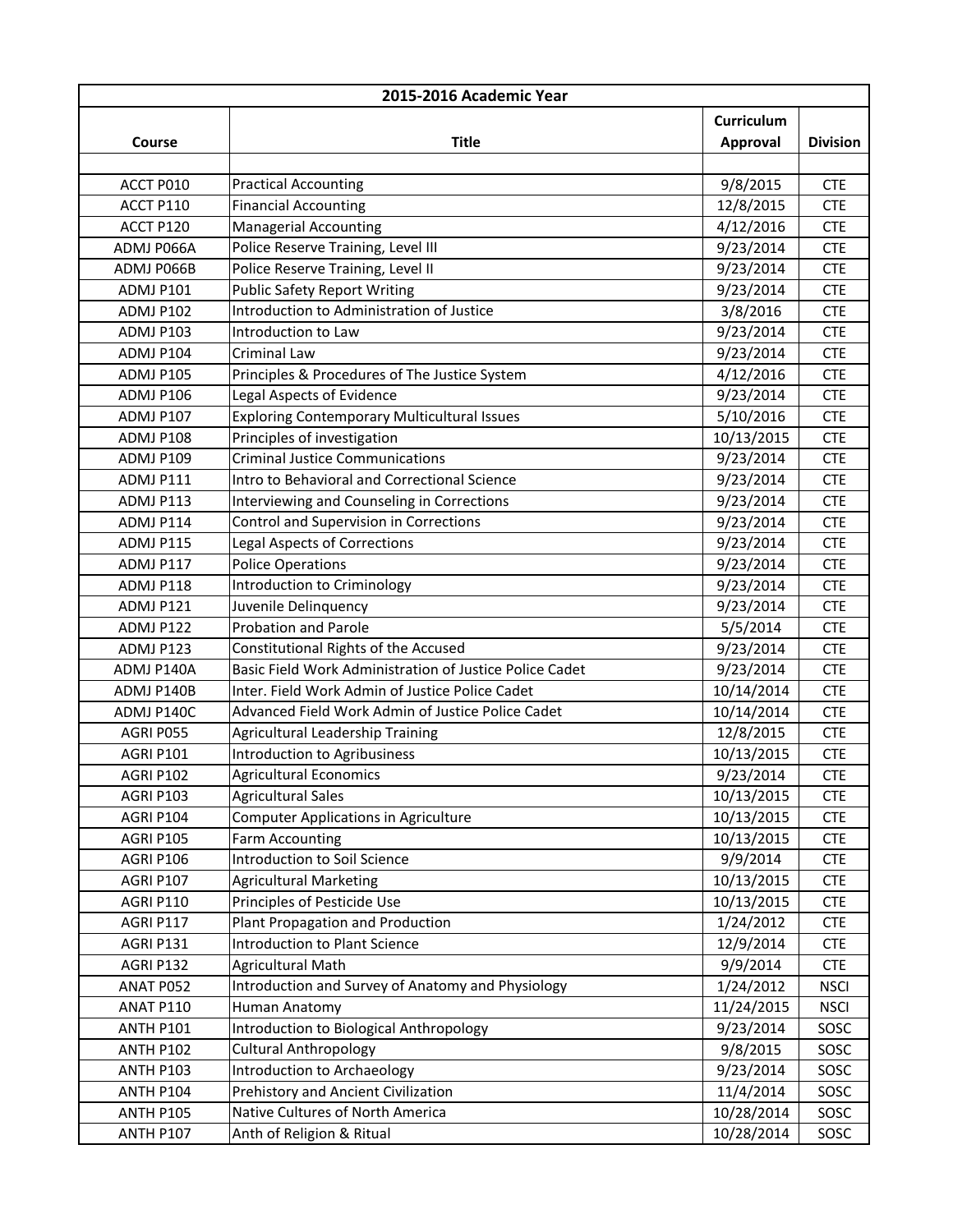| <b>ART P101</b>  | Art Studio Fundamentals                           | 12/10/2013 | FAAR        |
|------------------|---------------------------------------------------|------------|-------------|
| <b>ART P103</b>  | <b>Fundamentals of Drawing</b>                    | 9/8/2015   | <b>FAAR</b> |
| <b>ART P106</b>  | 2-D Design                                        | 9/9/2014   | <b>FAAR</b> |
| <b>ART P107</b>  | 3-D Design                                        | 9/9/2014   | FAAR        |
| <b>ART P113</b>  | Pre-Historic to Medieval Art History              | 9/8/2015   | <b>FAAR</b> |
| <b>ART P114</b>  | Renaissance to Contemporary Art History           | 9/8/2015   | FAAR        |
| <b>ART P116</b>  | Introduction to Painting                          | 9/8/2015   | <b>FAAR</b> |
| <b>ART P117</b>  | <b>Advanced Drawing</b>                           | 9/25/2012  | <b>FAAR</b> |
| <b>ART P119</b>  | <b>Advanced Painting</b>                          | 1/27/2015  | <b>FAAR</b> |
| <b>ART P120</b>  | <b>Head Sculpture</b>                             | 9/25/2012  | <b>FAAR</b> |
| <b>ART P121</b>  | <b>Figurative Sculpture</b>                       | 9/9/2014   | FAAR        |
| <b>ART P122</b>  | <b>Advanced Figure Drawing</b>                    | 3/25/2014  | <b>FAAR</b> |
| <b>ART P123</b>  | Introduction to Sculpture                         | 9/8/2015   | FAAR        |
| <b>ART P124</b>  | <b>Figure Drawing</b>                             | 9/8/2015   | FAAR        |
| <b>ASL P101</b>  | Beginning American Sign Language                  | 4/14/2015  | LAAR        |
| <b>ASL P102</b>  | Beginning American Sign Language II               | 10/7/2010  | LAAR        |
| <b>ASTR P101</b> | <b>Elementary Astronomy</b>                       | 2/26/2013  | <b>NSCI</b> |
| <b>BIOL P105</b> | <b>Introductory Biology</b>                       | 12/6/2011  | <b>NSCI</b> |
| <b>BIOL P106</b> | <b>Introductory Biology</b>                       | 5/13/2014  | <b>NSCI</b> |
| <b>BIOL P110</b> | Principles of Biology                             | 4/22/2014  | <b>NSCI</b> |
| <b>BIOL P118</b> | Nutrition                                         | 4/26/2016  | <b>NSCI</b> |
| BSAD P011        | <b>Business Mathematics</b>                       | 5/10/2016  | <b>CTE</b>  |
| <b>BSAD P101</b> | introduction to Business                          | 12/8/2015  | <b>CTE</b>  |
| BSAD P120        | Principles of Management and Organization         | 5/10/2016  | <b>CTE</b>  |
| BSAD P122        | Human Resources Management                        | 3/8/2016   | <b>CTE</b>  |
| BSAD P132        | <b>Business Communications</b>                    | 5/10/2016  | <b>CTE</b>  |
| BSAD P140        | <b>Business Law</b>                               | 12/8/2015  | <b>CTE</b>  |
| <b>BSAD P150</b> | Quantitative Methods for Business Decision Making | 12/8/2015  | <b>CTE</b>  |
| BSAD P155        | <b>Business Statistics</b>                        | 2/9/2016   | <b>CTE</b>  |
| BSAD P160        | Introduction to Entrepreneurship                  | 9/23/2014  | <b>CTE</b>  |
| BSAD P161        | <b>Entrepreneur Business Management</b>           | 9/23/2014  | <b>CTE</b>  |
| BSAD P162        | Entrepreneurial Mentor/Internship                 | 9/23/2014  | <b>CTE</b>  |
| <b>BSAD P165</b> | <b>Entrepreneurial Finance</b>                    | 9/23/2014  | <b>CTE</b>  |
| BSAD P170        | Logistics Operations Management                   | 12/9/2014  | <b>CTE</b>  |
| BSAD P171        | <b>Purchasing and Contracting</b>                 | 12/9/2014  | <b>CTE</b>  |
| BSAD P172        | Supply Chain Management                           | 12/9/2014  | <b>CTE</b>  |
| BSAD P173        | <b>Distribution Management</b>                    | 12/9/2014  | <b>CTE</b>  |
| BSAD P174        | <b>Transportation Management</b>                  | 12/9/2014  | <b>CTE</b>  |
| BSAD P175        | Global and International Logistics                | 12/9/2014  | <b>CTE</b>  |
| <b>CGRA P110</b> | <b>Introduction to Digital Arts</b>               | 9/8/2015   | FAAR        |
| <b>CGRA P111</b> | Digital Graphic Design                            | 2/9/2016   | FAAR        |
| CGRA P112        | Digital Imaging                                   | 12/10/2013 | FAAR        |
| CHDV P115        | Introduction to Early Intervention                | 9/27/2011  | <b>CTE</b>  |
| CHDV P117        | Teaching in a Diverse Society                     | 5/12/2015  | <b>CTE</b>  |
| CHDV P118        | Young Child with Special Needs                    | 12/6/2011  | <b>CTE</b>  |
| CHDV P119        | Health, Safety and Nutrition                      | 10/27/2015 | <b>CTE</b>  |
| CHDV P121        | Zero to Three                                     | 12/6/2011  | <b>CTE</b>  |
| CHDV P122        | Child, Family and Community                       | 5/12/2015  | <b>CTE</b>  |
| CHDV P142        | Prin and Practices of Teaching Young Children     | 5/10/2016  | <b>CTE</b>  |
| CHDV P143        | Practicum/Field Experience                        | 5/10/2016  | <b>CTE</b>  |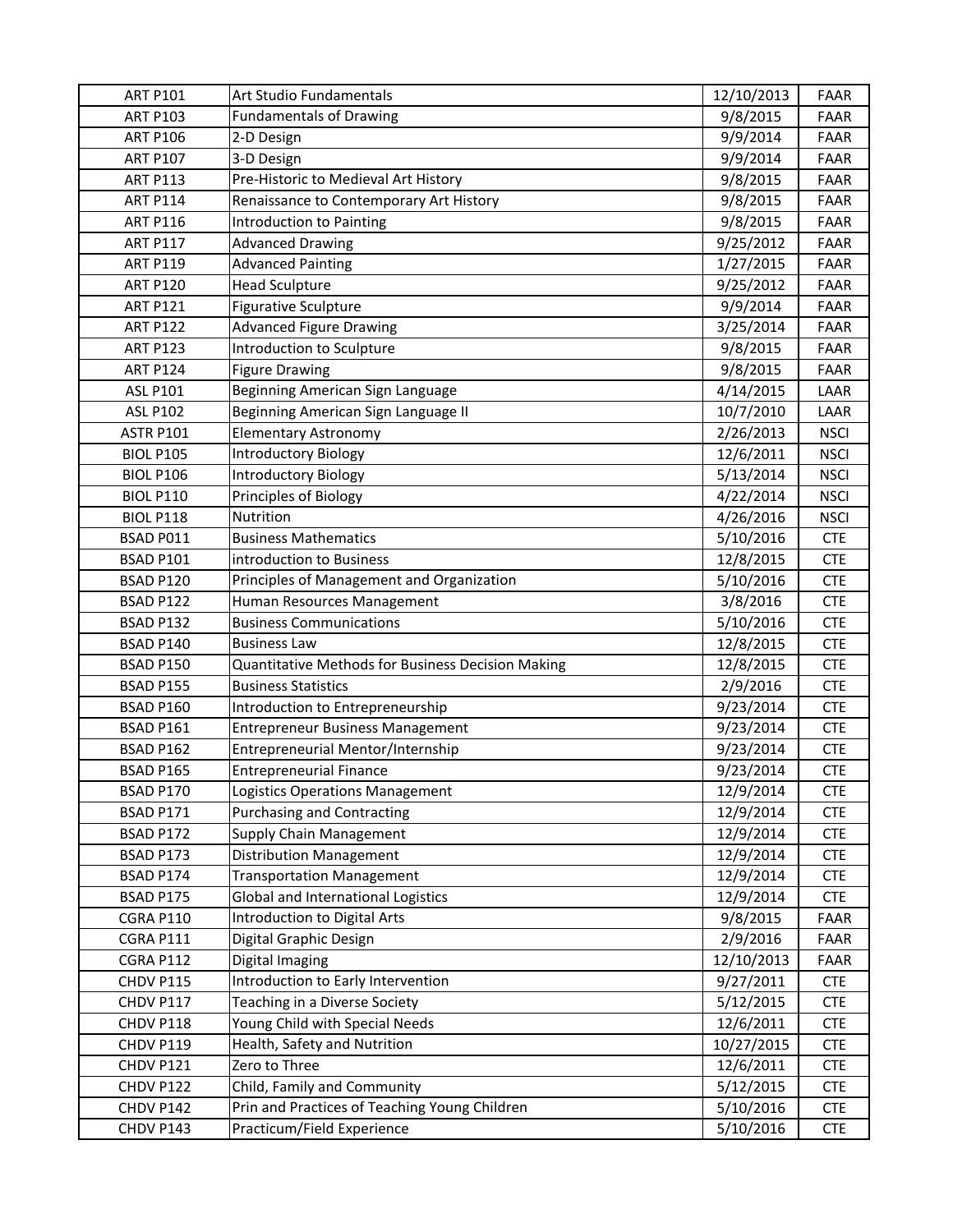| CHDV P144        | Introduction to Curriculum                          | 9/8/2015   | <b>CTE</b>  |
|------------------|-----------------------------------------------------|------------|-------------|
| CHDV P161        | Infant Care and Development                         | 12/6/2011  | <b>CTE</b>  |
| CHDV P223        | Child Growth and Development                        | 5/10/2016  | <b>CTE</b>  |
| CHDV P239        | <b>Observation and Assessment</b>                   | 2/9/2016   | <b>CTE</b>  |
| CHDV P244        | <b>Supervision of Adults</b>                        | 12/6/2011  | <b>CTE</b>  |
| CHDV P245        | Early Childhood Education Business Management       | 12/6/2011  | <b>CTE</b>  |
| CHDV P246        | Administration of Programs for Young Children       | 9/25/2012  | <b>CTE</b>  |
| CHEM P101A       | <b>General Chemistry I</b>                          | 12/8/2015  | <b>NSCI</b> |
| CHEM P101B       | <b>General Chemistry II</b>                         | 12/8/2015  | <b>NSCI</b> |
| CHEM P106        | <b>Introduction to Chemical Principles</b>          | 4/28/2015  | <b>NSCI</b> |
| <b>CMRT P102</b> | <b>Commercial Layout and Design</b>                 | 10/9/2012  | <b>FAAR</b> |
| CMRT P103        | Illustration                                        | 9/25/2012  | <b>FAAR</b> |
| COMM P101        | Introduction to Speaking                            | 9/22/2015  | <b>FAAR</b> |
| COMM P102        | Interpersonal Communication                         | 5/10/2016  | <b>FAAR</b> |
| COMM P103        | Persuasion                                          | 9/22/2015  | FAAR        |
| <b>COMM P105</b> | Argumentation and Debate                            | 9/22/2015  | <b>FAAR</b> |
| COMM P106        | <b>Intercultural Communication</b>                  | 9/22/2015  | <b>FAAR</b> |
| COMM P170        | Oral Interpretation                                 | 9/24/2013  | <b>FAAR</b> |
| DRMA P101        | Introduction to Theatre                             | 12/10/2013 | <b>FAAR</b> |
| ECON P101        | Principles of Economics (Microeconomics)            | 4/22/2014  | SOSC        |
| <b>ECON P102</b> | Principles of Economics (Macroeconomics)            | 4/22/2014  | SOSC        |
| EDUC P076        | <b>Effective Learning Skills</b>                    | 12/6/2011  | CTE         |
| EDUC P077        | Learning Strategies                                 | 12/6/2011  | <b>CTE</b>  |
| <b>EDUC P101</b> | <b>College Planning and Success Strategies</b>      | 2/9/2016   | <b>CTE</b>  |
| <b>EDUC P102</b> | Personal and Career Exploration                     | 12/6/2011  | <b>CTE</b>  |
| <b>EDUC P107</b> | <b>Strategies for Personal and Academic Success</b> | 12/6/2011  | <b>CTE</b>  |
| EL2 P060         | <b>Advanced Reading and Writing</b>                 | 12/8/2015  | LAAR        |
| EL2 P061         | Advanced Listening and Speaking                     | 12/8/2015  | LAAR        |
| <b>EL2 P070A</b> | Intermediate, Pronunciation, Reading, and Writing   | 5/12/2015  | LAAR        |
| <b>EL2 P070B</b> | Intermediate Conversation, Reading, and Comp        | 5/12/2015  | LAAR        |
| <b>EL2 P071A</b> | Intermediate Reading and Writing                    | 12/8/2015  | LAAR        |
| <b>EL2 P071B</b> | High Intermediate Reading and Writing               | 12/8/2015  | LAAR        |
| <b>EL2 P072A</b> | Intermediate Listening and Speaking                 | 12/8/2015  | LAAR        |
| <b>EL2 P072B</b> | High Intermediate Listening and Speaking            | 12/8/2015  | LAAR        |
| EL2 P079         | Beg English for Second Language Learners            | 5/12/2015  | LAAR        |
| <b>EL2 P080A</b> | Basic Structure, Pronunciation, and Composition     | 5/12/2015  | LAAR        |
| <b>EL2 P080B</b> | Basic Reading, Vocabulary, and Grammar              | 5/12/2015  | LAAR        |
| <b>EL2 P081A</b> | <b>Beginning Grammar and Writing</b>                | 5/10/2016  | LAAR        |
| EL2 P081B        | High Beginning Grammar and Writing                  | 5/10/2016  | LAAR        |
| <b>EL2 P082A</b> | Beginning Listening and Speaking                    | 5/10/2016  | LAAR        |
| <b>EL2 P082B</b> | High Beginning Listening and Speaking               | 5/10/2016  | LAAR        |
| EL2 P090         | Intro to English for Second Language Learners       | 3/10/2015  | LAAR        |
| EL2 P091A        | Beginning Grammar and Writing                       | 12/8/2015  | LAAR        |
| EL2 P091B        | High Beginning Grammar and Writing                  | 12/8/2015  | LAAR        |
| <b>EL2 P092A</b> | Beginning Listening and Speaking                    | 12/8/2015  | LAAR        |
| EL2 P092B        | High Beginning Listening and Speaking               | 12/8/2015  | LAAR        |
| EMTC P050        | <b>Emergency Medical Technician-Basic</b>           | 2/9/2016   | <b>HCCR</b> |
| ENGL P050        | <b>College Writing</b>                              | 1/24/2012  | LAAR        |
| ENGL P052        | <b>Advanced Reading Techniques</b>                  | 1/24/2012  | LAAR        |
| ENGL P071        | <b>Basic Writing Skills</b>                         | 3/9/2010   | LAAR        |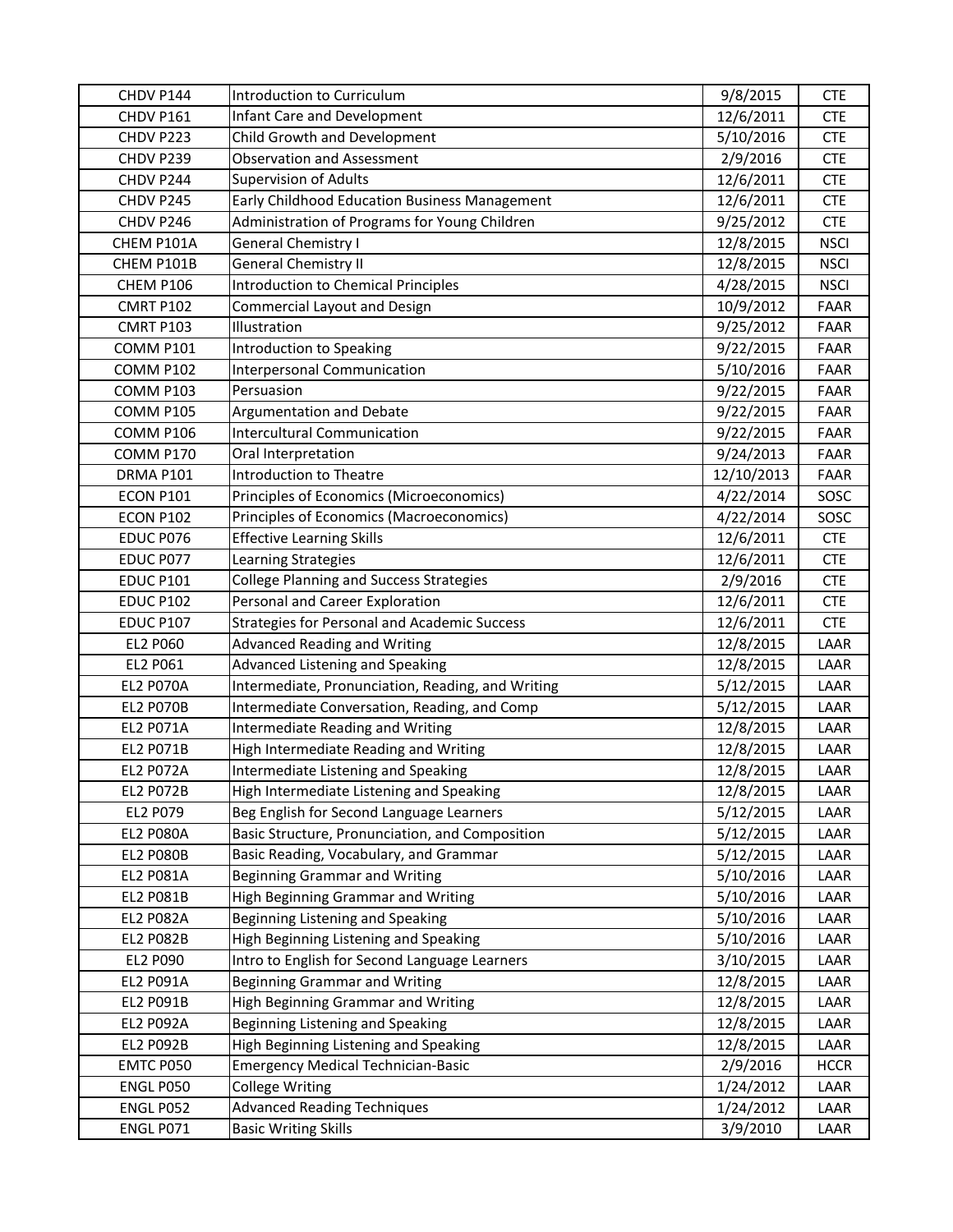| ENGL P072         | <b>Effective Reading</b>                                       | 4/28/2015  | LAAR        |
|-------------------|----------------------------------------------------------------|------------|-------------|
| ENGL P073X        | <b>English Express</b>                                         | 1/28/2014  | LAAR        |
| ENGL P081         | <b>Basic Reading</b>                                           | 2/14/2012  | LAAR        |
| ENGL P083         | <b>Basic Writing Skills</b>                                    | 2/14/2012  | LAAR        |
| ENGL P083R        | <b>Basic Reading and Writing</b>                               | 2/28/2012  | LAAR        |
| ENGL P101A        | <b>Expository Composition</b>                                  | 3/13/2012  | LAAR        |
| <b>ENGL P101B</b> | Argumentative Writing and Critical Thinking Through Literature | 12/10/2013 | LAAR        |
| ENGL P101C        | Argumentative Writing and Critical Thinking                    | 4/12/2016  | LAAR        |
| <b>ENGL P102</b>  | Eng Lit: Beowulf to Pope and The Age of Reason                 | 5/12/2015  | LAAR        |
| <b>ENGL P103</b>  | Shakespeare Survey                                             | 4/28/2015  | LAAR        |
| <b>ENGL P104</b>  | English Literature: Romantics to the Present                   | 9/8/2015   | LAAR        |
| <b>ENGL P112</b>  | Forms of Literature Chicano Literature                         | 2/23/2016  | LAAR        |
| <b>ENGL P113</b>  | Forms of Literature: Chicano Drama                             | 5/12/2015  | LAAR        |
| <b>ENGL P115</b>  | Forms of Literature: Women Writers                             | 5/12/2015  | LAAR        |
| <b>ENGL P116</b>  | Forms of Literature: The Short Story                           | 5/12/2015  | LAAR        |
| <b>ENGL P117</b>  | Forms of Literature: American Indian Literature                | 5/12/2015  | LAAR        |
| <b>ENGL P118</b>  | The Bible as Literature                                        | 2/28/2012  | LAAR        |
| <b>ENGL P119</b>  | Forms of Literature: Poetry                                    | 5/12/2015  | LAAR        |
| <b>ENGL P130</b>  | American Literature I                                          | 5/13/2014  | LAAR        |
| <b>ENGL P131</b>  | American Literature 2                                          | 9/8/2015   | LAAR        |
| <b>ENGL P134</b>  | Introduction to Research for Writing                           | 4/10/2012  | LAAR        |
| <b>ENGL P140</b>  | <b>Creative Writing</b>                                        | 4/14/2015  | LAAR        |
| <b>ENGL P141</b>  | <b>Magazine Article Writing</b>                                | 5/12/2015  | LAAR        |
| <b>ERSC P110</b>  | Introduction to Earth Science                                  | 12/10/2013 | <b>NSCI</b> |
| <b>ERSC P114</b>  | Physical Geography                                             | 12/10/2013 | <b>NSCI</b> |
| <b>ETHN P120</b>  | African American Experience                                    | 3/11/2014  | SOSC        |
| <b>FIRE P050</b>  | Fire Fighter   Academy                                         | 12/8/2015  | <b>CTE</b>  |
| <b>FIRE P051</b>  | Interagency Basic Wildland Firefighter                         | 12/8/2015  | <b>CTE</b>  |
| <b>FIRE P056</b>  | Fire Apparatus Driver/Operator 1A: Emerg Vehicle Operations    | 12/8/2015  | <b>CTE</b>  |
| <b>FIRE P057</b>  | Fire Apparatus Driver/Operator 1B: Pump Operation              | 12/8/2015  | <b>CTE</b>  |
| <b>FIRE P101</b>  | Principles of Emergency Services                               | 11/25/2014 | <b>CTE</b>  |
| <b>FIRE P102</b>  | Fire Prevention Technology                                     | 3/8/2016   | <b>CTE</b>  |
| <b>FIRE P103</b>  | Fire Protection Equipment and Systems                          | 11/25/2014 | <b>CTE</b>  |
| <b>FIRE P104</b>  | <b>Building Construction for Fire Protection</b>               | 11/25/2014 | <b>CTE</b>  |
| <b>FIRE P105</b>  | <b>Fire Behavior and Combustion</b>                            | 11/25/2014 | <b>CTE</b>  |
| <b>GEOG P113</b>  | <b>Cultural Geography</b>                                      | 10/28/2014 | SOSC        |
| <b>GEOG P114</b>  | Physical Geography                                             | 12/10/2013 | SOSC        |
| <b>GEOL P110</b>  | Introduction to Geology                                        | 12/10/2013 | <b>NSCI</b> |
| <b>GEOL P115</b>  | Geology of California                                          | 4/26/2016  | <b>NSCI</b> |
| <b>HIST P101</b>  | World History to 1500                                          | 3/13/2012  | SOSC        |
| <b>HIST P102</b>  | World history from 1500 to the Present                         | 9/22/2015  | SOSC        |
| <b>HIST P104</b>  | History of Western Civilization I                              | 10/14/2014 | SOSC        |
| <b>HIST P105</b>  | History of Western Civilization II                             | 10/8/2013  | SOSC        |
| <b>HIST P107</b>  | California History                                             | 12/10/2013 | SOSC        |
| <b>HIST P108</b>  | Early Latin American History                                   | 10/8/2013  | SOSC        |
| <b>HIST P109</b>  | Modern Latin American History                                  | 10/8/2013  | SOSC        |
| <b>HIST P117</b>  | History/US from Colonial Period to 1877                        | 4/23/2013  | SOSC        |
| <b>HIST P118</b>  | History/US from 1877 to the Present                            | 3/10/2015  | SOSC        |
| <b>HIST P119</b>  | <b>Mexican American History</b>                                | 12/10/2013 | SOSC        |
| <b>HIST P120</b>  | History of the Middle East                                     | 4/23/2013  | SOSC        |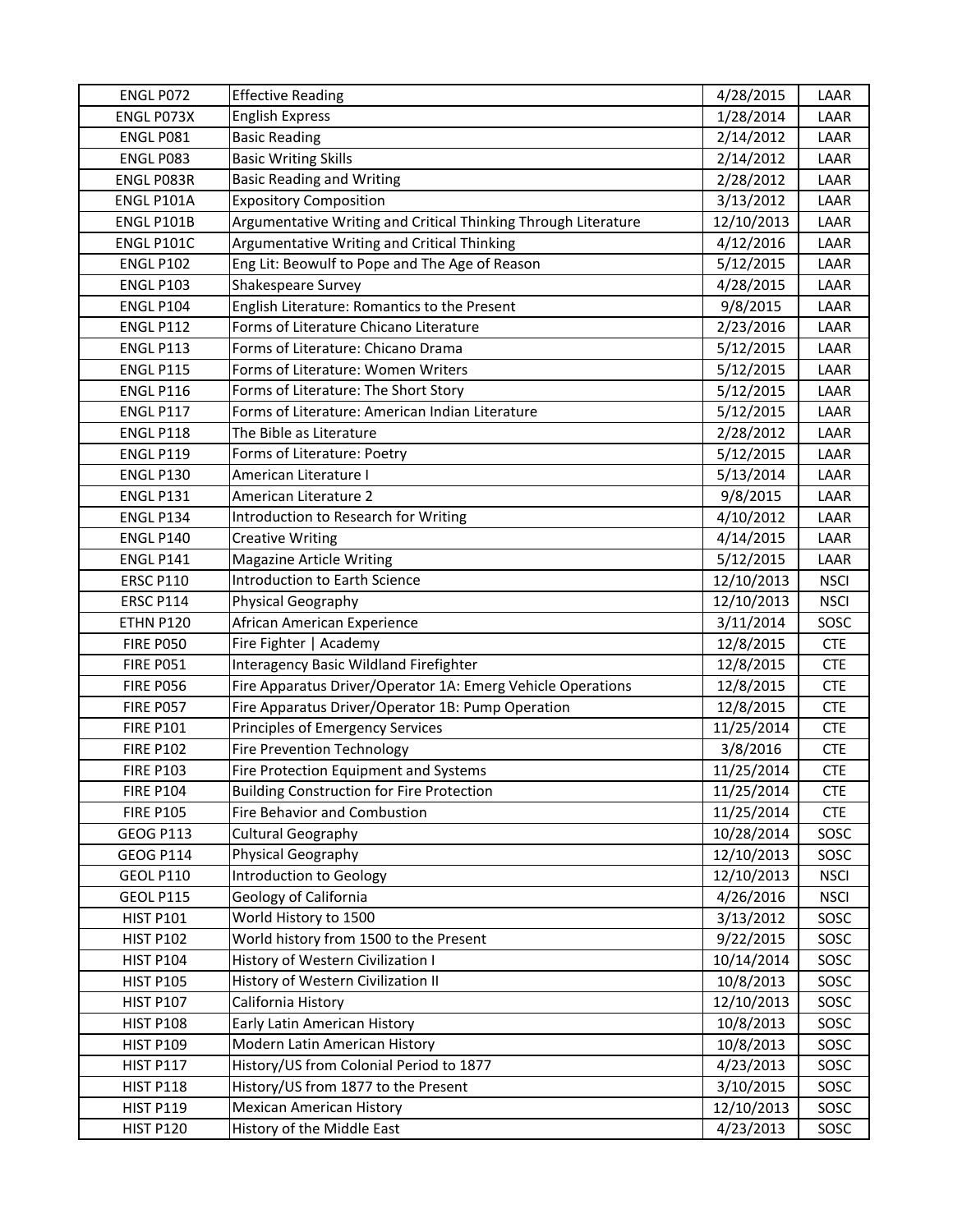| <b>HIST P121</b> | History of East Asia                                                              | 10/8/2013  | SOSC        |
|------------------|-----------------------------------------------------------------------------------|------------|-------------|
| <b>HIST P123</b> | <b>History of Mexico</b>                                                          | 10/8/2013  | SOSC        |
| <b>HLED P112</b> | <b>Health Education</b>                                                           | 11/22/2011 | PHED        |
| <b>HMSV P101</b> | <b>Introduction to Human Services</b>                                             | 2/23/2016  | <b>CTE</b>  |
| <b>HMSV P102</b> | Intro to Addiction Studies                                                        | 2/23/2016  | <b>CTE</b>  |
| <b>HMSV P103</b> | <b>Ethics and Human Services Workers</b>                                          | 3/8/2016   | <b>CTE</b>  |
| <b>HMSV P104</b> | Basic Interviewing and Counseling Skills                                          | 3/8/2016   | <b>CTE</b>  |
| <b>HMSV P105</b> | Intro to Counseling with Multicultural Populations                                | 4/26/2016  | <b>CTE</b>  |
| <b>HMSV P106</b> | Psychopharmacology of Alcohol and Drug Abuse and Psychotherapeutic<br>Medications | 10/27/2009 | <b>CTE</b>  |
| <b>HMSV P107</b> | Understanding Psychopathology and Treating Co-occurring Disorders                 | 2/9/2010   | <b>CTE</b>  |
| HMSV P108        | <b>Counseling Approaches and Techniques</b>                                       | 10/27/2009 | <b>CTE</b>  |
| <b>HMSV P109</b> | <b>Group Counseling Strategies</b>                                                | 4/12/2016  | <b>CTE</b>  |
| <b>HMSV P110</b> | <b>Group Counseling Process</b>                                                   | 2/9/2010   | <b>CTE</b>  |
| HMSV P111        | Case Management                                                                   | 10/27/2009 | <b>CTE</b>  |
| <b>HMSV P112</b> | Internship / Mental Health/ Substance Abuse Care                                  | 4/12/2016  | <b>CTE</b>  |
| HMSV P114        | Issues and Interventions in Geriatric Mental Health                               | 3/9/2010   | <b>CTE</b>  |
| <b>HMSV P120</b> | Introduction to Social Welfare                                                    | 10/27/2009 | <b>CTE</b>  |
| HMSV P125        | Life Management                                                                   | 12/8/2015  | <b>CTE</b>  |
| HMSV P134        | Human Services Internship (Certificate)                                           | 3/23/2010  | <b>CTE</b>  |
| HMSV P135        | Human Services Internship (Certificate)                                           | 4/12/2016  | <b>CTE</b>  |
| <b>INDT P050</b> | Industrial Maintenance I                                                          | 9/23/2014  | <b>CTE</b>  |
| INDT P051        | Industrial Maintenance II                                                         | 9/23/2014  | <b>CTE</b>  |
| INDT P052        | Programmable Logic Controller Basics                                              | 10/14/2014 | <b>CTE</b>  |
| INDT P060        | Power Tech Pre Apprentice                                                         | 9/23/2014  | <b>CTE</b>  |
| INDT P061        | Power Technician I                                                                | 9/23/2014  | <b>CTE</b>  |
| INDT P062        | Power Technician II                                                               | 9/23/2014  | <b>CTE</b>  |
| INDT P063        | Solar Sales                                                                       | 12/8/2015  | <b>CTE</b>  |
| INFS P001        | <b>Introduction to Computers</b>                                                  | 1/28/2014  | <b>CTE</b>  |
| INFS P010        | Introduction to Word Processing/Word                                              | 1/28/2014  | <b>CTE</b>  |
| INFS P020        | Introduction to Spreadsheet/Excel                                                 | 4/22/2014  | <b>CTE</b>  |
| INFS P030        | Introduction to Database - Access                                                 | 4/22/2014  | <b>CTE</b>  |
| INFS P052        | Introduction to Web Design                                                        | 4/12/2016  | <b>CTE</b>  |
| INFS P055        | Internet Research                                                                 | 11/25/2014 | <b>CTE</b>  |
| <b>INFS P100</b> | Introduction to Information Systems                                               | 5/10/2016  | <b>CTE</b>  |
| <b>INFS P110</b> | Information & Communication Technology Essentials                                 | 5/10/2016  | <b>CTE</b>  |
| <b>INFS P113</b> | <b>Structured Programming - Visual Basic</b>                                      | 4/12/2016  | <b>CTE</b>  |
| <b>INFS P164</b> | Introduction to Information Systems Security -- Ethical Hacking                   | 4/12/2016  | <b>CTE</b>  |
| <b>INFS P170</b> | Internet Protocols and Principles                                                 | 5/10/2016  | <b>CTE</b>  |
| <b>INFS P180</b> | Introduction to Database Management                                               | 4/12/2016  | <b>CTE</b>  |
| <b>INFS P210</b> | Systems Analysis and Design                                                       | 4/12/2016  | <b>CTE</b>  |
| <b>INFS P220</b> | Data Communications and Networking                                                | 4/12/2016  | <b>CTE</b>  |
| <b>INST P100</b> | Introduction to Leadership Development                                            | 5/10/2016  | <b>CTE</b>  |
| <b>INST P101</b> | <b>Beginning Applied Leadership</b>                                               | 5/10/2016  | <b>CTE</b>  |
| <b>INST P102</b> | Intermediate Applied Leadership                                                   | 5/10/2016  | <b>CTE</b>  |
| <b>INST P103</b> | Advanced Applied Leadership                                                       | 5/10/2016  | <b>CTE</b>  |
| <b>INST P152</b> | <b>College and Career Readiness</b>                                               | 5/10/2016  | <b>CTE</b>  |
| MATH P051        | Intermediate Algebra                                                              | 10/23/2012 | <b>NSCI</b> |
| MATH P055        | Elementary Algebra                                                                | 4/12/2016  | <b>NSCI</b> |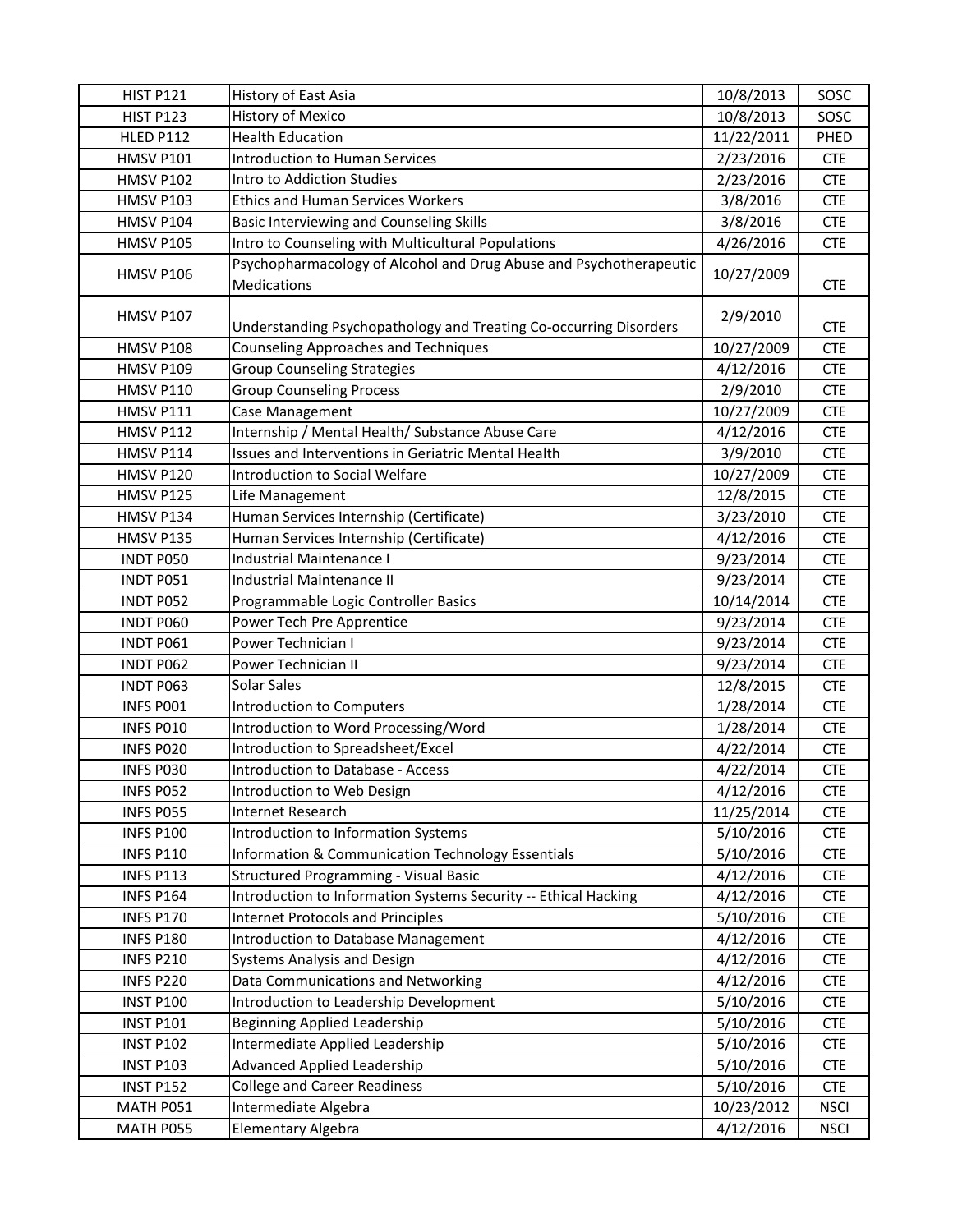| MATH P061        | Pre-Algebra                                          | 11/24/2015 | <b>NSCI</b> |
|------------------|------------------------------------------------------|------------|-------------|
| MATH P061L       | Pre-Algebra Laboratory                               | 4/25/2012  | <b>NSCI</b> |
| <b>MATH P101</b> | Trigonometry                                         | 5/12/2015  | <b>NSCI</b> |
| <b>MATH P102</b> | <b>Precalculus Functions and Graphs</b>              | 5/12/2015  | <b>NSCI</b> |
| <b>MATH P103</b> | Calculus 1 with Analytic Geometry                    | 10/27/2015 | <b>NSCI</b> |
| <b>MATH P104</b> | Calculus 2 with Analytic Geometry                    | 11/10/2015 | <b>NSCI</b> |
| <b>MATH P115</b> | <b>Structers and Concepts</b>                        | 3/8/2016   | <b>NSCI</b> |
| MATH P122        | Introduction to Probability and Statistics           | 10/13/2015 | <b>NSCI</b> |
| <b>MATH P205</b> | Calculus 3 with Analytic Geometry                    | 4/12/2016  | <b>NSCI</b> |
| <b>MATH P206</b> | Differential Equations and Linear Algebra            | 10/27/2015 | <b>NSCI</b> |
| <b>MATH PQ</b>   | Applied Algebra                                      | 5/10/2016  | <b>NSCI</b> |
| MGMT P055        | Communication in the Workplace                       | 9/22/2015  | <b>CTE</b>  |
| MGMT P056        | <b>Customer Service</b>                              | 9/22/2015  | <b>CTE</b>  |
| MGMT P057        | <b>Team Building</b>                                 | 9/22/2015  | <b>CTE</b>  |
| MGMT P058        | Attitude in the Workplace                            | 9/22/2015  | <b>CTE</b>  |
| MGMT P059        | <b>Values and Ethics</b>                             | 9/22/2015  | <b>CTE</b>  |
| MGMT P060        | <b>Stress Management</b>                             | 9/22/2015  | <b>CTE</b>  |
| MGMT P061        | <b>Time Management</b>                               | 9/22/2015  | <b>CTE</b>  |
| MGMT P062        | <b>Conflict Resolution</b>                           | 9/22/2015  | <b>CTE</b>  |
| MGMT P063        | Decission Making and Problem Solving                 | 9/22/2015  | <b>CTE</b>  |
| MGMT P064        | Managing Organizational Change                       | 9/22/2015  | <b>CTE</b>  |
| <b>MICR P106</b> | Microbiology                                         | 3/13/2012  | <b>NSCI</b> |
| MKTG P124        | Principles of Marketing                              | 9/23/2014  | <b>CTE</b>  |
| <b>MUSC P100</b> | <b>Fundamentals of Music Theory</b>                  | 1/28/2014  | <b>FAAR</b> |
| <b>MUSC P109</b> | History of Rock and Roll                             | 2/8/2011   | <b>FAAR</b> |
| <b>MUSC P110</b> | Exploring the World Through Music                    | 5/12/2015  | FAAR        |
| MUSC P111        | Music Appreciation: Music Through 1800               | 12/10/2013 | <b>FAAR</b> |
| MUSC P112        | Music Appreciation: 1800 to Present                  | 12/10/2013 | <b>FAAR</b> |
| <b>MUSC P117</b> | College Chorale                                      | 9/10/2013  | <b>FAAR</b> |
| MUSC P118        | <b>Chamber Singers</b>                               | 5/12/2015  | <b>FAAR</b> |
| MUSC P127        | <b>Conter Band</b>                                   | 10/27/2015 | <b>FAAR</b> |
| MUSC P143A       | <b>Beginning Class Piano I</b>                       | 10/13/2015 | <b>FAAR</b> |
| MUSC P143B       | <b>Beginning Class Piano II</b>                      | 10/13/2015 | FAAR        |
| MUSC P143C       | Intermediate Class Piano                             | 10/13/2015 | FAAR        |
| <b>NURS P100</b> | Strategies for Success in a Nursing Program          | 4/14/2015  | <b>HCCR</b> |
| <b>NURS P110</b> | Intro to Pathophysiology                             | 4/23/2013  | <b>HCCR</b> |
| <b>NURS P120</b> | <b>Fundamentals of Nursing</b>                       | 4/28/2015  | <b>HCCR</b> |
| <b>NURS P121</b> | Medical-Surgical Nursing 1                           | 4/14/2015  | <b>HCCR</b> |
| <b>NURS P122</b> | Pharmacology                                         | 5/12/2015  | <b>HCCR</b> |
| <b>NURS P123</b> | <b>Medical-Surgical Nursing 2</b>                    | 4/14/2015  | <b>HCCR</b> |
| <b>NURS P124</b> | <b>Obstetrics-Maternity Nursing</b>                  | 5/12/2015  | <b>HCCR</b> |
| <b>NURS P125</b> | Mental Health-Psychiatric Nursing                    | 4/28/2015  | <b>HCCR</b> |
| <b>NURS P126</b> | <b>Medical-Surgical Nursing 3</b>                    | 4/28/2015  | <b>HCCR</b> |
| <b>NURS P127</b> | <b>Pediatric Nursing</b>                             | 4/28/2015  | <b>HCCR</b> |
| <b>NURS P128</b> | Medical-Surgical Nursing 4                           | 5/12/2015  | <b>HCCR</b> |
| <b>NURS P129</b> | <b>Gerontology-Community Nursing</b>                 | 4/14/2015  | <b>HCCR</b> |
| <b>NURS P170</b> | Role Transition: Bridging Nursing Theory to Practice | 4/14/2015  | <b>HCCR</b> |
| OFFT P030        | Human Relations in Business                          | 9/23/2014  | <b>CTE</b>  |
| P148-P058-P078   | <b>Special Studies</b>                               |            |             |
| <b>PHED P103</b> | <b>Beginning Weight Training</b>                     | 3/12/2013  | PHED        |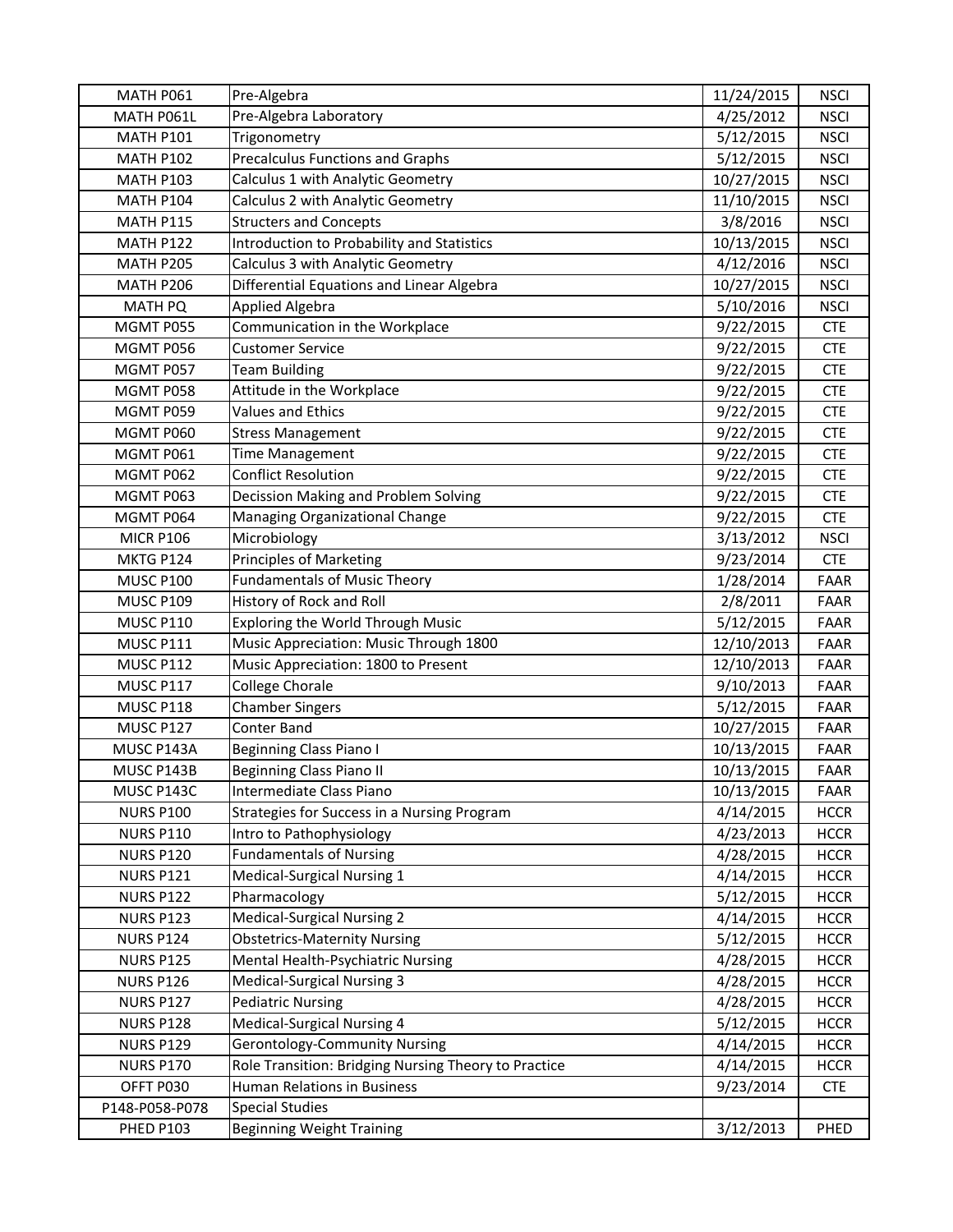| <b>PHED P105</b>  | <b>Advanced Weight Training</b>                                        | 3/12/2013  | PHED<br><b>PHED</b> |
|-------------------|------------------------------------------------------------------------|------------|---------------------|
| PHED P106A        | Shape Up - Aerobic Exercise                                            | 3/12/2013  |                     |
| PHED P106B        | Shape Up - Aerobic and Anaerobic Exercise                              | 3/12/2013  | PHED                |
| <b>PHED P109</b>  | Off Season Intercollegiate Basketball - Women                          | 3/12/2013  | PHED                |
| PHED P114         | Off Season Intercollegiate Volleyball - Women                          | 3/12/2013  | PHED                |
| PHED P115         | Off Season Intercollegiate Softball - Women                            | 3/12/2013  | PHED                |
| PHED P116         | Off Season Intercollegiate Baseball - Men                              | 3/12/2013  | PHED                |
| PHED P117         | Off Season Intercollegiate Basketball-Men                              | 3/12/2013  | PHED                |
| PHED P122         | Varsity Basketball for Men                                             | 4/9/2013   | PHED                |
| PHED P123         | Varsity Basketball for Women                                           | 4/9/2013   | PHED                |
| PHED P126         | <b>Varsity Baseball</b>                                                | 4/9/2013   | PHED                |
| PHED P130         | Varsity Volleball for Women                                            | 4/9/2013   | PHED                |
| PHED P132         | Varsity Softball for Women                                             | 4/9/2013   | PHED                |
| PHED P143         | Intercollegiate Team Conditioning                                      | 3/12/2013  | PHED                |
| <b>PHIL P106</b>  | Introduction to Philosophy                                             | 4/23/2013  | SOSC                |
| <b>PHIL P107</b>  | Introduction to Logic                                                  | 4/23/2013  | SOSC                |
| <b>PHIL P108</b>  | Introduction to Philosophy of Religion                                 | 4/23/2013  | SOSC                |
| <b>PHIL P109</b>  | <b>Existence and Reality</b>                                           | 9/24/2013  | SOSC                |
| <b>PHIL P110</b>  | Introduction to Ethics                                                 | 4/23/2013  | SOSC                |
| <b>PHIL P112</b>  | The Ethics of Living and Dying                                         | 4/23/2013  | SOSC                |
| PHOT P101         | Introduction to Photography                                            | 9/9/2014   | FAAR                |
| PHOT P103         | <b>Advanced Photography</b>                                            | 9/9/2014   | <b>FAAR</b>         |
| <b>PHSC P112</b>  | <b>Physical Science</b>                                                | 4/26/2016  | <b>NSCI</b>         |
| <b>PHYL P101</b>  | <b>Introductory Physiology</b>                                         | 5/10/2016  | <b>NSCI</b>         |
| PHYS P102A        | <b>General College Physics</b>                                         | 10/23/2012 | <b>NSCI</b>         |
| PHYS P102B        | <b>General College Physics</b>                                         | 11/13/2012 | <b>NSCI</b>         |
| PHYS P104A        | Physics for Scientists and Engineers                                   | 4/9/2013   | <b>NSCI</b>         |
| PHYS P104B        | Physics for Scientists and Engineers                                   | 4/23/2013  | <b>NSCI</b>         |
| <b>POLS P101</b>  | American Government                                                    | 3/11/2014  | SOSC                |
| <b>POLS P102</b>  | Introduction to Comparative Politics                                   | 4/22/2014  | SOSC                |
| <b>POLS P103</b>  | Introduction to International Politics                                 | 4/22/2014  | SOSC                |
| <b>PSYC P101A</b> | General Psychology                                                     | 9/8/2015   | SOSC                |
| <b>PSYC P110</b>  | <b>Abnormal Psychology</b>                                             | 10/13/2015 | SOSC                |
| <b>PSYC P121</b>  | Adolescent Psychology                                                  | 10/27/2009 | SOSC                |
| <b>PSYC P126</b>  | Lifespan Human Development                                             | 9/22/2015  | SOSC                |
| <b>PSYC P133</b>  | Psychology of Personal and Social Adjustment                           | 10/13/2015 | SOSC                |
| PSYC P223         | Child Psychology                                                       | 1/22/2013  | SOSC                |
| PSYT P020A        | <b>Developmental Disabilities</b>                                      | 4/28/2015  | <b>HCCR</b>         |
| PSYT PO2OB        | Understanding and Promoting Personal Development and Adjustment        |            |                     |
|                   | of the Developmentally Disabled                                        | 4/14/2015  | <b>HCCR</b>         |
|                   | Principles and Practices of Behavioral Support for the Developmentally |            |                     |
| PSYT P020C        | <b>Disabled</b>                                                        | 5/12/2015  | <b>HCCR</b>         |
| PSYT P020D        | Pharmacology: Concepts and Practices                                   | 3/24/2015  | <b>HCCR</b>         |
| PSYT P020E        | Therapeutics of Communication and Relationships                        | 3/24/2015  | <b>HCCR</b>         |
| PSYT P020F        | <b>Clinical Practice</b>                                               | 4/28/2015  | <b>HCCR</b>         |
| PSYT P030A        | Psychiatric Nursing Practice: Resp & Approaches                        | 4/28/2015  | <b>HCCR</b>         |
| PSYT P030B        | Psychopathology I-Major Mental Illness                                 | 4/28/2015  | <b>HCCR</b>         |
| PSYT P030C        | Crisis Assessment/Intervention                                         | 3/24/2015  | <b>HCCR</b>         |
| PSYT P030D        | Psychopathology II - Disorders of Children, Elderly, Personality and   | 3/24/2015  | <b>HCCR</b>         |
|                   | Addiction                                                              |            |                     |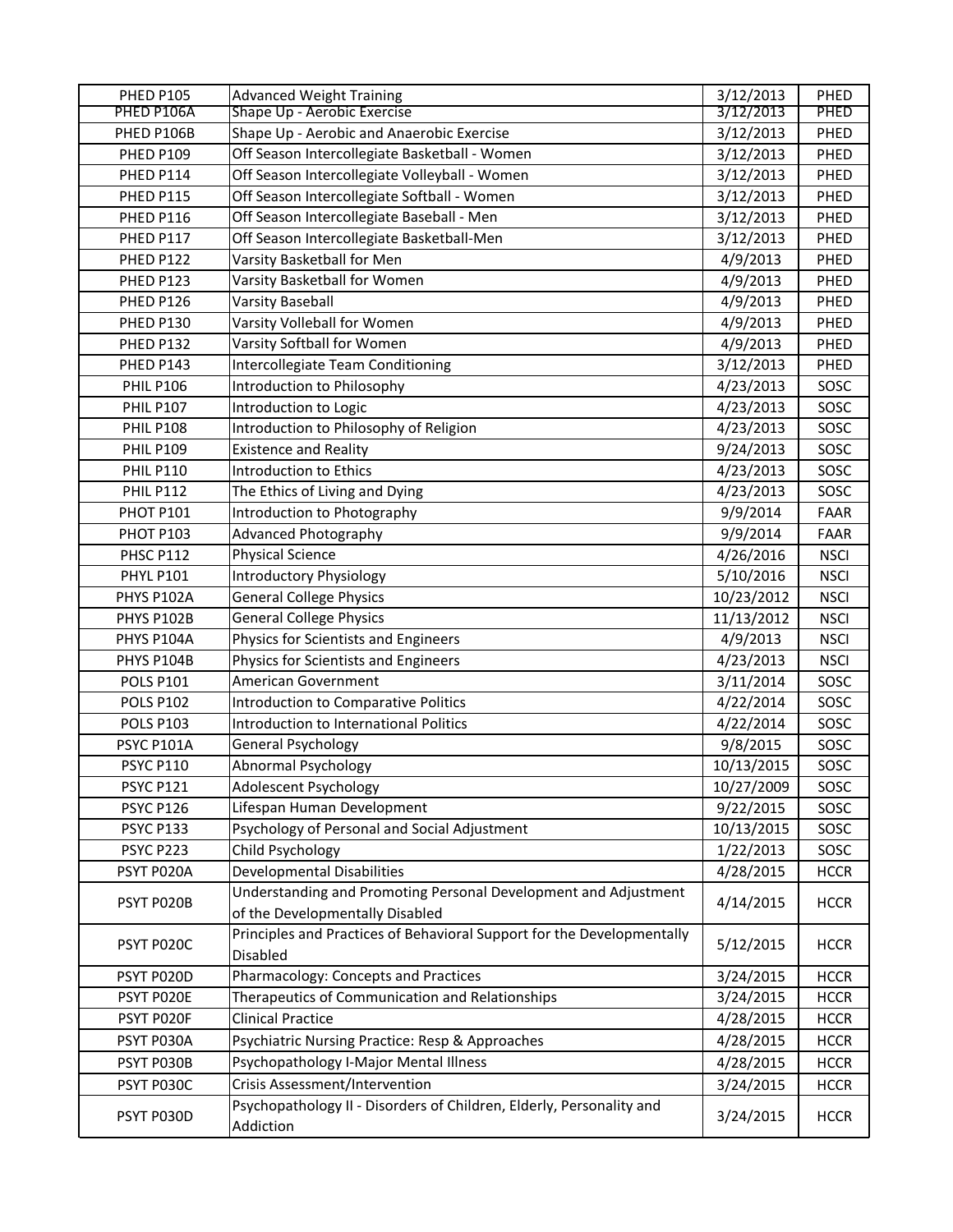| PSYT P030E        | <b>Therapeutic Methods</b>                   | 3/24/2015  | <b>HCCR</b> |
|-------------------|----------------------------------------------|------------|-------------|
| PSYT P030F        | <b>Clinical Practice</b>                     | 3/24/2015  | <b>HCCR</b> |
| PTVN P009         | <b>Nursing Fundamental Concepts</b>          | 4/28/2015  | <b>HCCR</b> |
| PTVN P010A        | <b>Fundamentals of Nursing</b>               | 4/28/2015  | <b>HCCR</b> |
| PTVN P010B        | Introduction to Medical/Surgical Nursing     | 4/14/2015  | <b>HCCR</b> |
| PTVN P010C        | Life Span Development                        | 4/28/2015  | <b>HCCR</b> |
| PTVN P010D        | <b>Clinical Practice</b>                     | 4/28/2015  | <b>HCCR</b> |
| <b>SOCI P101</b>  | The Social World                             | 4/26/2016  | SOSC        |
| <b>SOCI P102</b>  | Social Problems                              | 4/26/2016  | SOSC        |
| SOCI P106A-Z      | <b>Current Topics</b>                        |            | SOSC        |
| <b>SOCI P120</b>  | African American Experience                  | 1/28/2014  | SOSC        |
| <b>SOCI P121</b>  | <b>Mexican American History</b>              | 1/28/2014  | SOSC        |
| SOCI P130         | Family and Society                           | 2/11/2014  | SOSC        |
| <b>SOCI P140</b>  | Gender and Society                           | 2/9/2016   | SOSC        |
| <b>SOCI P160</b>  | Crime and Society                            | 2/9/2016   | SOSC        |
| SOCI P170         | <b>Community and Social Psychology</b>       | 2/9/2016   | SOSC        |
| <b>SPAN P101</b>  | <b>Elementary Spanish</b>                    | 9/25/2012  | LAAR        |
| <b>SPAN P102</b>  | <b>Elementary Spanish</b>                    | 9/25/2012  | LAAR        |
| <b>SPAN P103</b>  | Intermediate Spanish                         | 11/4/2014  | LAAR        |
| <b>SPAN P104</b>  | Intermediate Spanish                         | 11/4/2014  | LAAR        |
| <b>SPAN P105</b>  | Spanish for Spanish Speakers                 | 4/26/2016  | LAAR        |
| <b>SPAN P106</b>  | Spanish for Spanish Speakers                 | 4/26/2016  | LAAR        |
| <b>SPAN P107</b>  | Conversational Spanish                       | 10/13/2015 | LAAR        |
| WELD P116         | Arc and Gas Welding                          | 4/14/2015  | <b>CTE</b>  |
| WEXP P160N        | On-Campus Entrepreneurial Work Exp Education | 9/22/2015  | <b>CTE</b>  |
| WEXP P160P        | On-Campus Entrepreneurial Work Exp Education | 9/22/2015  | <b>CTE</b>  |
|                   |                                              |            |             |
| Revised 5/10/2016 |                                              |            |             |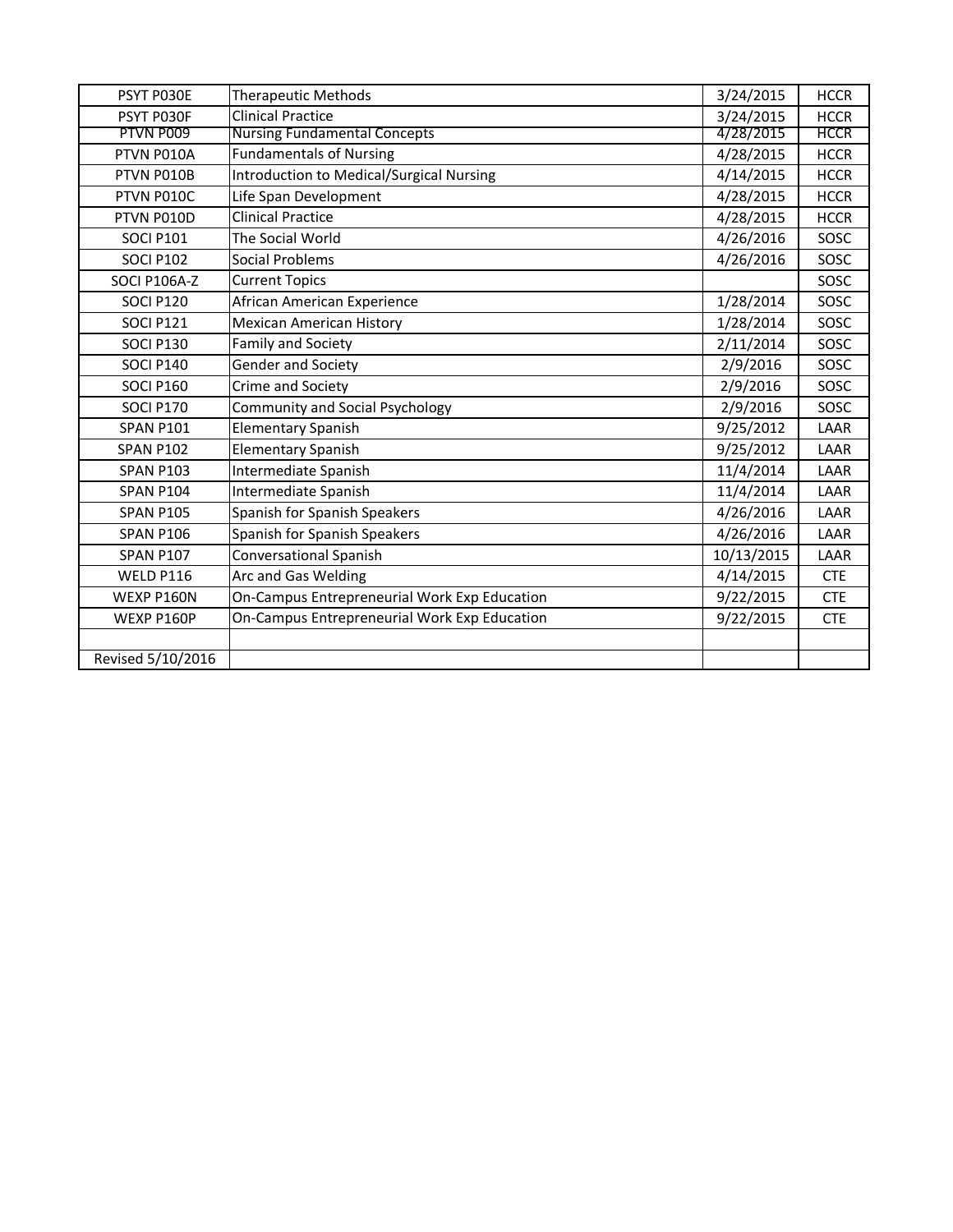| 2016-2017 Academic Year |                                                         |            |                 |
|-------------------------|---------------------------------------------------------|------------|-----------------|
|                         |                                                         | Curriculum |                 |
| Course                  | <b>Title</b>                                            | Approval   | <b>Division</b> |
|                         |                                                         |            |                 |
| ACCT P010               | <b>Practical Accounting</b>                             | 9/8/2015   | <b>CTE</b>      |
| ACCT P110               | <b>Financial Accounting</b>                             | 12/8/2015  | <b>CTE</b>      |
| ACCT P120               | <b>Managerial Accounting</b>                            | 4/12/2016  | <b>CTE</b>      |
| ADMJ P066A              | Police Reserve Training, Level III                      | 9/23/2014  | <b>CTE</b>      |
| ADMJ P066B              | Police Reserve Training, Level II                       | 9/23/2014  | <b>CTE</b>      |
| ADMJ P101               | <b>Public Safety Report Writing</b>                     | 9/23/2014  | <b>CTE</b>      |
| ADMJ P102               | Introduction to Administration of Justice               | 3/8/2016   | <b>CTE</b>      |
| ADMJ P103               | Introduction to Law                                     | 9/23/2014  | <b>CTE</b>      |
| ADMJ P104               | Criminal Law                                            | 9/23/2014  | <b>CTE</b>      |
| ADMJ P105               | Principles & Procedures of The Justice System           | 4/12/2016  | <b>CTE</b>      |
| ADMJ P106               | Legal Aspects of Evidence                               | 9/23/2014  | <b>CTE</b>      |
| <b>ADMJ P107</b>        | Exploring Contemporary Multicultural Issues             | 5/10/2016  | <b>CTE</b>      |
| ADMJ P108               | Principles of investigation                             | 10/13/2015 | <b>CTE</b>      |
| ADMJ P109               | <b>Criminal Justice Communications</b>                  | 9/23/2014  | <b>CTE</b>      |
| ADMJ P111               | Intro to Behavioral and Correctional Science            | 10/11/2016 | <b>CTE</b>      |
| ADMJ P113               | Interviewing and Counseling in Corrections              | 10/11/2016 | <b>CTE</b>      |
| ADMJ P114               | Control and Supervision in Corrections                  | 4/25/2017  | <b>CTE</b>      |
| ADMJ P115               | <b>Legal Aspects of Corrections</b>                     | 9/23/2014  | <b>CTE</b>      |
| ADMJ P117               | <b>Police Operations</b>                                | 9/23/2014  | <b>CTE</b>      |
| ADMJ P118               | Introduction to Criminology                             | 9/23/2014  | <b>CTE</b>      |
| ADMJ P121               | Juvenile Delinquency                                    | 9/23/2014  | <b>CTE</b>      |
| ADMJ P122               | <b>Probation and Parole</b>                             | 4/25/2017  | <b>CTE</b>      |
| ADMJ P123               | Constitutional Rights of the Accused                    | 10/11/2016 | <b>CTE</b>      |
| ADMJ P140A              | Basic Field Work Administration of Justice Police Cadet | 9/23/2014  | <b>CTE</b>      |
| ADMJ P140B              | Inter. Field Work Admin of Justice Police Cadet         | 10/14/2014 | <b>CTE</b>      |
| ADMJ P140C              | Advanced Field Work Admin of Justice Police Cadet       | 10/14/2014 | <b>CTE</b>      |
| AGRI P055               | Agricultural Leadership Training                        | 12/8/2015  | <b>CTE</b>      |
| AGRI P101               | <b>Introduction to Agribusiness</b>                     | 10/13/2015 | <b>CTE</b>      |
| AGRI P102               | <b>Agricultural Economics</b>                           | 9/23/2014  | <b>CTE</b>      |
| AGRI P103               | <b>Agricultural Sales</b>                               | 10/13/2015 | <b>CTE</b>      |
| AGRI P104               | <b>Computer Applications in Agriculture</b>             | 10/13/2015 | <b>CTE</b>      |
| <b>AGRI P105</b>        | Farm Accounting                                         | 10/13/2015 | <b>CTE</b>      |
| AGRI P106               | Introduction to Soil Science                            | 9/9/2014   | <b>CTE</b>      |
| AGRI P107               | <b>Agricultural Marketing</b>                           | 10/13/2015 | <b>CTE</b>      |
| <b>AGRI P110</b>        | Principles of Pesticide Use                             | 10/13/2015 | <b>CTE</b>      |
| AGRI P117               | Plant Propagation and Production                        | 1/24/2012  | <b>CTE</b>      |
| AGRI P131               | <b>Introduction to Plant Science</b>                    | 12/9/2014  | <b>CTE</b>      |
| AGRI P132               | <b>Agricultural Math</b>                                | 9/9/2014   | <b>CTE</b>      |
| ANAT P052               | Introduction and Survey of Anatomy and Physiology       | 5/9/22017  | <b>NSCI</b>     |
| ANAT P110               | Human Anatomy                                           | 11/24/2015 | <b>NSCI</b>     |
| <b>ANTH P101</b>        | Introduction to Biological Anthropology                 | 9/23/2014  | SOSC            |
| <b>ANTH P102</b>        | <b>Cultural Anthropology</b>                            | 9/8/2015   | SOSC            |
| <b>ANTH P103</b>        | Introduction to Archaeology                             | 9/23/2014  | SOSC            |
| ANTH P104               | Prehistory and Ancient Civilization                     | 11/4/2014  | SOSC            |
| <b>ANTH P105</b>        | Native Cultures of North America                        | 10/28/2014 | SOSC            |
| <b>ANTH P107</b>        | Anth of Religion & Ritual                               | 10/28/2014 | SOSC            |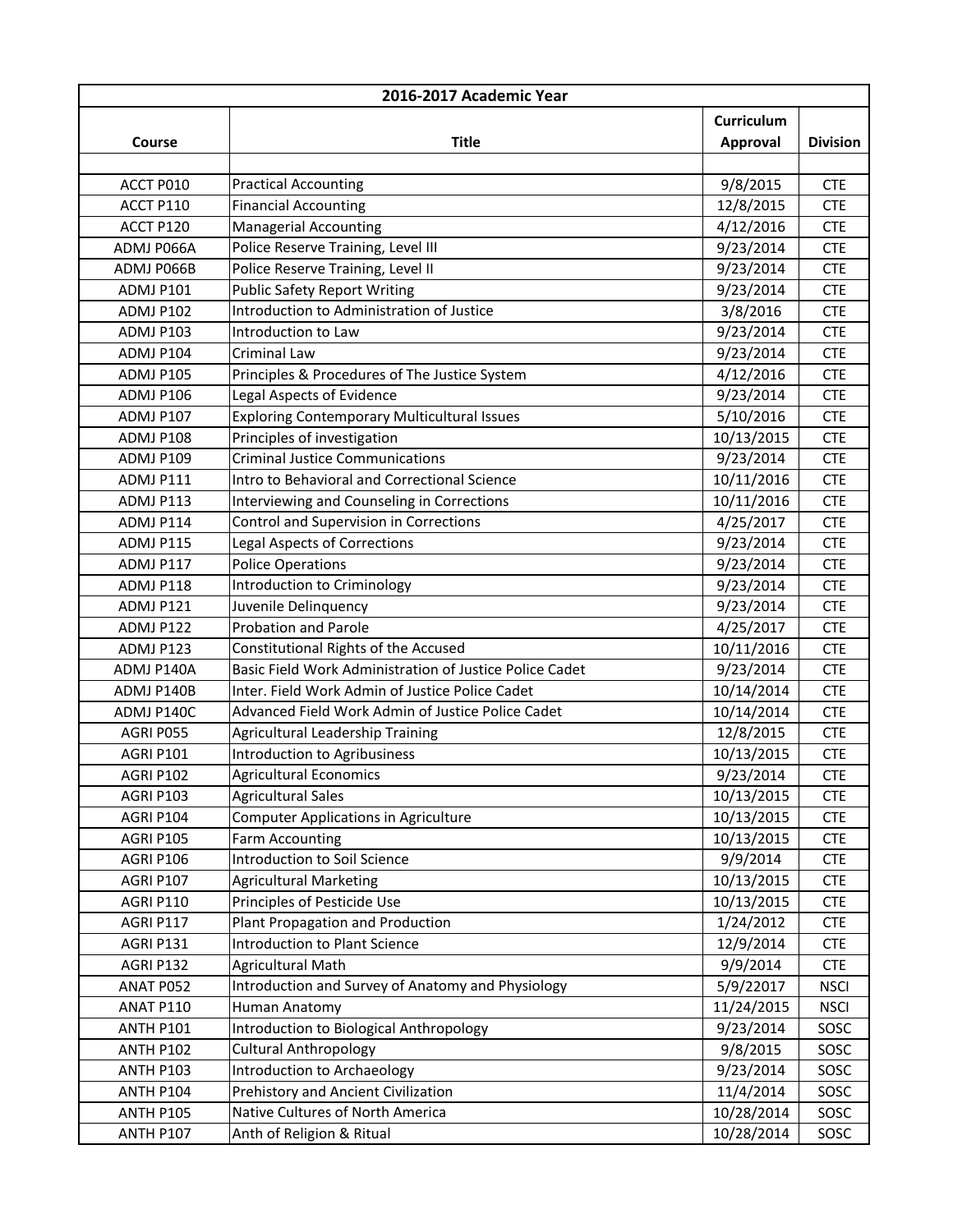| <b>ART P101</b>  | Art Studio Fundamentals                           | 12/10/2013 | FAAR        |
|------------------|---------------------------------------------------|------------|-------------|
| <b>ART P103</b>  | <b>Fundamentals of Drawing</b>                    | 9/8/2015   | <b>FAAR</b> |
| <b>ART P106</b>  | 2-D Design                                        | 9/9/2014   | <b>FAAR</b> |
| <b>ART P107</b>  | 3-D Design                                        | 9/9/2014   | FAAR        |
| <b>ART P113</b>  | Pre-Historic to Medieval Art History              | 9/8/2015   | <b>FAAR</b> |
| <b>ART P114</b>  | Renaissance to Contemporary Art History           | 9/8/2015   | FAAR        |
| <b>ART P116</b>  | Introduction to Painting                          | 9/8/2015   | FAAR        |
| <b>ART P117</b>  | <b>Advanced Drawing</b>                           | 3/14/2017  | <b>FAAR</b> |
| <b>ART P119</b>  | <b>Advanced Painting</b>                          | 1/27/2015  | <b>FAAR</b> |
| <b>ART P120</b>  | <b>Head Sculpture</b>                             | 3/14/2017  | <b>FAAR</b> |
| <b>ART P121</b>  | <b>Figurative Sculpture</b>                       | 9/9/2014   | FAAR        |
| <b>ART P122</b>  | <b>Advanced Figure Drawing</b>                    | 3/25/2014  | <b>FAAR</b> |
| <b>ART P123</b>  | Introduction to Sculpture                         | 9/8/2015   | FAAR        |
| <b>ART P124</b>  | <b>Figure Drawing</b>                             | 9/8/2015   | FAAR        |
| <b>ASL P101</b>  | Beginning American Sign Language                  | 4/14/2015  | LAAR        |
| <b>ASL P102</b>  | Beginning American Sign Language II               | 2/14/2017  | LAAR        |
| <b>ASTR P101</b> | <b>Elementary Astronomy</b>                       | 2/26/2013  | <b>NSCI</b> |
| <b>BIOL P105</b> | <b>Introductory Biology</b>                       | 4/25/2017  | <b>NSCI</b> |
| <b>BIOL P106</b> | <b>Introductory Biology</b>                       | 5/13/2014  | <b>NSCI</b> |
| <b>BIOL P110</b> | Principles of Biology                             | 4/22/2014  | <b>NSCI</b> |
| <b>BIOL P118</b> | Nutrition                                         | 4/26/2016  | <b>NSCI</b> |
| BSAD P011        | <b>Business Mathematics</b>                       | 5/10/2016  | <b>CTE</b>  |
| <b>BSAD P101</b> | introduction to Business                          | 12/8/2015  | <b>CTE</b>  |
| BSAD P120        | Principles of Management and Organization         | 5/10/2016  | <b>CTE</b>  |
| BSAD P122        | Human Resources Management                        | 3/8/2016   | <b>CTE</b>  |
| BSAD P132        | <b>Business Communications</b>                    | 5/10/2016  | <b>CTE</b>  |
| BSAD P140        | <b>Business Law</b>                               | 12/8/2015  | <b>CTE</b>  |
| <b>BSAD P150</b> | Quantitative Methods for Business Decision Making | 12/8/2015  | <b>CTE</b>  |
| BSAD P155        | <b>Business Statistics</b>                        | 2/9/2016   | <b>CTE</b>  |
| BSAD P160        | Introduction to Entrepreneurship                  | 9/13/2016  | <b>CTE</b>  |
| BSAD P161        | <b>Entrepreneur Business Management</b>           | 9/13/2016  | <b>CTE</b>  |
| <b>BSAD P162</b> | Entrepreneurial Mentor/Internship                 | 11/29/2016 | <b>CTE</b>  |
| <b>BSAD P165</b> | <b>Entrepreneurial Finance</b>                    | 9/13/2016  | <b>CTE</b>  |
| BSAD P170        | Logistics Operations Management                   | 9/13/2016  | <b>CTE</b>  |
| BSAD P171        | <b>Purchasing and Contracting</b>                 | 9/13/2016  | <b>CTE</b>  |
| BSAD P172        | Supply Chain Management                           | 9/13/2016  | <b>CTE</b>  |
| BSAD P173        | <b>Distribution Management</b>                    | 9/13/2016  | <b>CTE</b>  |
| BSAD P174        | <b>Transportation Management</b>                  | 9/13/2016  | <b>CTE</b>  |
| BSAD P175        | Global and International Logistics                | 9/13/2016  | <b>CTE</b>  |
| <b>CGRA P110</b> | Introduction to Digital Arts                      | 9/8/2015   | FAAR        |
| <b>CGRA P111</b> | Digital Graphic Design                            | 2/9/2016   | FAAR        |
| CGRA P112        | Digital Imaging                                   | 12/10/2013 | FAAR        |
| CHDV P115        | Introduction to Early Intervention                | 9/27/2011  | <b>CTE</b>  |
| CHDV P117        | Teaching in a Diverse Society                     | 5/12/2015  | <b>CTE</b>  |
| CHDV P118        | Young Child with Special Needs                    | 12/6/2011  | <b>CTE</b>  |
| CHDV P119        | Health, Safety and Nutrition                      | 10/27/2015 | <b>CTE</b>  |
| CHDV P121        | Zero to Three                                     | 12/6/2011  | <b>CTE</b>  |
| CHDV P122        | Child, Family and Community                       | 5/12/2015  | <b>CTE</b>  |
| CHDV P142        | Prin and Practices of Teaching Young Children     | 5/10/2016  | <b>CTE</b>  |
| CHDV P143        | Practicum/Field Experience                        | 5/10/2016  | <b>CTE</b>  |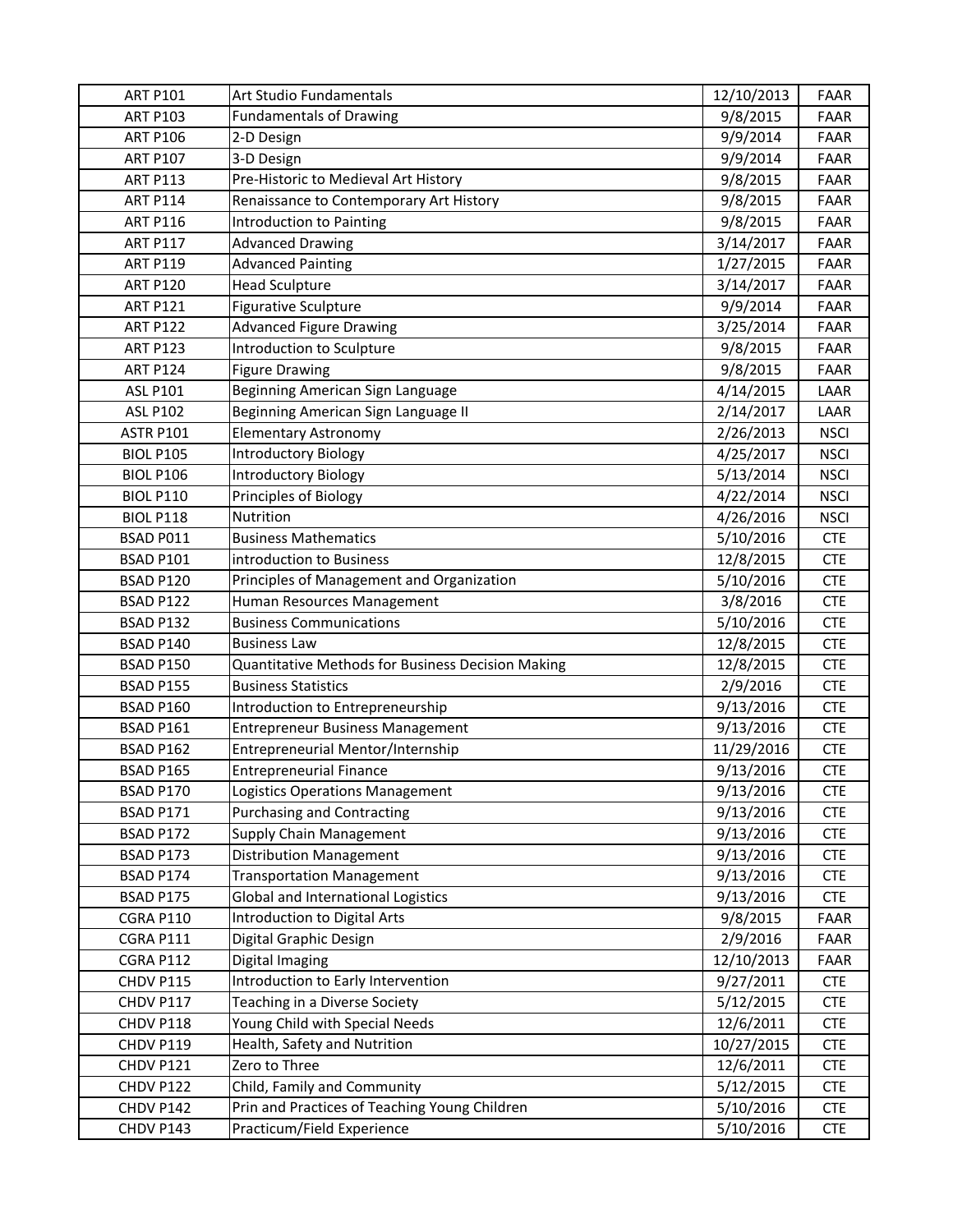| CHDV P144        | Introduction to Curriculum                        | 9/8/2015   | <b>CTE</b>  |
|------------------|---------------------------------------------------|------------|-------------|
| CHDV P161        | Infant Care and Development                       | 12/6/2011  | <b>CTE</b>  |
| CHDV P223        | Child Growth and Development                      | 5/10/2016  | <b>CTE</b>  |
| CHDV P239        | <b>Observation and Assessment</b>                 | 2/9/2016   | <b>CTE</b>  |
| CHDV P244        | <b>Supervision of Adults</b>                      | 12/6/2011  | <b>CTE</b>  |
| CHDV P245        | Early Childhood Education Business Management     | 12/6/2011  | <b>CTE</b>  |
| CHDV P246        | Administration of Programs for Young Children     | 9/25/2012  | <b>CTE</b>  |
| CHEM P101A       | <b>General Chemistry I</b>                        | 12/8/2015  | <b>NSCI</b> |
| CHEM P101B       | <b>General Chemistry II</b>                       | 12/8/2015  | <b>NSCI</b> |
| CHEM P106        | <b>Introduction to Chemical Principles</b>        | 4/28/2015  | <b>NSCI</b> |
| <b>CMRT P102</b> | <b>Commercial Layout and Design</b>               | 3/14/2017  | <b>FAAR</b> |
| CMRT P103        | Illustration                                      | 3/14/2017  | <b>FAAR</b> |
| COMM P101        | Introduction to Speaking                          | 9/22/2015  | <b>FAAR</b> |
| COMM P102        | Interpersonal Communication                       | 5/10/2016  | <b>FAAR</b> |
| COMM P103        | Persuasion                                        | 9/22/2015  | FAAR        |
| COMM P105        | Argumentation and Debate                          | 9/22/2015  | <b>FAAR</b> |
| COMM P106        | <b>Intercultural Communication</b>                | 9/22/2015  | <b>FAAR</b> |
| COMM P170        | Oral Interpretation                               | 9/24/2013  | <b>FAAR</b> |
| DRMA P101        | Introduction to Theatre                           | 12/10/2013 | FAAR        |
| ECON P101        | Principles of Economics (Microeconomics)          | 9/13/2016  | <b>CTE</b>  |
| <b>ECON P102</b> | Principles of Economics (Macroeconomics)          | 9/13/2016  | <b>CTE</b>  |
| <b>EL2 P060</b>  | <b>Advanced Reading and Writing</b>               | 12/8/2015  | LAAR        |
| EL2 P061         | Advanced Listening and Speaking                   | 12/8/2015  | LAAR        |
| <b>EL2 P070A</b> | Intermediate, Pronunciation, Reading, and Writing | 5/12/2015  | LAAR        |
| <b>EL2 P070B</b> | Intermediate Conversation, Reading, and Comp      | 5/12/2015  | LAAR        |
| <b>EL2 P071A</b> | Intermediate Reading and Writing                  | 12/8/2015  | LAAR        |
| EL2 P071B        | High Intermediate Reading and Writing             | 12/8/2015  | LAAR        |
| <b>EL2 P072A</b> | Intermediate Listening and Speaking               | 12/8/2015  | LAAR        |
| <b>EL2 P072B</b> | High Intermediate Listening and Speaking          | 12/8/2015  | LAAR        |
| EL2 P079         | Beg English for Second Language Learners          | 5/12/2015  | LAAR        |
| <b>EL2 P080A</b> | Basic Structure, Pronunciation, and Composition   | 5/12/2015  | LAAR        |
| <b>EL2 P080B</b> | Basic Reading, Vocabulary, and Grammar            | 5/12/2015  | LAAR        |
| <b>EL2 P081A</b> | <b>Beginning Grammar and Writing</b>              | 5/10/2016  | LAAR        |
| <b>EL2 P081B</b> | High Beginning Grammar and Writing                | 5/10/2016  | LAAR        |
| <b>EL2 P082A</b> | Beginning Listening and Speaking                  | 5/10/2016  | LAAR        |
| <b>EL2 P082B</b> | High Beginning Listening and Speaking             | 5/10/2016  | LAAR        |
| EL2 P090         | Intro to English for Second Language Learners     | 10/11/2016 | LAAR        |
| EL2 P091A        | Beginning Grammar and Writing                     | 12/8/2015  | LAAR        |
| EL2 P091B        | High Beginning Grammar and Writing                | 12/8/2015  | LAAR        |
| <b>EL2 P092A</b> | Beginning Listening and Speaking                  | 12/8/2015  | LAAR        |
| <b>EL2 P092B</b> | High Beginning Listening and Speaking             | 12/8/2015  | LAAR        |
| <b>EL2 P093A</b> | Intermediate Reading and Writing                  | 10/11/2016 | LAAR        |
| EL2 P093B        | High Intermediate Reading and Writing             | 10/11/2016 | LAAR        |
| <b>EL2 P094A</b> | Intermediate Listening and Speaking               | 10/11/2016 | LAAR        |
| EL2 P094B        | High Intermediate Listening ad Speaking           | 10/11/2016 | LAAR        |
| EL2 P095         | Advanced Reading and Writing                      | 10/11/2016 | LAAR        |
| EL2 P096         | Advanced Listening and Speaking                   | 10/11/2016 | LAAR        |
| EMTC P050        | <b>Emergency Medical Technician-Basic</b>         | 2/9/2016   | <b>HCCR</b> |
| ENGL P01AX       | <b>Expanded Expository Composition</b>            | 10/11/2016 | LAAR        |
| ENGL P050        | <b>College Writing</b>                            | 5/9/2017   | LAAR        |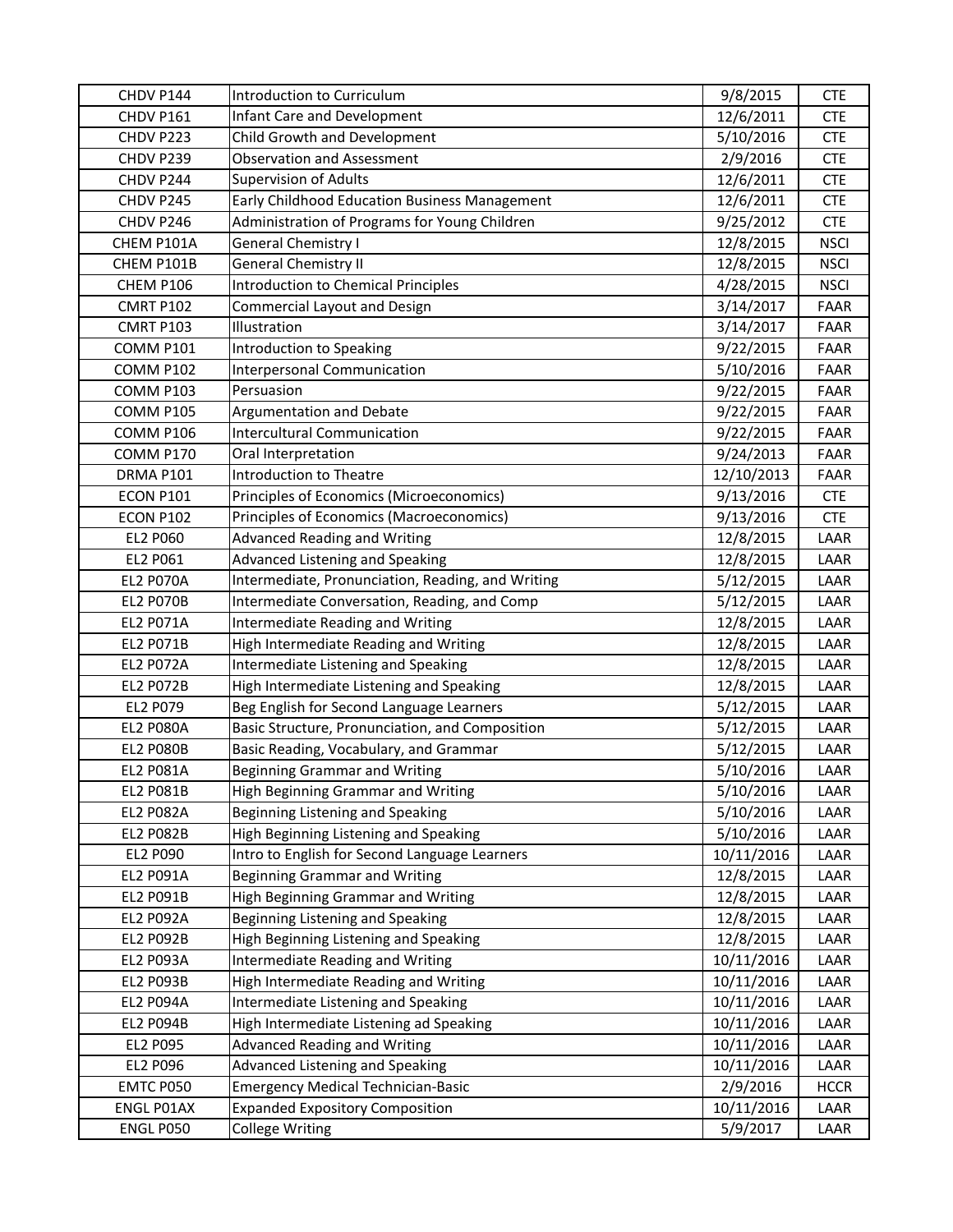| ENGL P052         | <b>Advanced Reading Techniques</b>                             | 5/9/2017   | LAAR        |
|-------------------|----------------------------------------------------------------|------------|-------------|
| ENGL P071         | <b>Basic Writing Skills</b>                                    | 10/11/2016 | LAAR        |
| ENGL P072         | <b>Effective Reading</b>                                       | 5/9/2017   | LAAR        |
| ENGL P073X        | <b>English Express</b>                                         | 1/28/2014  | LAAR        |
| ENGL P081         | <b>Basic Reading</b>                                           | 5/9/2017   | LAAR        |
| ENGL P083         | <b>Basic Writing Skills</b>                                    | 5/9/2017   | LAAR        |
| ENGL P083R        | <b>Basic Reading and Writing</b>                               | 5/9/2017   | LAAR        |
| ENGL P101A        | <b>Expository Composition</b>                                  | 2/28/2017  | LAAR        |
| ENGL P101B        | Argumentative Writing and Critical Thinking Through Literature | 12/10/2013 | LAAR        |
| <b>ENGL P101C</b> | Argumentative Writing and Critical Thinking                    | 4/12/2016  | LAAR        |
| <b>ENGL P102</b>  | Eng Lit: Beowulf to Pope and The Age of Reason                 | 10/11/2016 | LAAR        |
| <b>ENGL P103</b>  | Shakespeare Survey                                             | 4/28/2015  | LAAR        |
| <b>ENGL P104</b>  | English Literature: Romantics to the Present                   | 9/8/2015   | LAAR        |
| <b>ENGL P112</b>  | Forms of Literature Chicano Literature                         | 2/23/2016  | LAAR        |
| <b>ENGL P113</b>  | Forms of Literature: Chicano Drama                             | 5/12/2015  | LAAR        |
| <b>ENGL P115</b>  | Forms of Literature: Women Writers                             | 5/12/2015  | LAAR        |
| <b>ENGL P116</b>  | Forms of Literature: The Short Story                           | 5/12/2015  | LAAR        |
| <b>ENGL P117</b>  | Forms of Literature: American Indian Literature                | 5/12/2015  | LAAR        |
| <b>ENGL P118</b>  | The Bible as Literature                                        | 4/25/2017  | LAAR        |
| <b>ENGL P119</b>  | Forms of Literature: Poetry                                    | 5/12/2015  | LAAR        |
| <b>ENGL P130</b>  | American Literature I                                          | 5/13/2014  | LAAR        |
| <b>ENGL P131</b>  | American Literature 2                                          | 9/8/2015   | LAAR        |
| <b>ENGL P134</b>  | Introduction to Research for Writing                           | 4/10/2012  | LAAR        |
| <b>ENGL P140</b>  | <b>Creative Writing</b>                                        | 2/28/2017  | LAAR        |
| <b>ENGL P141</b>  | <b>Magazine Article Writing</b>                                | 5/12/2015  | LAAR        |
| <b>ERSC P110</b>  | Introduction to Earth Science                                  | 12/10/2013 | <b>NSCI</b> |
| <b>ERSC P114</b>  | Physical Geography                                             | 12/10/2013 | <b>NSCI</b> |
| ETHN P120         | African American Experience                                    | 3/11/2014  | SOSC        |
| <b>FIRE P050</b>  | Fire Fighter   Academy                                         | 10/11/2016 | <b>CTE</b>  |
| <b>FIRE P051</b>  | Interagency Basic Wildland Firefighter                         | 12/8/2015  | <b>CTE</b>  |
| <b>FIRE P101</b>  | Principles of Emergency Services                               | 11/25/2014 | <b>CTE</b>  |
| <b>FIRE P102</b>  | <b>Fire Prevention Technology</b>                              | 3/8/2016   | <b>CTE</b>  |
| <b>FIRE P103</b>  | Fire Protection Equipment and Systems                          | 11/25/2014 | <b>CTE</b>  |
| <b>FIRE P104</b>  | <b>Building Construction for Fire Protection</b>               | 11/25/2014 | <b>CTE</b>  |
| <b>FIRE P105</b>  | Fire Behavior and Combustion                                   | 11/25/2014 | <b>CTE</b>  |
| <b>GEOG P113</b>  | <b>Cultural Geography</b>                                      | 3/28/2017  | SOSC        |
| <b>GEOG P114</b>  | Physical Geography                                             | 12/10/2013 | SOSC        |
| <b>GEOL P110</b>  | Introduction to Geology                                        | 12/10/2013 | <b>NSCI</b> |
| <b>GEOL P115</b>  | Geology of California                                          | 4/26/2016  | <b>NSCI</b> |
| <b>HIST P101</b>  | World History to 1500                                          | 11/29/2016 | SOSC        |
| <b>HIST P102</b>  | World history from 1500 to the Present                         | 9/22/2015  | SOSC        |
| <b>HIST P104</b>  | History of Western Civilization I                              | 10/14/2014 | SOSC        |
| <b>HIST P105</b>  | History of Western Civilization II                             | 10/8/2013  | SOSC        |
| <b>HIST P107</b>  | California History                                             | 12/10/2013 | SOSC        |
| <b>HIST P108</b>  | Early Latin American History                                   | 10/8/2013  | SOSC        |
| <b>HIST P109</b>  | Modern Latin American History                                  | 10/8/2013  | SOSC        |
| <b>HIST P117</b>  | History/US from Colonial Period to 1877                        | 4/23/2013  | SOSC        |
| <b>HIST P118</b>  | History/US from 1877 to the Present                            | 3/10/2015  | SOSC        |
| <b>HIST P119</b>  | <b>Mexican American History</b>                                | 12/10/2013 | SOSC        |
| <b>HIST P120</b>  | History of the Middle East                                     | 4/23/2013  | SOSC        |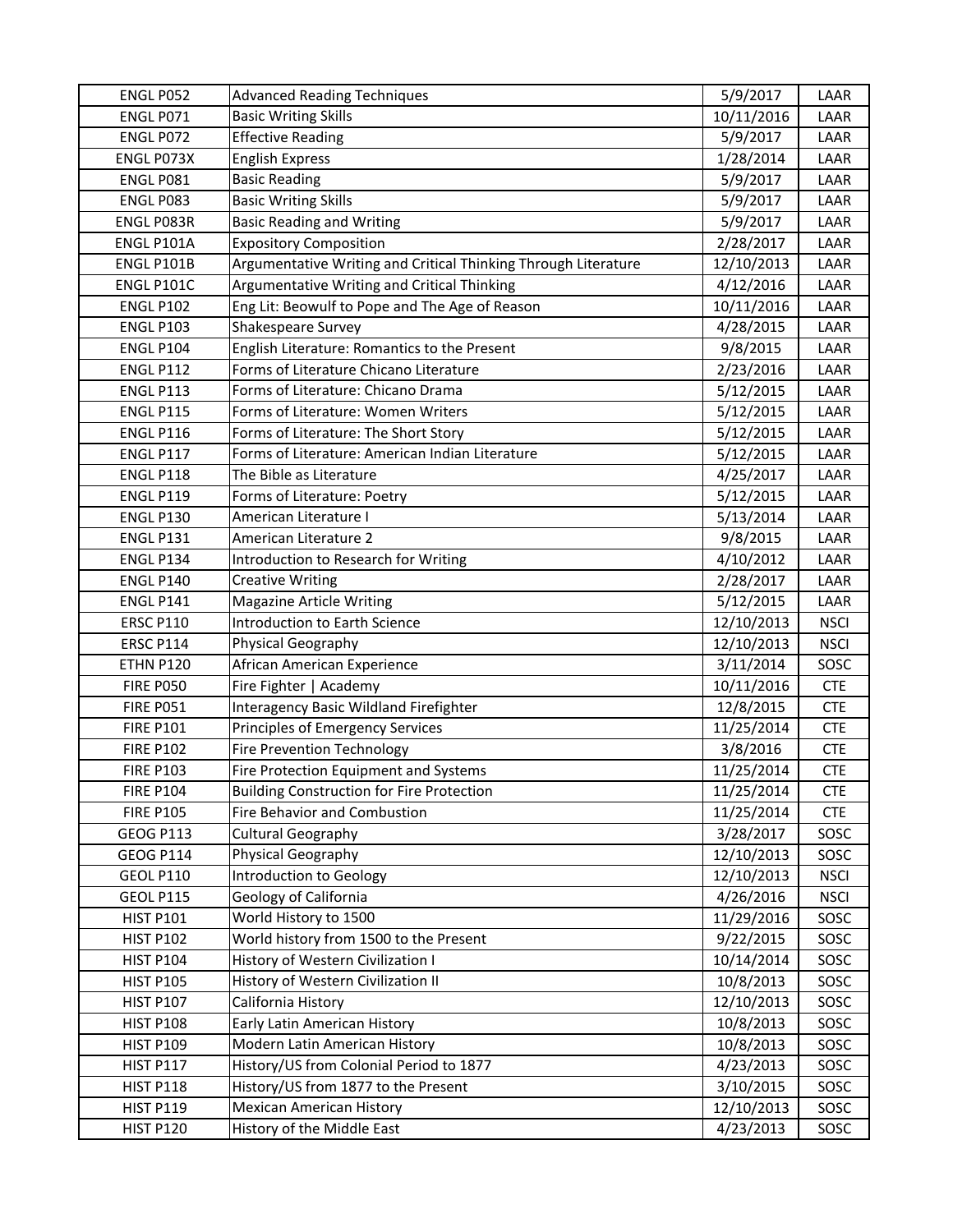| <b>HIST P121</b> | History of East Asia                                                                     | 10/8/2013  | SOSC       |
|------------------|------------------------------------------------------------------------------------------|------------|------------|
| <b>HIST P123</b> | History of Mexico                                                                        | 10/8/2013  | SOSC       |
| <b>HLED P112</b> | <b>Health Education</b>                                                                  | 11/22/2011 | PHED       |
| <b>HMSV P101</b> | <b>Introduction to Human Services</b>                                                    | 2/23/2016  | <b>CTE</b> |
| <b>HMSV P102</b> | Intro to Addiction Studies                                                               | 2/23/2016  | <b>CTE</b> |
| <b>HMSV P103</b> | <b>Ethics and Human Services Workers</b>                                                 | 3/8/2016   | <b>CTE</b> |
| <b>HMSV P104</b> | Basic Interviewing and Counseling Skills                                                 | 3/8/2016   | <b>CTE</b> |
| <b>HMSV P105</b> | Intro to Counseling with Multicultural Populations                                       | 4/26/2016  | <b>CTE</b> |
| <b>HMSV P106</b> | Psychopharmacology of Alcohol and Drug Abuse and Psychotherapeutic<br><b>Medications</b> | 3/28/2017  | <b>CTE</b> |
| <b>HMSV P107</b> | Understanding Psychopathology and Treating Co-occurring Disorders                        | 3/28/2017  | <b>CTE</b> |
| <b>HMSV P108</b> | <b>Counseling Approaches and Techniques</b>                                              | 4/25/2017  | <b>CTE</b> |
| <b>HMSV P109</b> | <b>Group Counseling Strategies</b>                                                       | 4/12/2016  | <b>CTE</b> |
| <b>HMSV P110</b> | <b>Group Counseling Process</b>                                                          | 2/9/2010   | <b>CTE</b> |
| HMSV P111        | Case Management                                                                          | 3/28/2017  | <b>CTE</b> |
| <b>HMSV P112</b> | Internship / Mental Health/ Substance Abuse Care                                         | 4/12/2016  | <b>CTE</b> |
| HMSV P114        | Issues and Interventions in Geriatric Mental Health                                      | 3/9/2010   | <b>CTE</b> |
| <b>HMSV P120</b> | Introduction to Social Welfare                                                           | 10/27/2009 | <b>CTE</b> |
| HMSV P125        | Life Management                                                                          | 12/8/2015  | <b>CTE</b> |
| HMSV P134        | Human Services Internship (Certificate)                                                  | 4/25/2017  | <b>CTE</b> |
| HMSV P135        | Human Services Internship (Certificate)                                                  | 4/12/2016  | <b>CTE</b> |
| <b>INDT P050</b> | Industrial Maintenance I                                                                 | 9/13/2016  | <b>CTE</b> |
| INDT P051        | Industrial Maintenance II                                                                | 9/13/2016  | <b>CTE</b> |
| INDT P052        | Programmable Logic Controller Basics                                                     | 10/14/2014 | <b>CTE</b> |
| INDT P060        | Power Tech Pre Apprentice                                                                | 9/23/2014  | <b>CTE</b> |
| <b>INDT P061</b> | Power Technician I                                                                       | 9/23/2014  | <b>CTE</b> |
| INDT P062        | Power Technician II                                                                      | 9/23/2014  | <b>CTE</b> |
| INDT P063        | Solar Sales                                                                              | 12/8/2015  | <b>CTE</b> |
| INFS PO01        | <b>Introduction to Computers</b>                                                         | 10/25/2016 | <b>CTE</b> |
| INFS P010        | Introduction to Word Processing/Word                                                     | 10/25/2016 | <b>CTE</b> |
| INFS P020        | Introduction to Spreadsheet/Excel                                                        | 10/25/2016 | <b>CTE</b> |
| INFS P052        | Introduction to Web Design                                                               | 4/12/2016  | <b>CTE</b> |
| INFS P055        | Internet Research                                                                        | 11/25/2014 | <b>CTE</b> |
| <b>INFS P100</b> | Introduction to Information Systems                                                      | 5/10/2016  | <b>CTE</b> |
| <b>INFS P110</b> | Information & Communication Technology Essentials                                        | 5/10/2016  | <b>CTE</b> |
| <b>INFS P113</b> | <b>Structured Programming - Visual Basic</b>                                             | 9/13/2016  | <b>CTE</b> |
| <b>INFS P164</b> | Introduction to Information Systems Security -- Ethical Hacking                          | 4/12/2016  | <b>CTE</b> |
| <b>INFS P170</b> | <b>Internet Protocols and Principles</b>                                                 | 5/10/2016  | <b>CTE</b> |
| <b>INFS P180</b> | <b>Introduction to Database Management</b>                                               | 4/12/2016  | <b>CTE</b> |
| <b>INFS P210</b> | Systems Analysis and Design                                                              | 4/12/2016  | <b>CTE</b> |
| <b>INFS P220</b> | Data Communications and Networking                                                       | 4/12/2016  | <b>CTE</b> |
| <b>INST P100</b> | Introduction to Leadership Development                                                   | 5/10/2016  | <b>CTE</b> |
| <b>INST P101</b> | <b>Beginning Applied Leadership</b>                                                      | 5/10/2016  | <b>CTE</b> |
| <b>INST P102</b> | Intermediate Applied Leadership                                                          | 5/10/2016  | <b>CTE</b> |
| <b>INST P103</b> | Advanced Applied Leadership                                                              | 5/10/2016  | <b>CTE</b> |
| <b>INST P105</b> | <b>College Planning and Success Strategies</b>                                           | 9/13/2016  | <b>CTE</b> |
| <b>INST P106</b> | Personal and Career Exploration                                                          | 9/13/2016  | <b>CTE</b> |
| <b>INST P107</b> | Strategies for Personal and Academic Success                                             | 9/13/2016  | <b>CTE</b> |
| <b>INST P152</b> | <b>College and Career Readiness</b>                                                      | 5/10/2016  | <b>CTE</b> |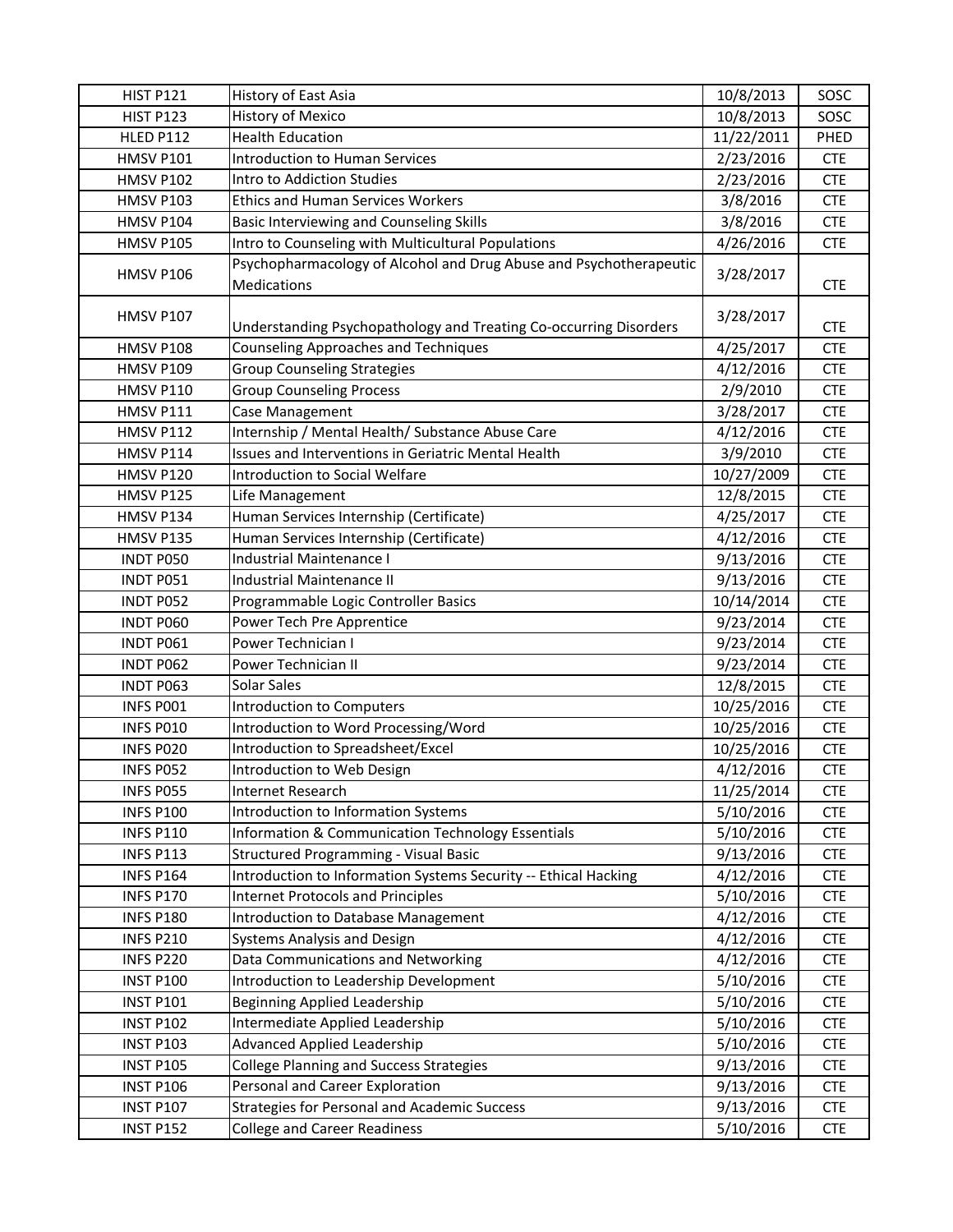| <b>KIN P101</b>  |                                               | 2/28/2017  | PHED        |
|------------------|-----------------------------------------------|------------|-------------|
| <b>KIN P103</b>  | <b>Beginning Weight Training</b>              | 2/14/2017  | PHED        |
| <b>KIN P105</b>  | <b>Advanced Weight Training</b>               | 2/14/2017  | PHED        |
| <b>KIN P106A</b> | Shape Up - Aerobic Exercise                   | 2/14/2017  | PHED        |
| <b>KIN P106B</b> | Shape Up - Aerobic and Anaerobic Exercise     | 2/14/2017  | PHED        |
| <b>KIN P109</b>  | Off Season Intercollegiate Basketball - Women | 2/14/2017  | PHED        |
| <b>KIN P112A</b> | <b>Beginning Tennis</b>                       | 11/29/2016 | PHED        |
| <b>KIN P112B</b> | <b>Intermediate Tennis</b>                    | 2/28/2017  | PHED        |
| <b>KIN P114</b>  | Off Season Intercollegiate Volleyball - Women | 2/14/2017  | PHED        |
| <b>KIN P115</b>  | Off Season Intercollegiate Softball - Women   | 2/14/2017  | PHED        |
| <b>KIN P116</b>  | Off Season Intercollegiate Baseball - Men     | 2/14/2017  | PHED        |
| <b>KIN P117</b>  | Off Season Intercollegiate Basketball-Men     | 2/14/2017  | PHED        |
| <b>KIN P122</b>  | Varsity Basketball for Men                    | 2/14/2017  | PHED        |
| <b>KIN P123</b>  | Varsity Basketball for Women                  | 2/14/2017  | PHED        |
| <b>KIN P126</b>  | <b>Varsity Baseball</b>                       | 2/14/2017  | PHED        |
| <b>KIN P130</b>  | Varsity Volleball for Women                   | 2/14/2017  | PHED        |
| <b>KIN P132</b>  | Varsity Softball for Women                    | 2/14/2017  | PHED        |
| <b>KIN P143</b>  | Intercollegiate Team Conditioning             | 2/14/2017  | PHED        |
| <b>KIN P147A</b> | <b>Beginning Soccer</b>                       | 11/8/2016  | PHED        |
| <b>KIN P160</b>  | Body Movement: Country Western Line Dancing   | 11/8/2016  | PHED        |
| MATH P051        | Intermediate Algebra                          | 10/11/2016 | <b>NSCI</b> |
| MATH P055        | Elementary Algebra                            | 4/12/2016  | <b>NSCI</b> |
| MATH P061        | Pre-Algebra                                   | 11/24/2015 | <b>NSCI</b> |
| <b>MATH P101</b> | Trigonometry                                  | 5/12/2015  | <b>NSCI</b> |
| <b>MATH P102</b> | <b>Precalculus Functions and Graphs</b>       | 5/12/2015  | <b>NSCI</b> |
| <b>MATH P103</b> | Calculus 1 with Analytic Geometry             | 10/27/2015 | <b>NSCI</b> |
| <b>MATH P104</b> | Calculus 2 with Analytic Geometry             | 11/8/2016  | <b>NSCI</b> |
| <b>MATH P115</b> | <b>Structers and Concepts</b>                 | 3/8/2016   | <b>NSCI</b> |
| MATH P122        | Introduction to Probability and Statistics    | 10/13/2015 | <b>NSCI</b> |
| <b>MATH P205</b> | Calculus 3 with Analytic Geometry             | 4/12/2016  | <b>NSCI</b> |
| MATH P206        | Differential Equations and Linear Algebra     | 10/27/2015 | <b>NSCI</b> |
| <b>MATH PQ</b>   | <b>Applied Algebra</b>                        | 5/10/2016  | <b>NSCI</b> |
| MGMT P050        | Communication in the Workplace                | 9/22/2015  | <b>CTE</b>  |
| MGMT P051        | <b>Customer Service</b>                       | 9/22/2015  | <b>CTE</b>  |
| MGMT P052        | <b>Team Building</b>                          | 9/22/2015  | <b>CTE</b>  |
| MGMT P053        | Attitude in the Workplace                     | 9/22/2015  | <b>CTE</b>  |
| MGMT P054        | <b>Values and Ethics</b>                      | 9/22/2015  | <b>CTE</b>  |
| MGMT P055        | <b>Stress Management</b>                      | 9/22/2015  | <b>CTE</b>  |
| MGMT P056        | <b>Time Management</b>                        | 9/22/2015  | <b>CTE</b>  |
| MGMT P057        | <b>Conflict Resolution</b>                    | 9/22/2015  | <b>CTE</b>  |
| MGMT P058        | Decission Making and Problem Solving          | 9/22/2015  | <b>CTE</b>  |
| MGMT P059        | Managing Organizational Change                | 9/22/2015  | <b>CTE</b>  |
| <b>MICR P106</b> | Microbiology                                  | 5/9/2017   | <b>NSCI</b> |
| MKTG P124        | <b>Principles of Marketing</b>                | 9/13/2016  | <b>CTE</b>  |
| MUSC P100        | <b>Fundamentals of Music Theory</b>           | 1/28/2014  | FAAR        |
| <b>MUSC P109</b> | History of Rock and Roll                      | 2/8/2011   | FAAR        |
| <b>MUSC P110</b> | Exploring the World Through Music             | 5/12/2015  | FAAR        |
| <b>MUSC P111</b> | Music Appreciation: Music Through 1800        | 12/10/2013 | FAAR        |
| MUSC P112        | Music Appreciation: 1800 to Present           | 12/10/2013 | FAAR        |
| MUSC P117        | College Chorale                               | 9/10/2013  | FAAR        |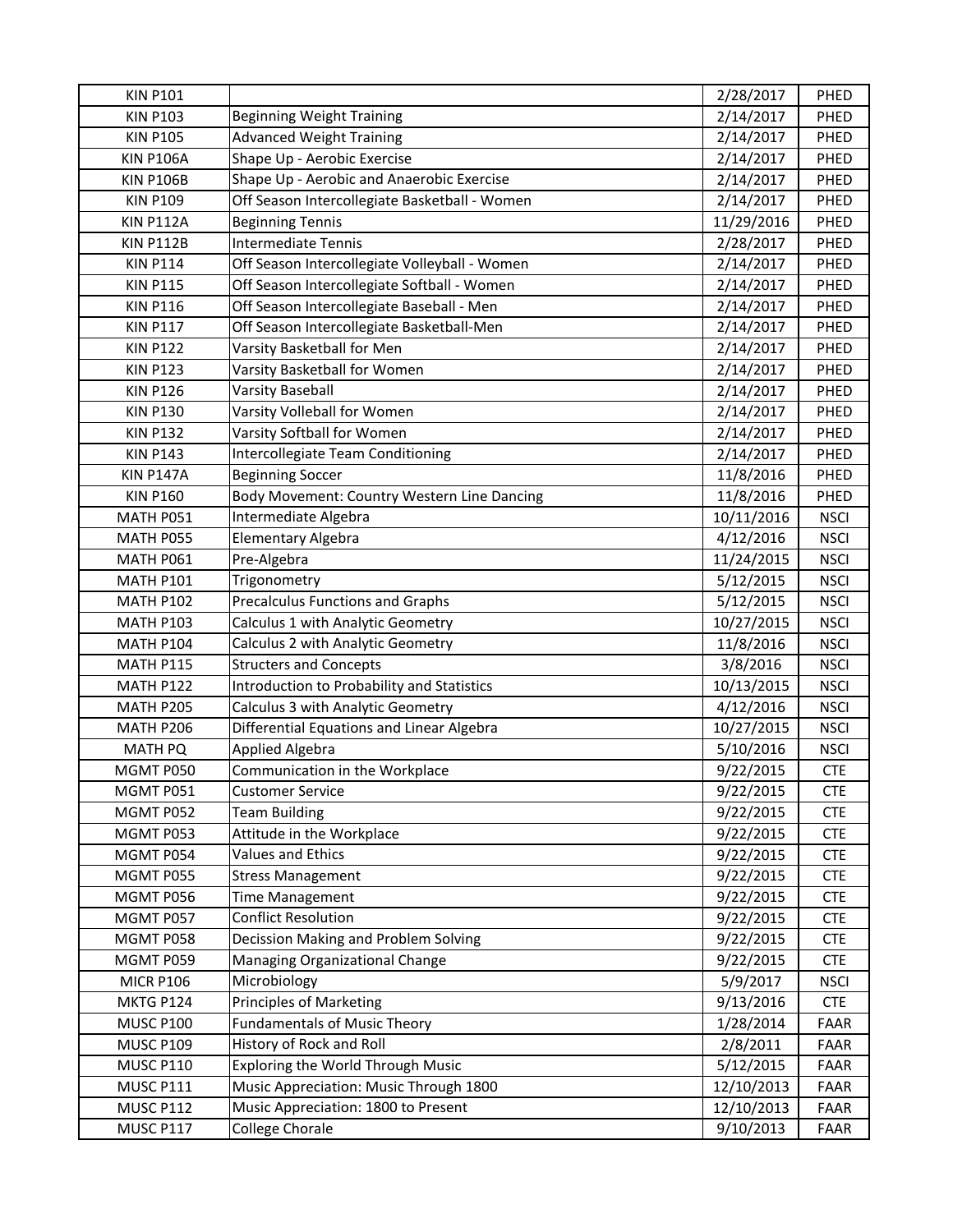| MUSC P118        | <b>Chamber Singers</b>                                                 | 5/12/2015  | <b>FAAR</b> |
|------------------|------------------------------------------------------------------------|------------|-------------|
| MUSC P127        | Conter Band                                                            | 10/27/2015 | <b>FAAR</b> |
| MUSC P143A       | <b>Beginning Class Piano I</b>                                         | 10/13/2015 | <b>FAAR</b> |
| MUSC P143B       | <b>Beginning Class Piano II</b>                                        | 10/13/2015 | <b>FAAR</b> |
| MUSC P143C       | Intermediate Class Piano                                               | 10/13/2015 | <b>FAAR</b> |
| <b>NURS P100</b> | Strategies for Success in a Nursing Program                            | 3/28/2017  | <b>HCCR</b> |
| <b>NURS P110</b> | Intro to Pathophysiology                                               | 2/28/2017  | <b>HCCR</b> |
| <b>NURS P120</b> | <b>Fundamentals of Nursing</b>                                         | 2/14/2017  | <b>HCCR</b> |
| <b>NURS P121</b> | Medical-Surgical Nursing 1                                             | 2/14/2017  | <b>HCCR</b> |
| <b>NURS P122</b> | Pharmacology                                                           | 2/28/2017  | <b>HCCR</b> |
| <b>NURS P123</b> | <b>Medical-Surgical Nursing 2</b>                                      | 2/14/2017  | <b>HCCR</b> |
| <b>NURS P124</b> | <b>Obstetrics-Maternity Nursing</b>                                    | 3/28/2017  | <b>HCCR</b> |
| <b>NURS P125</b> | Mental Health-Psychiatric Nursing                                      | 3/28/2017  | <b>HCCR</b> |
| <b>NURS P126</b> | <b>Medical-Surgical Nursing 3</b>                                      | 2/14/2017  | <b>HCCR</b> |
| <b>NURS P127</b> | <b>Pediatric Nursing</b>                                               | 2/14/2017  | <b>HCCR</b> |
| <b>NURS P128</b> | <b>Medical-Surgical Nursing 4</b>                                      | 3/28/2017  | <b>HCCR</b> |
| <b>NURS P129</b> | <b>Gerontology-Community Nursing</b>                                   | 2/14/2017  | <b>HCCR</b> |
| <b>NURS P170</b> | Role Transition: Bridging Nursing Theory to Practice                   | 2/14/2017  | <b>HCCR</b> |
| OFFT P030        | Human Relations in Business                                            | 9/13/2016  | <b>CTE</b>  |
| P148-P058-P078   | <b>Special Studies</b>                                                 |            |             |
| <b>PHIL P106</b> | Introduction to Philosophy                                             | 4/23/2013  | SOSC        |
| <b>PHIL P107</b> | Introduction to Logic                                                  | 4/23/2013  | SOSC        |
| <b>PHIL P108</b> | Introduction to Philosophy of Religion                                 | 4/23/2013  | SOSC        |
| <b>PHIL P109</b> | <b>Existence and Reality</b>                                           | 9/24/2013  | SOSC        |
| <b>PHIL P110</b> | Introduction to Ethics                                                 | 4/23/2013  | SOSC        |
| <b>PHIL P112</b> | The Ethics of Living and Dying                                         | 4/23/2013  | SOSC        |
| PHOT P101        | Introduction to Photography                                            | 9/9/2014   | <b>FAAR</b> |
| PHOT P103        | Advanced Photography                                                   | 9/9/2014   | <b>FAAR</b> |
| <b>PHSC P112</b> | <b>Physical Science</b>                                                | 4/26/2016  | <b>NSCI</b> |
| <b>PHYL P101</b> | <b>Introductory Physiology</b>                                         | 5/10/2016  | <b>NSCI</b> |
| PHYS P102A       | <b>General College Physics</b>                                         | 10/23/2012 | <b>NSCI</b> |
| PHYS P102B       | <b>General College Physics</b>                                         | 11/13/2012 | <b>NSCI</b> |
| PHYS P104A       | Physics for Scientists and Engineers                                   | 4/9/2013   | <b>NSCI</b> |
| PHYS P104B       | Physics for Scientists and Engineers                                   | 4/23/2013  | <b>NSCI</b> |
| <b>POLS P101</b> | American Government                                                    | 3/11/2014  | SOSC        |
| <b>POLS P102</b> | Introduction to Comparative Politics                                   | 4/22/2014  | SOSC        |
| <b>POLS P103</b> | Introduction to International Politics                                 | 4/22/2014  | SOSC        |
| PSYC P101A       | <b>General Psychology</b>                                              | 9/8/2015   | SOSC        |
| <b>PSYC P110</b> | Abnormal Psychology                                                    | 10/13/2015 | SOSC        |
| <b>PSYC P126</b> | Lifespan Human Development                                             | 9/22/2015  | SOSC        |
| <b>PSYC P133</b> | Psychology of Personal and Social Adjustment                           | 10/13/2015 | SOSC        |
| PSYC P223        | Child Psychology                                                       | 1/22/2013  | SOSC        |
| PSYT P020A       | Developmental Disabilities                                             | 4/25/2017  | <b>HCCR</b> |
| PSYT P020B       | Understanding and Promoting Personal Development and Adjustment        |            | <b>HCCR</b> |
|                  | of the Developmentally Disabled                                        | 4/25/2017  |             |
| PSYT P020C       | Principles and Practices of Behavioral Support for the Developmentally |            | <b>HCCR</b> |
|                  | Disabled                                                               | 4/25/2017  |             |
| PSYT P020D       | Pharmacology: Concepts and Practices                                   | 4/25/2017  | <b>HCCR</b> |
| PSYT P020E       | Therapeutics of Communication and Relationships                        | 4/25/2017  | <b>HCCR</b> |
| PSYT P020F       | <b>Clinical Practice</b>                                               | 4/25/2017  | <b>HCCR</b> |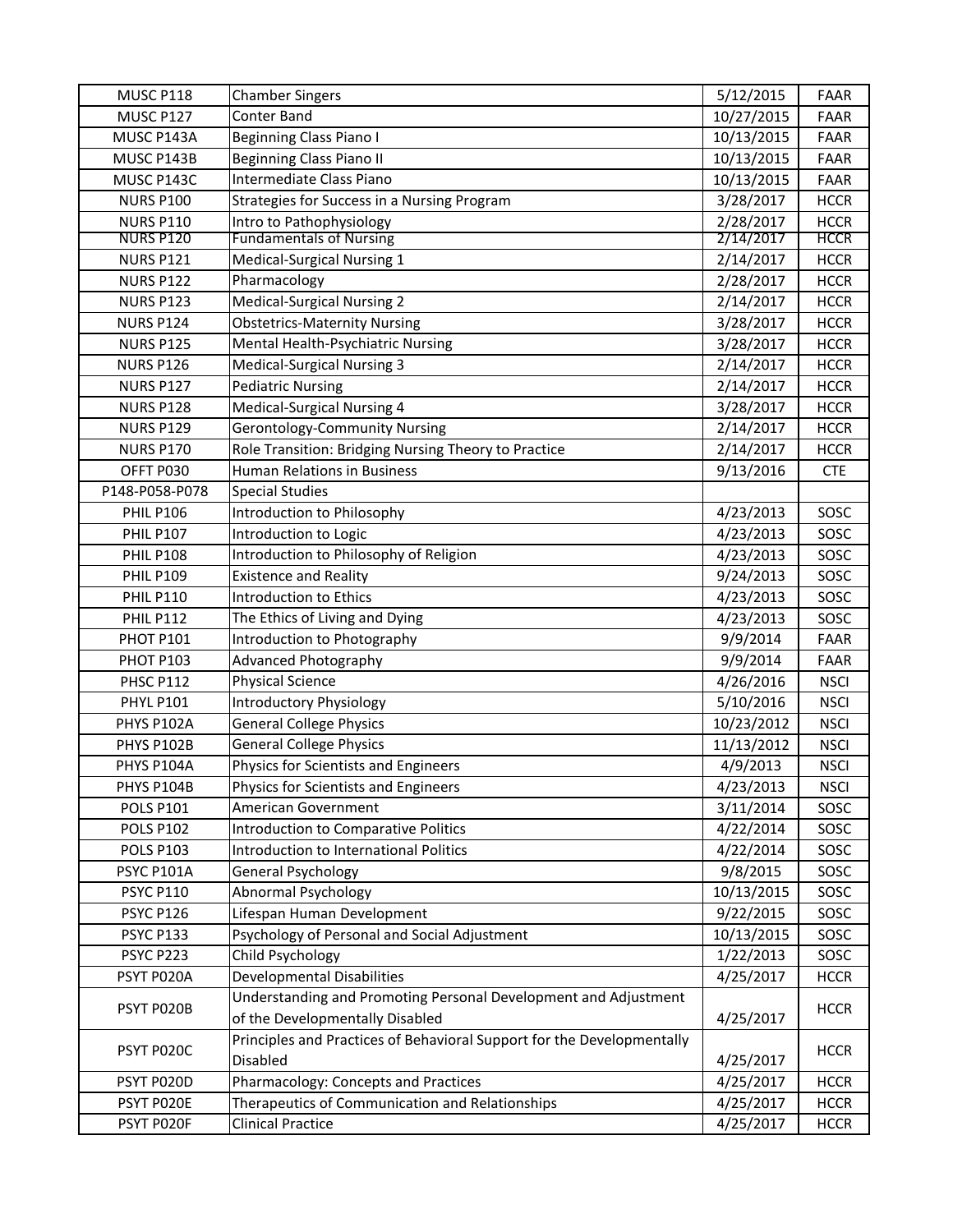| PSYT P030A        | Psychiatric Nursing Practice: Resp & Approaches                      | 4/25/2017  | <b>HCCR</b> |
|-------------------|----------------------------------------------------------------------|------------|-------------|
| PSYT P030B        | Psychopathology I-Major Mental Illness                               | 4/25/2017  | <b>HCCR</b> |
| PSYT P030C        | <b>Crisis Assessment/Intervention</b>                                | 4/25/2017  | <b>HCCR</b> |
| PSYT P030D        | Psychopathology II - Disorders of Children, Elderly, Personality and |            |             |
|                   | Addiction                                                            | 4/25/2017  | <b>HCCR</b> |
| PSYT P030E        | <b>Therapeutic Methods</b>                                           | 4/25/2017  | <b>HCCR</b> |
| PSYT P030F        | <b>Clinical Practice</b>                                             | 4/25/2017  | <b>HCCR</b> |
| PTVN P009         | <b>Nursing Fundamental Concepts</b>                                  | 4/25/2017  | <b>HCCR</b> |
| PTVN P010A        | <b>Fundamentals of Nursing</b>                                       | 4/25/2017  | <b>HCCR</b> |
| PTVN P010B        | <b>Introduction to Medical/Surgical Nursing</b>                      | 4/25/2017  | <b>HCCR</b> |
| PTVN P010C        | Life Span Development                                                | 4/25/2017  | <b>HCCR</b> |
| PTVN P010D        | <b>Clinical Practice</b>                                             | 4/25/2017  | <b>HCCR</b> |
| <b>SOCI P101</b>  | The Social World                                                     | 4/26/2016  | SOSC        |
| <b>SOCI P102</b>  | Social Problems                                                      | 4/26/2016  | SOSC        |
| SOCI P106A-Z      | <b>Current Topics</b>                                                |            | SOSC        |
| <b>SOCI P120</b>  | African American Experience                                          | 1/28/2014  | SOSC        |
| <b>SOCI P121</b>  | <b>Mexican American History</b>                                      | 1/28/2014  | SOSC        |
| <b>SOCI P130</b>  | Family and Society                                                   | 2/11/2014  | SOSC        |
| <b>SOCI P140</b>  | Gender and Society                                                   | 2/9/2016   | SOSC        |
| <b>SOCI P160</b>  | Crime and Society                                                    | 2/9/2016   | SOSC        |
| <b>SOCI P170</b>  | <b>Community and Social Psychology</b>                               | 2/9/2016   | SOSC        |
| <b>SPAN P101</b>  | <b>Elementary Spanish</b>                                            | 4/26/2016  | LAAR        |
| <b>SPAN P102</b>  | <b>Elementary Spanish</b>                                            | 4/26/2016  | LAAR        |
| <b>SPAN P103</b>  | Intermediate Spanish                                                 | 11/4/2014  | LAAR        |
| <b>SPAN P104</b>  | Intermediate Spanish                                                 | 11/4/2014  | LAAR        |
| <b>SPAN P105</b>  | Spanish for Spanish Speakers                                         | 4/26/2016  | LAAR        |
| <b>SPAN P106</b>  | Spanish for Spanish Speakers                                         | 4/26/2016  | LAAR        |
| <b>SPAN P107</b>  | <b>Conversational Spanish</b>                                        | 10/13/2015 | LAAR        |
| <b>WELD P116</b>  | Arc and Gas Welding                                                  | 4/14/2015  | <b>CTE</b>  |
| WELD P118         | Inert Gas Arc Welding                                                | 4/25/2017  | <b>CTE</b>  |
| WEXP P160N        | On-Campus Entrepreneurial Work Exp Education                         | 9/22/2015  | <b>CTE</b>  |
| WEXP P160P        | On-Campus Entrepreneurial Work Exp Education                         | 9/22/2015  | <b>CTE</b>  |
|                   |                                                                      |            |             |
| Revised 5/25/2017 |                                                                      |            |             |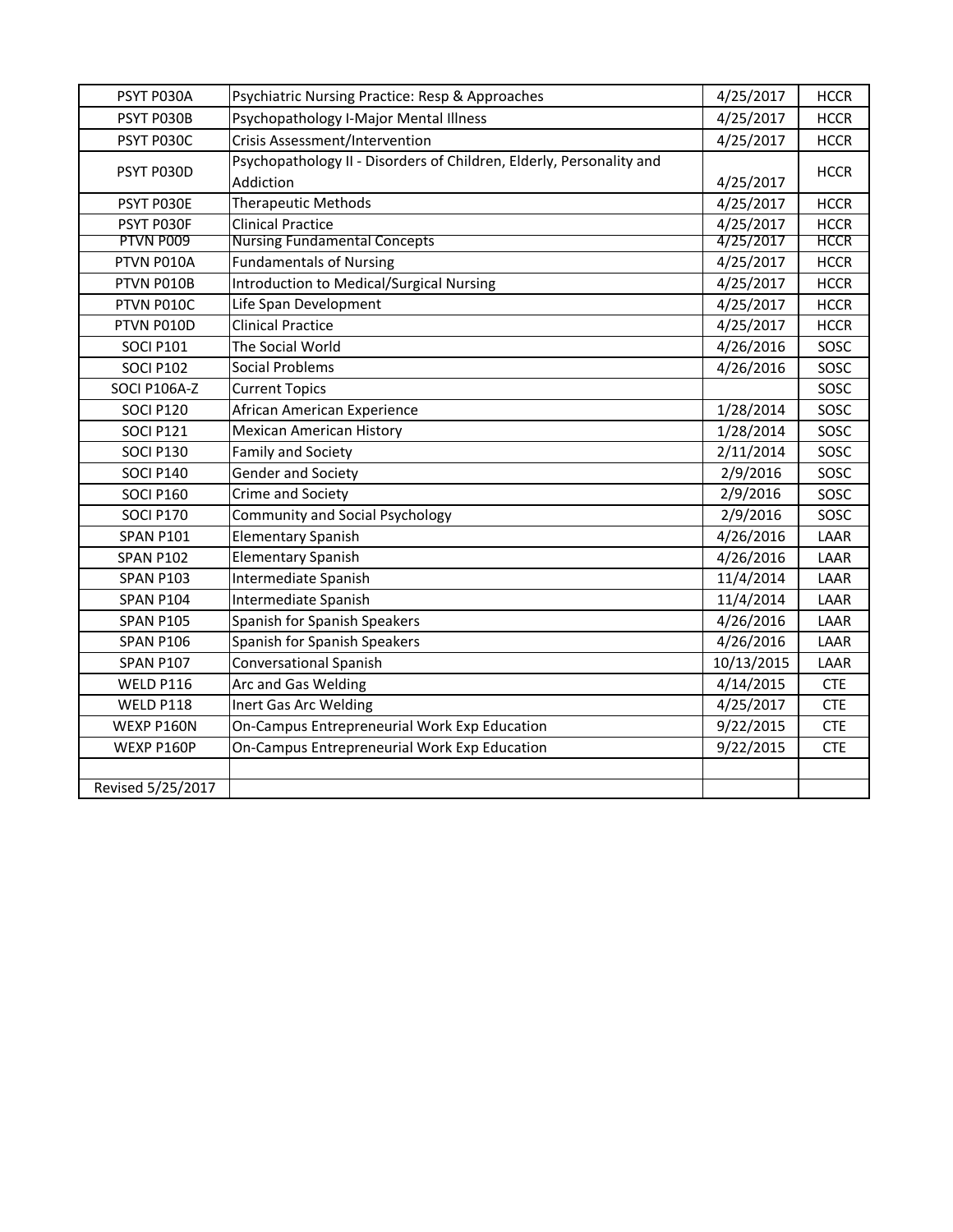| 2017-2018 Academic Year |                                                         |                   |                 |  |
|-------------------------|---------------------------------------------------------|-------------------|-----------------|--|
|                         |                                                         | <b>Curriculum</b> |                 |  |
| Course                  | <b>Title</b>                                            | <b>Approval</b>   | <b>Division</b> |  |
|                         |                                                         |                   |                 |  |
| ACCT P010               | <b>Practical Accounting</b>                             | 9/8/2015          | <b>CTE</b>      |  |
| ACCT P110               | <b>Financial Accounting</b>                             | 12/8/2015         | <b>CTE</b>      |  |
| ACCT P120               | <b>Managerial Accounting</b>                            | 4/12/2016         | <b>CTE</b>      |  |
| ADMJ P066A              | Police Reserve Training, Level III                      | 9/23/2014         | <b>CTE</b>      |  |
| ADMJ P066B              | Police Reserve Training, Level II                       | 9/23/2014         | <b>CTE</b>      |  |
| ADMJ P101               | <b>Public Safety Report Writing</b>                     | 9/23/2014         | <b>CTE</b>      |  |
| ADMJ P102               | Introduction to Administration of Justice               | 3/8/2016          | <b>CTE</b>      |  |
| ADMJ P103               | Introduction to Law                                     | 9/23/2014         | <b>CTE</b>      |  |
| ADMJ P104               | <b>Criminal Law</b>                                     | 9/23/2014         | <b>CTE</b>      |  |
| ADMJ P105               | Principles & Procedures of The Justice System           | 4/12/2016         | <b>CTE</b>      |  |
| <b>ADMJ P106</b>        | Legal Aspects of Evidence                               | 9/23/2014         | <b>CTE</b>      |  |
| <b>ADMJ P107</b>        | <b>Exploring Contemporary Multicultural Issues</b>      | 5/10/2016         | <b>CTE</b>      |  |
| ADMJ P108               | Principles of investigation                             | 10/13/2015        | <b>CTE</b>      |  |
| ADMJ P109               | <b>Criminal Justice Communications</b>                  | 9/23/2014         | <b>CTE</b>      |  |
| ADMJ P111               | Intro to Behavioral and Correctional Science            | 10/11/2016        | <b>CTE</b>      |  |
| ADMJ P113               | Interviewing and Counseling in Corrections              | 10/11/2016        | <b>CTE</b>      |  |
| ADMJ P114               | Control and Supervision in Corrections                  | 4/25/2017         | <b>CTE</b>      |  |
| ADMJ P115               | <b>Legal Aspects of Corrections</b>                     | 9/23/2014         | <b>CTE</b>      |  |
| ADMJ P117               | <b>Police Operations</b>                                | 9/23/2014         | <b>CTE</b>      |  |
| ADMJ P118               | Introduction to Criminology                             | 9/23/2014         | <b>CTE</b>      |  |
| ADMJ P121               | Juvenile Delinquency                                    | 9/23/2014         | <b>CTE</b>      |  |
| ADMJ P122               | <b>Probation and Parole</b>                             | 4/25/2017         | <b>CTE</b>      |  |
| ADMJ P123               | Constitutional Rights of the Accused                    | 10/11/2016        | <b>CTE</b>      |  |
| ADMJ P140A              | Basic Field Work Administration of Justice Police Cadet | 9/23/2014         | <b>CTE</b>      |  |
|                         | Inter. Field Work Admin of Justice Police Cadet         | 10/14/2014        | <b>CTE</b>      |  |
| ADMJ P140B              |                                                         | 10/14/2014        | <b>CTE</b>      |  |
| ADMJ P140C              | Advanced Field Work Admin of Justice Police Cadet       |                   |                 |  |
| AGRI P055               | Agricultural Leadership Training                        | 12/8/2015         | <b>CTE</b>      |  |
| AGRI P101               | Introduction to Agribusiness                            | 10/13/2015        | <b>CTE</b>      |  |
| AGRI P102               | <b>Agricultural Economics</b>                           | 9/23/2014         | <b>CTE</b>      |  |
| AGRI P103               | <b>Agricultural Sales</b>                               | 10/13/2015        | <b>CTE</b>      |  |
| AGRI P104               | <b>Computer Applications in Agriculture</b>             | 10/13/2015        | <b>CTE</b>      |  |
| <b>AGRI P105</b>        | <b>Farm Accounting</b>                                  | 10/13/2015        | <b>CTE</b>      |  |
| AGRI P106               | Introduction to Soil Science                            | 9/9/2014          | <b>CTE</b>      |  |
| AGRI P107               | <b>Agricultural Marketing</b>                           | 10/13/2015        | <b>CTE</b>      |  |
| AGRI P110               | Principles of Pesticide Use                             | 10/13/2015        | <b>CTE</b>      |  |
| AGRI P117               | Plant Propagation and Production                        | 1/24/2012         | <b>CTE</b>      |  |
| AGRI P131               | <b>Introduction to Plant Science</b>                    | 12/9/2014         | <b>CTE</b>      |  |
| AGRI P132               | Agricultural Math                                       | 9/9/2014          | <b>CTE</b>      |  |
| ANAT P052               | Introduction and Survey of Anatomy and Physiology       | 5/9/22017         | <b>NSCI</b>     |  |
| ANAT P110               | Human Anatomy                                           | 11/24/2015        | <b>NSCI</b>     |  |
| <b>ANTH P101</b>        | Introduction to Biological Anthropology                 | 9/23/2014         | SOSC            |  |
| <b>ANTH P102</b>        | <b>Cultural Anthropology</b>                            | 9/8/2015          | SOSC            |  |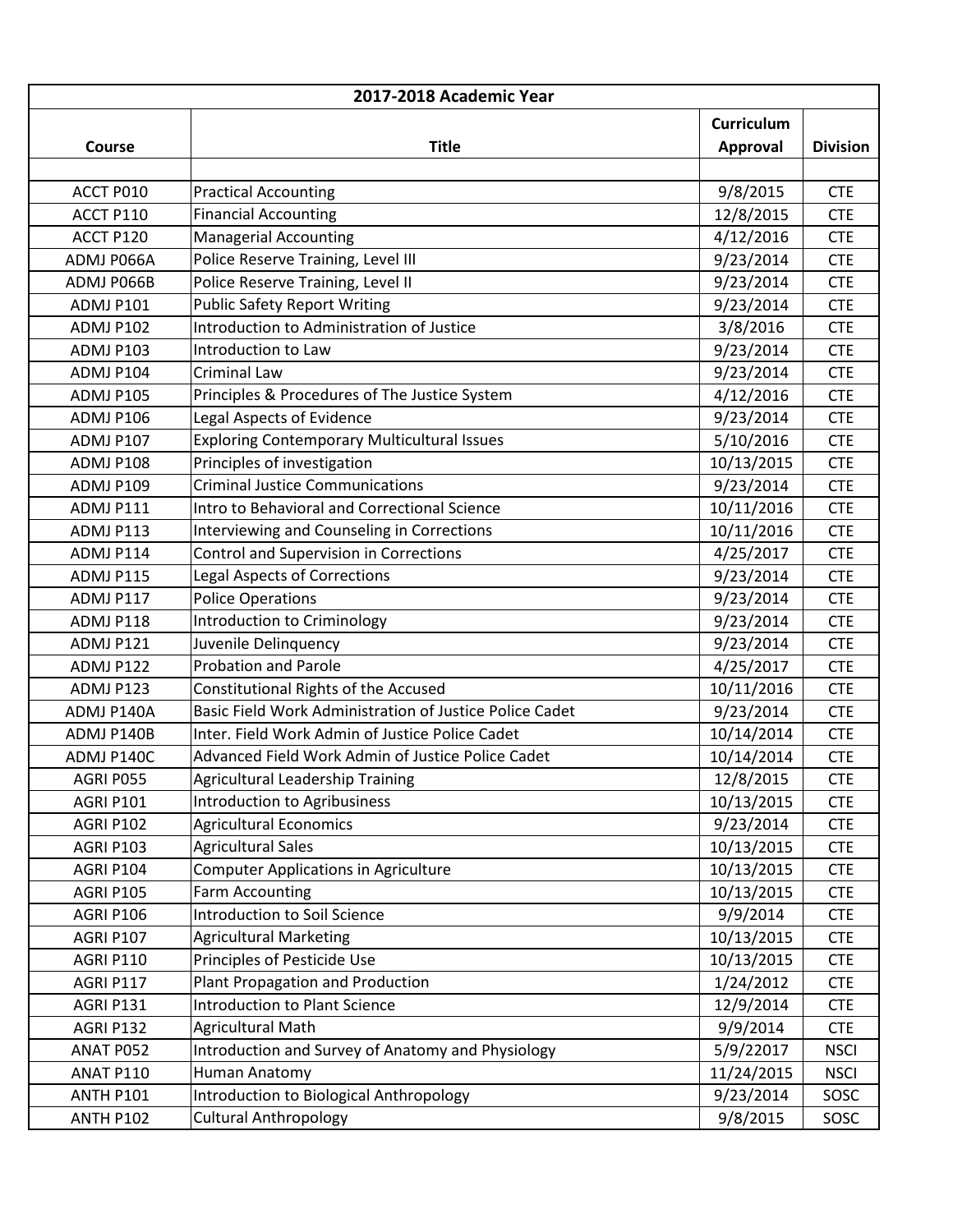| <b>ANTH P103</b> | Introduction to Archaeology                       | 9/23/2014  | SOSC        |
|------------------|---------------------------------------------------|------------|-------------|
| <b>ANTH P104</b> | Prehistory and Ancient Civilization               | 11/4/2014  | SOSC        |
| <b>ANTH P105</b> | Native Cultures of North America                  | 10/28/2014 | SOSC        |
| <b>ANTH P107</b> | Anth of Religion & Ritual                         | 10/28/2014 | SOSC        |
| <b>ART P101</b>  | Art Studio Fundamentals                           | 12/10/2013 | <b>FAAR</b> |
| <b>ART P103</b>  | <b>Fundamentals of Drawing</b>                    | 9/8/2015   | <b>FAAR</b> |
| <b>ART P106</b>  | 2-D Design                                        | 9/9/2014   | <b>FAAR</b> |
| <b>ART P107</b>  | 3-D Design                                        | 9/9/2014   | <b>FAAR</b> |
| <b>ART P113</b>  | Pre-Historic to Medieval Art History              | 9/8/2015   | <b>FAAR</b> |
| <b>ART P114</b>  | Renaissance to Contemporary Art History           | 9/8/2015   | <b>FAAR</b> |
| <b>ART P116</b>  | <b>Introduction to Painting</b>                   | 9/8/2015   | <b>FAAR</b> |
| <b>ART P117</b>  | <b>Advanced Drawing</b>                           | 3/14/2017  | <b>FAAR</b> |
| <b>ART P119</b>  | <b>Advanced Painting</b>                          | 1/27/2015  | <b>FAAR</b> |
| <b>ART P120</b>  | <b>Head Sculpture</b>                             | 3/14/2017  | <b>FAAR</b> |
| <b>ART P121</b>  | <b>Figurative Sculpture</b>                       | 9/9/2014   | <b>FAAR</b> |
| <b>ART P122</b>  | <b>Advanced Figure Drawing</b>                    | 3/25/2014  | <b>FAAR</b> |
| <b>ART P123</b>  | Introduction to Sculpture                         | 9/8/2015   | <b>FAAR</b> |
| <b>ART P124</b>  | <b>Figure Drawing</b>                             | 9/8/2015   | <b>FAAR</b> |
| <b>ASL P101</b>  | Beginning American Sign Language                  | 4/14/2015  | LAAR        |
| <b>ASL P102</b>  | Beginning American Sign Language II               | 2/14/2017  | LAAR        |
| <b>ASTR P101</b> | <b>Elementary Astronomy</b>                       | 2/26/2013  | <b>NSCI</b> |
| <b>BIOL P105</b> | <b>Introductory Biology</b>                       | 4/25/2017  | <b>NSCI</b> |
| <b>BIOL P106</b> | <b>Introductory Biology</b>                       | 5/13/2014  | <b>NSCI</b> |
| <b>BIOL P110</b> | Principles of Biology                             | 4/22/2014  | <b>NSCI</b> |
| <b>BIOL P118</b> | Nutrition                                         | 4/26/2016  | <b>NSCI</b> |
| BSAD P011        | <b>Business Mathematics</b>                       | 5/10/2016  | <b>CTE</b>  |
| BSAD P101        | introduction to Business                          | 12/8/2015  | <b>CTE</b>  |
| <b>BSAD P120</b> | Principles of Management and Organization         | 5/10/2016  | <b>CTE</b>  |
| <b>BSAD P122</b> | Human Resources Management                        | 3/8/2016   | <b>CTE</b>  |
| <b>BSAD P132</b> | <b>Business Communications</b>                    | 5/10/2016  | <b>CTE</b>  |
| <b>BSAD P140</b> | <b>Business Law</b>                               | 12/8/2015  | <b>CTE</b>  |
| <b>BSAD P150</b> | Quantitative Methods for Business Decision Making | 11/14/2017 | <b>CTE</b>  |
| BSAD P155        | <b>Business Statistics</b>                        | 11/14/2017 | <b>CTE</b>  |
| BSAD P160        | Introduction to Entrepreneurship                  | 9/13/2016  | <b>CTE</b>  |
| BSAD P161        | <b>Entrepreneur Business Management</b>           | 9/13/2016  | <b>CTE</b>  |
| <b>BSAD P162</b> | Entrepreneurial Mentor/Internship                 | 11/29/2016 | <b>CTE</b>  |
| <b>BSAD P165</b> | <b>Entrepreneurial Finance</b>                    | 9/13/2016  | <b>CTE</b>  |
| <b>BSAD P170</b> | Logistics Operations Management                   | 9/13/2016  | <b>CTE</b>  |
| BSAD P171        | <b>Purchasing and Contracting</b>                 | 9/13/2016  | <b>CTE</b>  |
| BSAD P172        | <b>Supply Chain Management</b>                    | 9/13/2016  | <b>CTE</b>  |
| BSAD P173        | <b>Distribution Management</b>                    | 9/13/2016  | <b>CTE</b>  |
| BSAD P174        | <b>Transportation Management</b>                  | 9/13/2016  | <b>CTE</b>  |
| BSAD P175        | Global and International Logistics                | 9/13/2016  | <b>CTE</b>  |
| <b>CGRA P110</b> | Introduction to Digital Arts                      | 9/8/2015   | <b>FAAR</b> |
| <b>CGRA P111</b> | Digital Graphic Design                            | 2/9/2016   | FAAR        |
| <b>CGRA P112</b> | Digital Imaging                                   | 12/10/2013 | FAAR        |
| CHDV P115        | Introduction to Early Intervention                | 11/28/2017 | <b>CTE</b>  |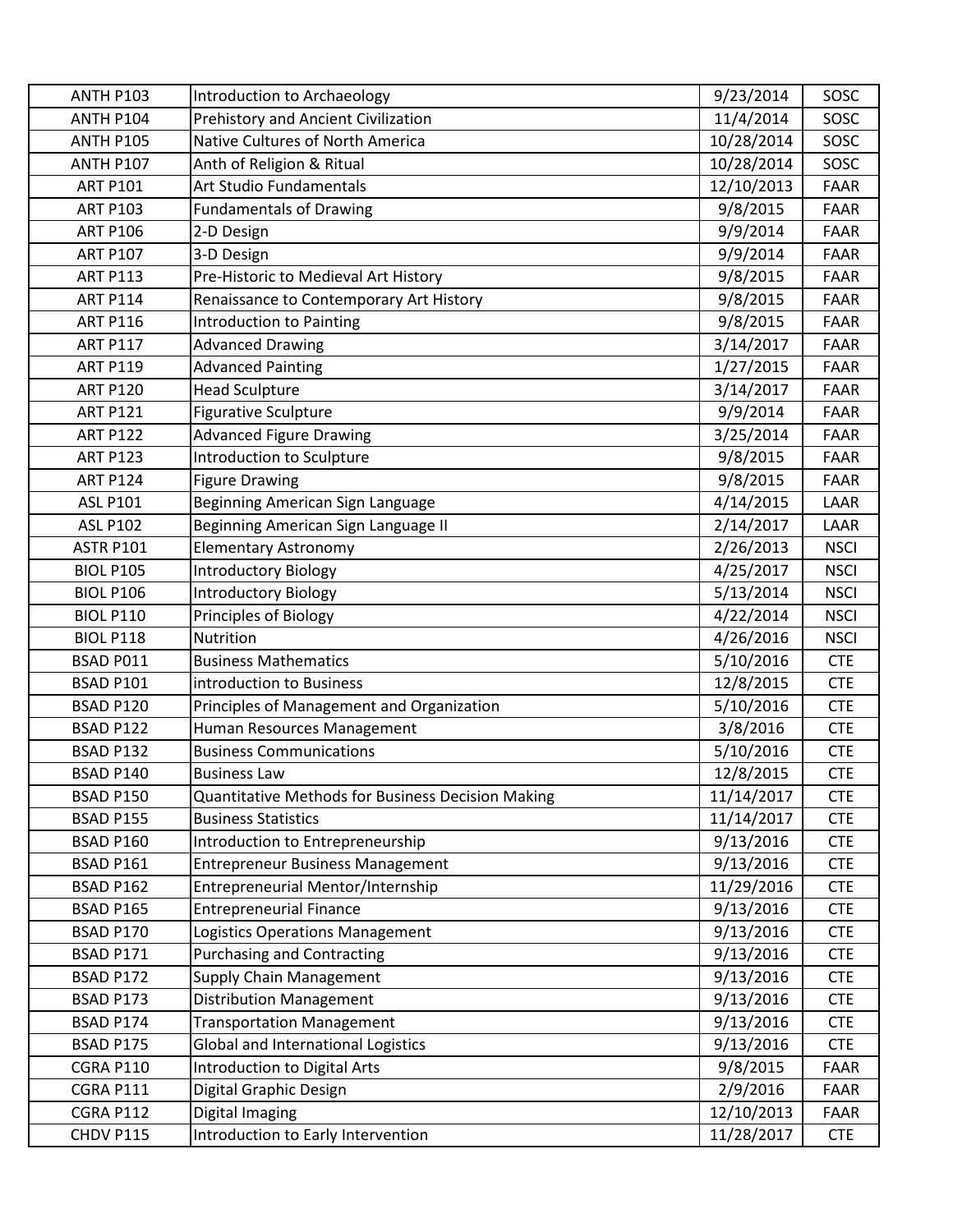| CHDV P117        | Teaching in a Diverse Society                     | 5/12/2015  | <b>CTE</b>  |
|------------------|---------------------------------------------------|------------|-------------|
| CHDV P118        | Young Child with Special Needs                    | 12/6/2011  | <b>CTE</b>  |
| CHDV P119        | Health, Safety and Nutrition                      | 10/27/2015 | <b>CTE</b>  |
| CHDV P121        | Zero to Three                                     | 11/28/2017 | <b>CTE</b>  |
| CHDV P122        | Child, Family and Community                       | 5/12/2015  | <b>CTE</b>  |
| CHDV P142        | Prin and Practices of Teaching Young Children     | 5/10/2016  | <b>CTE</b>  |
| CHDV P143        | Practicum/Field Experience                        | 5/10/2016  | <b>CTE</b>  |
| CHDV P144        | <b>Introduction to Curriculum</b>                 | 9/8/2015   | <b>CTE</b>  |
| CHDV P161        | <b>Infant Care and Development</b>                | 12/6/2011  | <b>CTE</b>  |
| CHDV P223        | Child Growth and Development                      | 5/10/2016  | <b>CTE</b>  |
| CHDV P239        | <b>Observation and Assessment</b>                 | 2/9/2016   | <b>CTE</b>  |
| CHDV P244        | <b>Supervision of Adults</b>                      | 11/28/2017 | <b>CTE</b>  |
| CHDV P245        | Early Childhood Education Business Management     | 11/28/2017 | <b>CTE</b>  |
| CHDV P246        | Administration of Programs for Young Children     | 9/25/2012  | <b>CTE</b>  |
| CHEM P101A       | General Chemistry I                               | 12/8/2015  | <b>NSCI</b> |
| CHEM P101B       | <b>General Chemistry II</b>                       | 12/8/2015  | <b>NSCI</b> |
| CHEM P106        | <b>Introduction to Chemical Principles</b>        | 4/28/2015  | <b>NSCI</b> |
| <b>CMRT P102</b> | Commercial Layout and Design                      | 3/14/2017  | <b>FAAR</b> |
| <b>CMRT P103</b> | Illustration                                      | 3/14/2017  | <b>FAAR</b> |
| <b>COMM P101</b> | Introduction to Speaking                          | 9/22/2015  | <b>FAAR</b> |
| <b>COMM P102</b> | <b>Interpersonal Communication</b>                | 5/10/2016  | <b>FAAR</b> |
| COMM P103        | Persuasion                                        | 9/22/2015  | <b>FAAR</b> |
| <b>COMM P105</b> | Argumentation and Debate                          | 9/12/2017  | <b>FAAR</b> |
| COMM P106        | <b>Intercultural Communication</b>                | 9/22/2015  | <b>FAAR</b> |
| <b>COMM P170</b> | Oral Interpretation                               | 9/24/2013  | <b>FAAR</b> |
| DRMA P101        | <b>Introduction to Theatre</b>                    | 12/10/2013 | <b>FAAR</b> |
| <b>ECON P101</b> | Principles of Economics (Microeconomics)          | 9/13/2016  | <b>CTE</b>  |
| <b>ECON P102</b> | Principles of Economics (Macroeconomics)          | 9/13/2016  | <b>CTE</b>  |
| <b>EL2 P060</b>  | <b>Advanced Reading and Writing</b>               | 12/8/2015  | LAAR        |
| EL2 P061         | Advanced Listening and Speaking                   | 12/8/2015  | LAAR        |
| <b>EL2 P070A</b> | Intermediate, Pronunciation, Reading, and Writing | 5/12/2015  | LAAR        |
| <b>EL2 P070B</b> | Intermediate Conversation, Reading, and Comp      | 5/12/2015  | LAAR        |
| <b>EL2 P071A</b> | <b>Intermediate Reading and Writing</b>           | 12/8/2015  | LAAR        |
| EL2 P071B        | High Intermediate Reading and Writing             | 12/8/2015  | LAAR        |
| <b>EL2 P072A</b> | Intermediate Listening and Speaking               | 12/8/2015  | LAAR        |
| <b>EL2 P072B</b> | High Intermediate Listening and Speaking          | 12/8/2015  | LAAR        |
| EL2 P079         | Beg English for Second Language Learners          | 5/12/2015  | LAAR        |
| <b>EL2 P080A</b> | Basic Structure, Pronunciation, and Composition   | 5/12/2015  | LAAR        |
| <b>EL2 P080B</b> | Basic Reading, Vocabulary, and Grammar            | 5/12/2015  | LAAR        |
| <b>EL2 P081A</b> | <b>Beginning Grammar and Writing</b>              | 5/10/2016  | LAAR        |
| <b>EL2 P081B</b> | <b>High Beginning Grammar and Writing</b>         | 5/10/2016  | LAAR        |
| <b>EL2 P082A</b> | Beginning Listening and Speaking                  | 5/10/2016  | LAAR        |
| <b>EL2 P082B</b> | High Beginning Listening and Speaking             | 5/10/2016  | LAAR        |
| <b>EL2 P090</b>  | Intro to English for Second Language Learners     | 10/11/2016 | LAAR        |
| EL2 P091A        | <b>Beginning Grammar and Writing</b>              | 12/8/2015  | LAAR        |
| EL2 P091B        | <b>High Beginning Grammar and Writing</b>         | 12/8/2015  | LAAR        |
| <b>EL2 P092A</b> | Beginning Listening and Speaking                  | 12/8/2015  | LAAR        |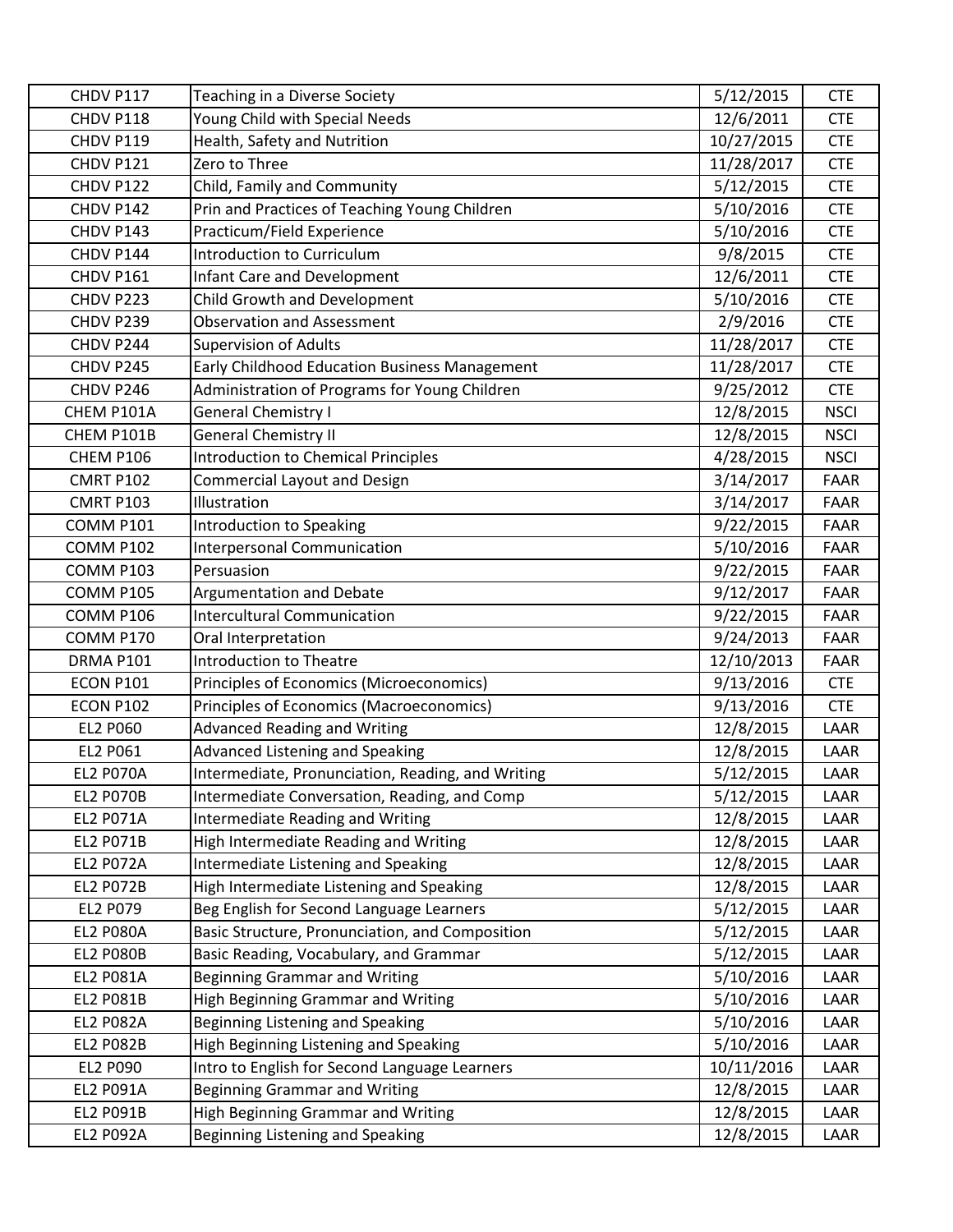| <b>EL2 P092B</b>  | High Beginning Listening and Speaking                          | 12/8/2015  | LAAR        |
|-------------------|----------------------------------------------------------------|------------|-------------|
| <b>EL2 P093A</b>  | <b>Intermediate Reading and Writing</b>                        | 10/11/2016 | LAAR        |
| <b>EL2 P093B</b>  | High Intermediate Reading and Writing                          | 10/11/2016 | LAAR        |
| <b>EL2 P094A</b>  | Intermediate Listening and Speaking                            | 10/11/2016 | LAAR        |
| <b>EL2 P094B</b>  | High Intermediate Listening ad Speaking                        | 10/11/2016 | LAAR        |
| EL2 P095          | <b>Advanced Reading and Writing</b>                            | 10/11/2016 | LAAR        |
| EL2 P096          | Advanced Listening and Speaking                                | 10/11/2016 | LAAR        |
| EMTC P050         | <b>Emergency Medical Technician-Basic</b>                      | 11/14/2017 | <b>HCCR</b> |
| <b>ENGL PO1AX</b> | <b>Expanded Expository Composition</b>                         | 10/11/2016 | LAAR        |
| <b>ENGL P050</b>  | <b>College Writing</b>                                         | 5/9/2017   | LAAR        |
| ENGL P052         | <b>Advanced Reading Techniques</b>                             | 5/9/2017   | LAAR        |
| ENGL P071         | <b>Basic Writing Skills</b>                                    | 10/11/2016 | LAAR        |
| ENGL P072         | <b>Effective Reading</b>                                       | 5/9/2017   | LAAR        |
| ENGL P073X        | <b>English Express</b>                                         | 1/28/2014  | LAAR        |
| ENGL P081         | <b>Basic Reading</b>                                           | 5/9/2017   | LAAR        |
| ENGL P083         | <b>Basic Writing Skills</b>                                    | 5/9/2017   | LAAR        |
| ENGL P083R        | <b>Basic Reading and Writing</b>                               | 5/9/2017   | LAAR        |
| ENGL P101A        | <b>Expository Composition</b>                                  | 2/28/2017  | LAAR        |
| ENGL P101B        | Argumentative Writing and Critical Thinking Through Literature | 12/10/2013 | LAAR        |
| <b>ENGL P101C</b> | Argumentative Writing and Critical Thinking                    | 4/12/2016  | LAAR        |
| <b>ENGL P102</b>  | Eng Lit: Beowulf to Pope and The Age of Reason                 | 10/11/2016 | LAAR        |
| <b>ENGL P103</b>  | Shakespeare Survey                                             | 4/28/2015  | LAAR        |
| <b>ENGL P104</b>  | English Literature: Romantics to the Present                   | 9/8/2015   | LAAR        |
| <b>ENGL P112</b>  | Forms of Literature Chicano Literature                         | 2/23/2016  | LAAR        |
| <b>ENGL P113</b>  | Forms of Literature: Chicano Drama                             | 5/12/2015  | LAAR        |
| <b>ENGL P115</b>  | Forms of Literature: Women Writers                             | 5/12/2015  | LAAR        |
| <b>ENGL P116</b>  | Forms of Literature: The Short Story                           | 5/12/2015  | LAAR        |
| <b>ENGL P117</b>  | Forms of Literature: American Indian Literature                | 5/12/2015  | LAAR        |
| <b>ENGL P118</b>  | The Bible as Literature                                        | 4/25/2017  | LAAR        |
| <b>ENGL P119</b>  | Forms of Literature: Poetry                                    | 5/12/2015  | LAAR        |
| <b>ENGL P130</b>  | American Literature I                                          | 5/13/2014  | LAAR        |
| <b>ENGL P131</b>  | American Literature 2                                          | 9/8/2015   | LAAR        |
| <b>ENGL P134</b>  | Introduction to Research for Writing                           | 4/10/2012  | LAAR        |
| <b>ENGL P140</b>  | <b>Creative Writing</b>                                        | 2/28/2017  | LAAR        |
| <b>ENGL P141</b>  | <b>Magazine Article Writing</b>                                | 5/12/2015  | LAAR        |
| <b>ERSC P110</b>  | Introduction to Earth Science                                  | 10/10/2017 | <b>NSCI</b> |
| <b>ERSC P114</b>  | Physical Geography                                             | 10/10/2017 | <b>NSCI</b> |
| <b>FIRE P050</b>  | Fire Fighter   Academy                                         | 10/11/2016 | <b>CTE</b>  |
| <b>FIRE P051</b>  | Interagency Basic Wildland Firefighter                         | 12/8/2015  | <b>CTE</b>  |
| <b>FIRE P101</b>  | Principles of Emergency Services                               | 11/25/2014 | <b>CTE</b>  |
| <b>FIRE P102</b>  | <b>Fire Prevention Technology</b>                              | 3/8/2016   | <b>CTE</b>  |
| <b>FIRE P103</b>  | Fire Protection Equipment and Systems                          | 11/25/2014 | <b>CTE</b>  |
| <b>FIRE P104</b>  | <b>Building Construction for Fire Protection</b>               | 11/25/2014 | <b>CTE</b>  |
| <b>FIRE P105</b>  | <b>Fire Behavior and Combustion</b>                            | 11/25/2014 | <b>CTE</b>  |
| <b>GEOG P113</b>  | <b>Cultural Geography</b>                                      | 3/28/2017  | SOSC        |
| <b>GEOG P114</b>  | Physical Geography                                             | 10/10/2017 | SOSC        |
| <b>GEOL P110</b>  | Introduction to Geology                                        | 10/10/2017 | <b>NSCI</b> |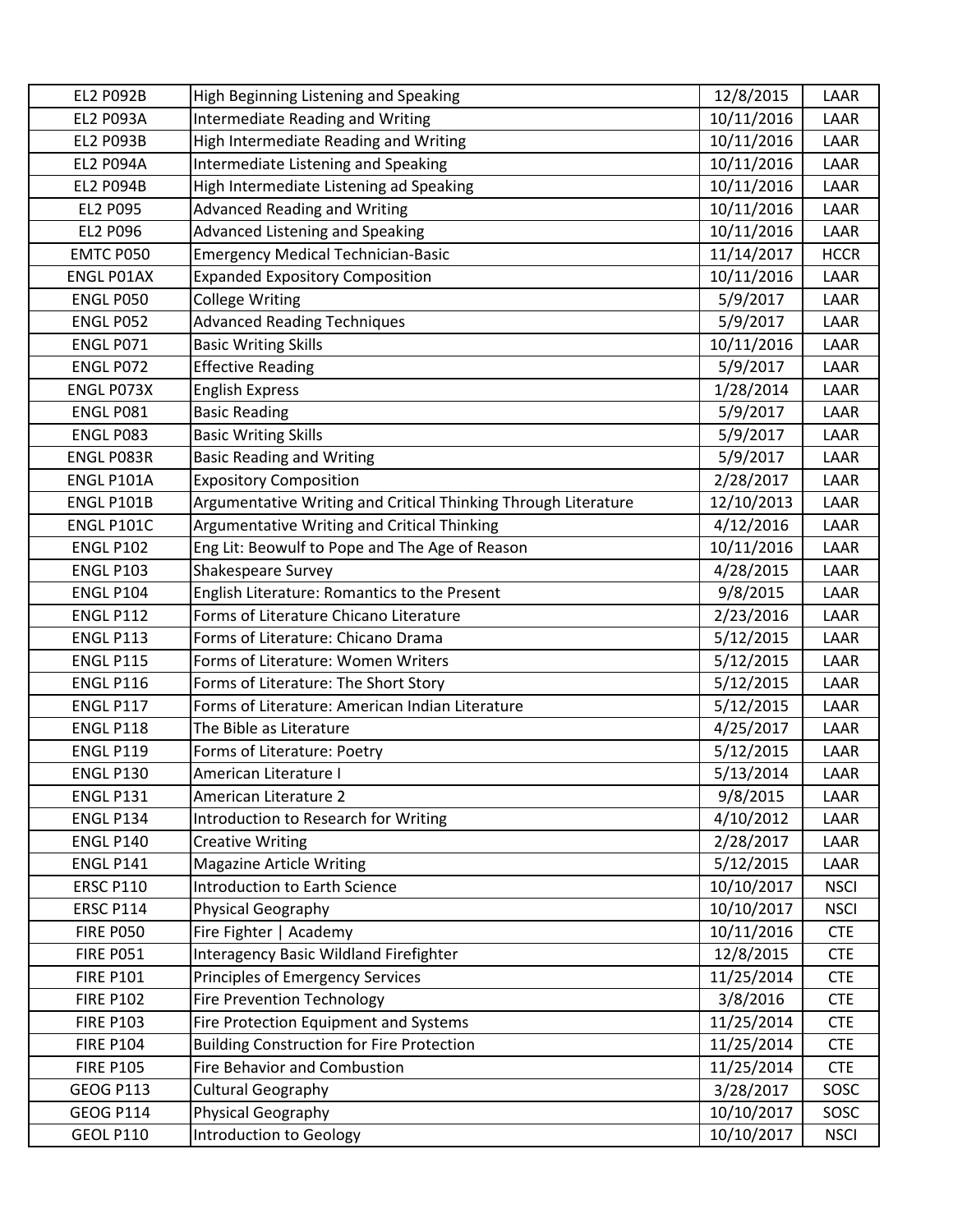| <b>GEOL P115</b> | Geology of California                                              | 4/26/2016  | <b>NSCI</b> |
|------------------|--------------------------------------------------------------------|------------|-------------|
| <b>HIST P101</b> | World History to 1500                                              | 11/29/2016 | SOSC        |
| <b>HIST P102</b> | World history from 1500 to the Present                             | 9/22/2015  | SOSC        |
| <b>HIST P104</b> | History of Western Civilization I                                  | 10/14/2014 | SOSC        |
| <b>HIST P105</b> | History of Western Civilization II                                 | 11/28/2017 | SOSC        |
| <b>HIST P107</b> | California History                                                 | 11/28/2017 | SOSC        |
| <b>HIST P108</b> | Early Latin American History                                       | 11/28/2017 | SOSC        |
| <b>HIST P109</b> | Modern Latin American History                                      | 11/28/2017 | SOSC        |
| <b>HIST P117</b> | History/US from Colonial Period to 1877                            | 11/28/2017 | SOSC        |
| <b>HIST P118</b> | History/US from 1877 to the Present                                | 11/28/2017 | SOSC        |
| <b>HIST P119</b> | <b>Mexican American History</b>                                    | 11/28/2017 | SOSC        |
| <b>HIST P120</b> | History of the Middle East                                         | 11/28/2017 | SOSC        |
| <b>HIST P121</b> | History of East Asia                                               | 11/28/2017 | SOSC        |
| <b>HIST P123</b> | <b>History of Mexico</b>                                           | 11/28/2017 | SOSC        |
| <b>HLED P112</b> | <b>Health Education</b>                                            | 11/14/2017 | <b>PHED</b> |
| <b>HMSV P101</b> | <b>Introduction to Human Services</b>                              | 2/23/2016  | <b>CTE</b>  |
| <b>HMSV P102</b> | Intro to Addiction Studies                                         | 2/23/2016  | <b>CTE</b>  |
| <b>HMSV P103</b> | <b>Ethics and Human Services Workers</b>                           | 3/8/2016   | <b>CTE</b>  |
| <b>HMSV P104</b> | Basic Interviewing and Counseling Skills                           | 3/8/2016   | <b>CTE</b>  |
| <b>HMSV P105</b> | Intro to Counseling with Multicultural Populations                 | 4/26/2016  | <b>CTE</b>  |
|                  | Psychopharmacology of Alcohol and Drug Abuse and Psychotherapeutic |            |             |
| <b>HMSV P106</b> | <b>Medications</b>                                                 | 9/12/2017  | <b>CTE</b>  |
| <b>HMSV P107</b> | Understanding Psychopathology and Treating Co-occurring Disorders  | 3/28/2017  | <b>CTE</b>  |
| <b>HMSV P108</b> | <b>Counseling Approaches and Techniques</b>                        | 4/25/2017  | <b>CTE</b>  |
| <b>HMSV P109</b> | <b>Group Counseling Strategies</b>                                 | 4/12/2016  | <b>CTE</b>  |
| <b>HMSV P110</b> | <b>Group Counseling Process</b>                                    | 2/9/2010   | <b>CTE</b>  |
| <b>HMSV P111</b> | Case Management                                                    | 3/28/2017  | <b>CTE</b>  |
| <b>HMSV P112</b> | Internship / Mental Health/ Substance Abuse Care                   | 4/12/2016  | <b>CTE</b>  |
| <b>HMSV P114</b> | Issues and Interventions in Geriatric Mental Health                | 3/9/2010   | <b>CTE</b>  |
| HMSV P120        | Introduction to Social Welfare                                     | 10/27/2009 | <b>CTE</b>  |
| HMSV P125        | Life Management                                                    | 12/8/2015  | <b>CTE</b>  |
| HMSV P134        | Human Services Internship (Certificate)                            | 4/25/2017  | <b>CTE</b>  |
| <b>HMSV P135</b> | Human Services Internship (Certificate)                            | 4/12/2016  | <b>CTE</b>  |
| INDT P050        | Industrial Maintenance I                                           | 9/13/2016  | <b>CTE</b>  |
| INDT P051        | <b>Industrial Maintenance II</b>                                   | 9/13/2016  | <b>CTE</b>  |
| <b>INDT P052</b> | Programmable Logic Controller Basics                               | 10/14/2014 | <b>CTE</b>  |
| INDT P060        | Power Tech Pre Apprentice                                          | 9/23/2014  | <b>CTE</b>  |
| INDT P061        | Power Technician I                                                 | 9/23/2014  | <b>CTE</b>  |
| INDT P062        | Power Technician II                                                | 9/23/2014  | <b>CTE</b>  |
| INDT P063        | Solar Sales                                                        | 12/8/2015  | <b>CTE</b>  |
| INFS PO01        | <b>Introduction to Computers</b>                                   | 10/25/2016 | <b>CTE</b>  |
| INFS P010        | Introduction to Word Processing/Word                               | 10/25/2016 | <b>CTE</b>  |
| INFS P020        | Introduction to Spreadsheet/Excel                                  | 10/25/2016 | <b>CTE</b>  |
| INFS P052        | Introduction to Web Design                                         | 4/12/2016  | <b>CTE</b>  |
| INFS P055        | Internet Research                                                  | 11/25/2014 | <b>CTE</b>  |
| <b>INFS P100</b> | Introduction to Information Systems                                | 5/10/2016  | <b>CTE</b>  |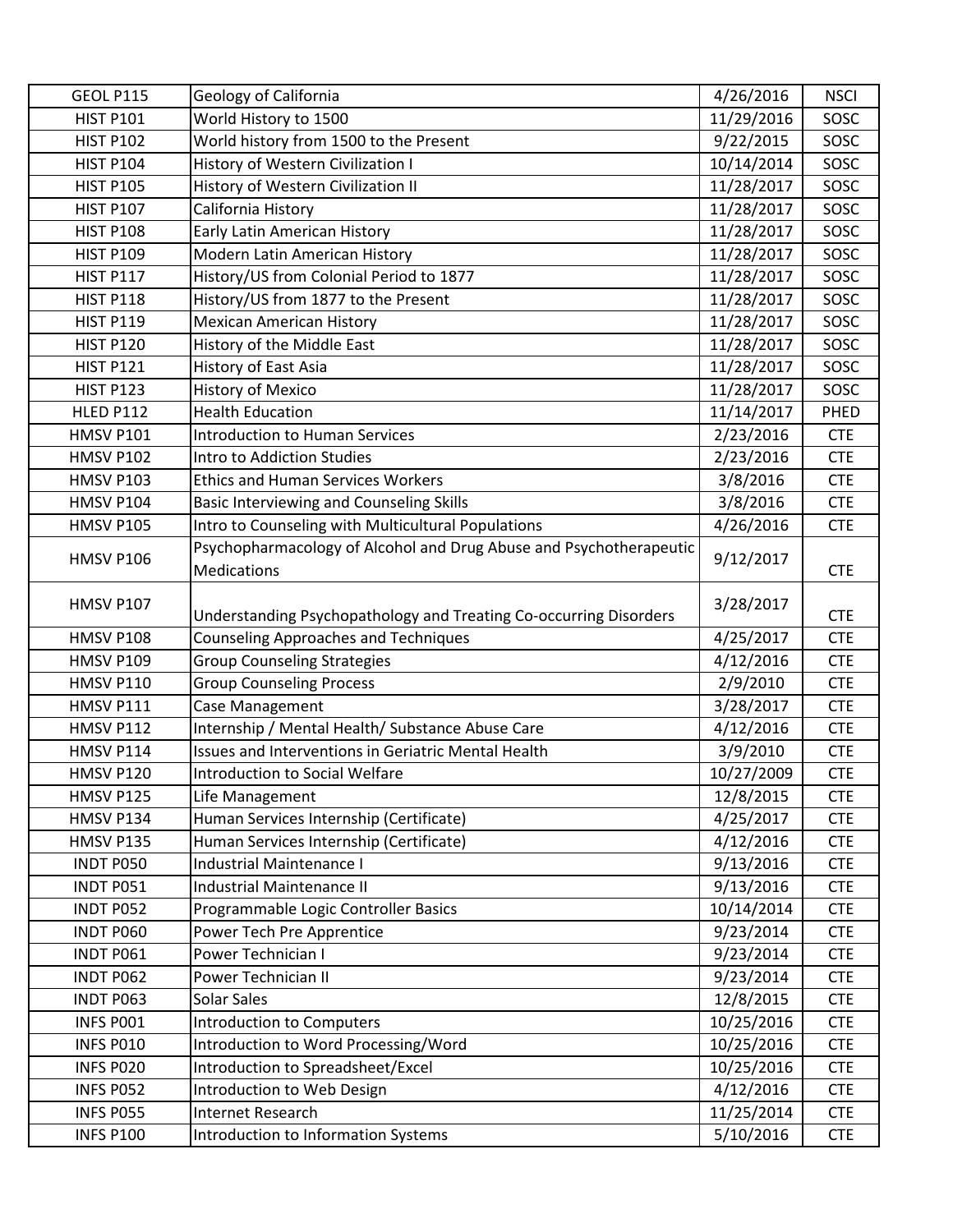| <b>INFS P110</b> | <b>Information &amp; Communication Technology Essentials</b>    | 5/10/2016  | <b>CTE</b>  |
|------------------|-----------------------------------------------------------------|------------|-------------|
| <b>INFS P113</b> | <b>Structured Programming - Visual Basic</b>                    | 9/13/2016  | <b>CTE</b>  |
| <b>INFS P164</b> | Introduction to Information Systems Security -- Ethical Hacking | 4/12/2016  | <b>CTE</b>  |
| <b>INFS P170</b> | <b>Internet Protocols and Principles</b>                        | 5/10/2016  | <b>CTE</b>  |
| <b>INFS P180</b> | <b>Introduction to Database Management</b>                      | 4/12/2016  | <b>CTE</b>  |
| <b>INFS P210</b> | <b>Systems Analysis and Design</b>                              | 4/12/2016  | <b>CTE</b>  |
| <b>INFS P220</b> | Data Communications and Networking                              | 4/12/2016  | <b>CTE</b>  |
| <b>INST P100</b> | Introduction to Leadership Development                          | 5/10/2016  | <b>CTE</b>  |
| <b>INST P101</b> | <b>Beginning Applied Leadership</b>                             | 5/10/2016  | <b>CTE</b>  |
| <b>INST P102</b> | Intermediate Applied Leadership                                 | 5/10/2016  | <b>CTE</b>  |
| <b>INST P103</b> | <b>Advanced Applied Leadership</b>                              | 5/10/2016  | <b>CTE</b>  |
| <b>INST P105</b> | <b>College Planning and Success Strategies</b>                  | 9/13/2016  | <b>CTE</b>  |
| <b>INST P106</b> | Personal and Career Exploration                                 | 9/13/2016  | <b>CTE</b>  |
| <b>INST P107</b> | <b>Strategies for Personal and Academic Success</b>             | 9/13/2016  | <b>CTE</b>  |
| <b>INST P152</b> | <b>College and Career Readiness</b>                             | 5/10/2016  | <b>CTE</b>  |
| <b>KIN P101</b>  |                                                                 | 2/28/2017  | PHED        |
| <b>KIN P103</b>  | <b>Beginning Weight Training</b>                                | 2/14/2017  | PHED        |
| <b>KIN P105</b>  | <b>Advanced Weight Training</b>                                 | 2/14/2017  | PHED        |
| <b>KIN P106A</b> | Shape Up - Aerobic Exercise                                     | 2/14/2017  | PHED        |
| <b>KIN P106B</b> | Shape Up - Aerobic and Anaerobic Exercise                       | 2/14/2017  | PHED        |
| <b>KIN P109</b>  | Off Season Intercollegiate Basketball - Women                   | 2/14/2017  | PHED        |
| <b>KIN P112A</b> | <b>Beginning Tennis</b>                                         | 11/29/2016 | PHED        |
| <b>KIN P112B</b> | <b>Intermediate Tennis</b>                                      | 2/28/2017  | PHED        |
| <b>KIN P114</b>  | Off Season Intercollegiate Volleyball - Women                   | 2/14/2017  | PHED        |
| <b>KIN P115</b>  | Off Season Intercollegiate Softball - Women                     | 2/14/2017  | PHED        |
| <b>KIN P116</b>  | Off Season Intercollegiate Baseball - Men                       | 2/14/2017  | PHED        |
| <b>KIN P117</b>  | Off Season Intercollegiate Basketball-Men                       | 2/14/2017  | PHED        |
| <b>KIN P122</b>  | Varsity Basketball for Men                                      | 2/14/2017  | PHED        |
| <b>KIN P123</b>  | Varsity Basketball for Women                                    | 2/14/2017  | PHED        |
| <b>KIN P126</b>  | <b>Varsity Baseball</b>                                         | 2/14/2017  | PHED        |
| <b>KIN P130</b>  | Varsity Volleball for Women                                     | 2/14/2017  | PHED        |
| <b>KIN P132</b>  | Varsity Softball for Women                                      | 2/14/2017  | PHED        |
| <b>KIN P143</b>  | <b>Intercollegiate Team Conditioning</b>                        | 2/14/2017  | PHED        |
| <b>KIN P147A</b> | <b>Beginning Soccer</b>                                         | 11/8/2016  | PHED        |
| <b>KIN P160</b>  | Body Movement: Country Western Line Dancing                     | 11/8/2016  | PHED        |
| MATH P051        | Intermediate Algebra                                            | 10/11/2016 | <b>MATH</b> |
| MATH P055        | <b>Elementary Algebra</b>                                       | 4/12/2016  | <b>MATH</b> |
| MATH P061        | Pre-Algebra                                                     | 11/24/2015 | <b>MATH</b> |
| <b>MATH P101</b> | Trigonometry                                                    | 5/12/2015  | <b>MATH</b> |
| <b>MATH P102</b> | <b>Precalculus Functions and Graphs</b>                         | 5/12/2015  | <b>MATH</b> |
| <b>MATH P103</b> | Calculus 1 with Analytic Geometry                               | 10/27/2015 | <b>MATH</b> |
| <b>MATH P104</b> | Calculus 2 with Analytic Geometry                               | 11/8/2016  | <b>MATH</b> |
| <b>MATH P115</b> | <b>Structers and Concepts</b>                                   | 3/8/2016   | <b>MATH</b> |
| <b>MATH P122</b> | Introduction to Probability and Statistics                      | 10/13/2015 | <b>MATH</b> |
| <b>MATH P205</b> | Calculus 3 with Analytic Geometry                               | 4/12/2016  | <b>MATH</b> |
| <b>MATH P206</b> | Differential Equations and Linear Algebra                       | 10/27/2015 | <b>MATH</b> |
| MATH PQ          | <b>Applied Algebra</b>                                          | 5/10/2016  | <b>MATH</b> |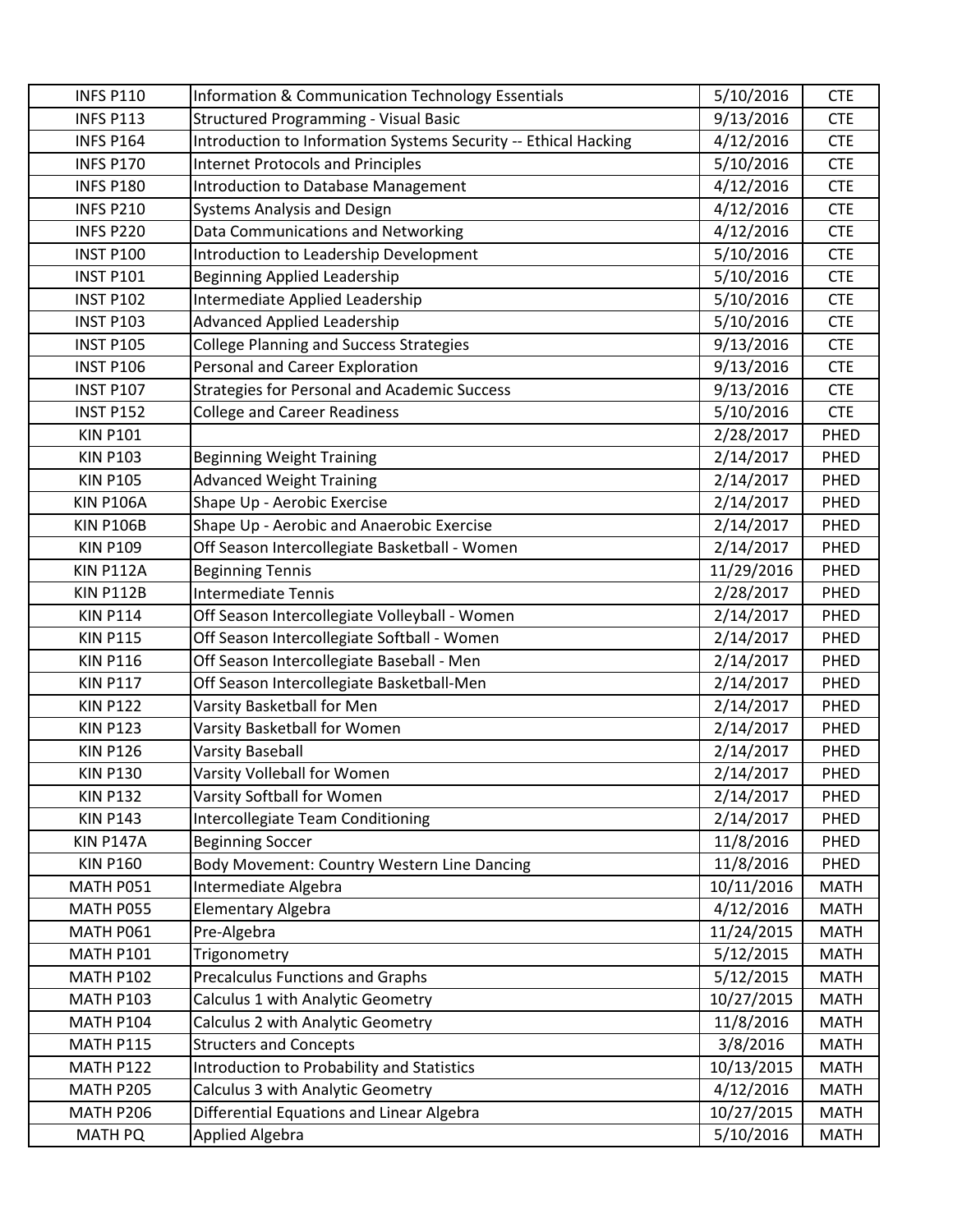| <b>MATH PS</b>                       |                                                               | 9/12/2017              | <b>MATH</b>                |
|--------------------------------------|---------------------------------------------------------------|------------------------|----------------------------|
| MGMT P050                            | Communication in the Workplace                                | 9/22/2015              | <b>CTE</b>                 |
| MGMT P051                            | <b>Customer Service</b>                                       | 9/22/2015              | <b>CTE</b>                 |
| MGMT P052                            | <b>Team Building</b>                                          | 9/22/2015              | <b>CTE</b>                 |
| MGMT P053                            | Attitude in the Workplace                                     | 9/22/2015              | <b>CTE</b>                 |
| MGMT P054                            | <b>Values and Ethics</b>                                      | 9/22/2015              | <b>CTE</b>                 |
| MGMT P055                            | <b>Stress Management</b>                                      | 9/22/2015              | <b>CTE</b>                 |
| MGMT P056                            | <b>Time Management</b>                                        | 9/22/2015              | <b>CTE</b>                 |
| MGMT P057                            | <b>Conflict Resolution</b>                                    | 9/22/2015              | <b>CTE</b>                 |
| MGMT P058                            | Decission Making and Problem Solving                          | 9/22/2015              | <b>CTE</b>                 |
| MGMT P059                            | Managing Organizational Change                                | 9/22/2015              | <b>CTE</b>                 |
| <b>MICR P106</b>                     | Microbiology                                                  | 5/9/2017               | <b>NSCI</b>                |
| MKTG P124                            | <b>Principles of Marketing</b>                                | 9/13/2016              | <b>CTE</b>                 |
| <b>MUSC P100</b>                     | <b>Fundamentals of Music Theory</b>                           | 1/28/2014              | <b>FAAR</b>                |
| <b>MUSC P109</b>                     | History of Rock and Roll                                      | 10/10/2017             | <b>FAAR</b>                |
| <b>MUSC P110</b>                     | <b>Exploring the World Through Music</b>                      | 5/12/2015              | <b>FAAR</b>                |
| <b>MUSC P111</b>                     | Music Appreciation: Music Through 1800                        | 12/10/2013             | <b>FAAR</b>                |
| <b>MUSC P112</b>                     | Music Appreciation: 1800 to Present                           | 12/10/2013             | <b>FAAR</b>                |
| <b>MUSC P117</b>                     | College Chorale                                               | 9/10/2013              | <b>FAAR</b>                |
| <b>MUSC P118</b>                     | <b>Chamber Singers</b>                                        | 5/12/2015              | <b>FAAR</b>                |
| <b>MUSC P127</b>                     | <b>Conter Band</b>                                            | 10/27/2015             | <b>FAAR</b>                |
| MUSC P143A                           | <b>Beginning Class Piano I</b>                                | 10/13/2015             | <b>FAAR</b>                |
| MUSC P143B                           | <b>Beginning Class Piano II</b>                               | 10/13/2015             | <b>FAAR</b>                |
| MUSC P143C                           | Intermediate Class Piano                                      | 10/13/2015             | <b>FAAR</b>                |
| <b>NURS P100</b>                     | Strategies for Success in a Nursing Program                   | 3/28/2017              | <b>HCCR</b>                |
| <b>NURS P110</b>                     | Intro to Pathophysiology                                      | 2/28/2017              | <b>HCCR</b>                |
| <b>NURS P120</b>                     | <b>Fundamentals of Nursing</b>                                | 2/14/2017              | <b>HCCR</b>                |
| <b>NURS P121</b>                     | Medical-Surgical Nursing 1                                    | 2/14/2017              | <b>HCCR</b>                |
| <b>NURS P122</b>                     | Pharmacology                                                  | 2/28/2017              | <b>HCCR</b>                |
| <b>NURS P123</b>                     | <b>Medical-Surgical Nursing 2</b>                             | 2/14/2017              | <b>HCCR</b>                |
| <b>NURS P124</b>                     | <b>Obstetrics-Maternity Nursing</b>                           | 3/28/2017              | <b>HCCR</b>                |
| <b>NURS P125</b>                     | Mental Health-Psychiatric Nursing                             | 3/28/2017              | <b>HCCR</b>                |
| <b>NURS P126</b>                     | <b>Medical-Surgical Nursing 3</b><br><b>Pediatric Nursing</b> | 2/14/2017<br>2/14/2017 | <b>HCCR</b>                |
| <b>NURS P127</b><br><b>NURS P128</b> | <b>Medical-Surgical Nursing 4</b>                             | 3/28/2017              | <b>HCCR</b>                |
| <b>NURS P129</b>                     | <b>Gerontology-Community Nursing</b>                          | 2/14/2017              | <b>HCCR</b><br><b>HCCR</b> |
| <b>NURS P130</b>                     | <b>Fundamental Concepts of Nursing Practice</b>               | 9/12/2017              | <b>HCCR</b>                |
| <b>NURS P131</b>                     | Concepts of Nursing Care of the Adult and the Older Adult     | 9/12/2017              | <b>HCCR</b>                |
| <b>NURS P132</b>                     | Critical Thinking for the Registered Nurse                    | 9/12/2017              | <b>HCCR</b>                |
| <b>NURS P133</b>                     | Concepts of Nursing Care of the Adult and Older Adult II      | 9/12/2017              | <b>HCCR</b>                |
| <b>NURS P134</b>                     | Concepts of Nursing Care of the Reproducing Family            | 9/12/2017              | <b>HCCR</b>                |
| <b>NURS P135</b>                     | Concepts of Mental Health Nursing                             | 9/12/2017              | <b>HCCR</b>                |
| <b>NURS P136</b>                     | Concepts of Nursing Care of the Adult and Older Adult III     | 9/12/2017              | <b>HCCR</b>                |
| <b>NURS P137</b>                     | <b>Concepts of Pediatric Nursing</b>                          | 9/12/2017              | <b>HCCR</b>                |
| <b>NURS P138</b>                     | Concepts of Nursing Care of the Adult and Older Adult IV      | 11/14/2017             | <b>HCCR</b>                |
| <b>NURS P139</b>                     | <b>Transition to Reginsterd Nursing Practice</b>              | 9/12/2017              | <b>HCCR</b>                |
| <b>NURS P170</b>                     | Role Transition: Bridging Nursing Theory to Practice          | 2/14/2017              | <b>HCCR</b>                |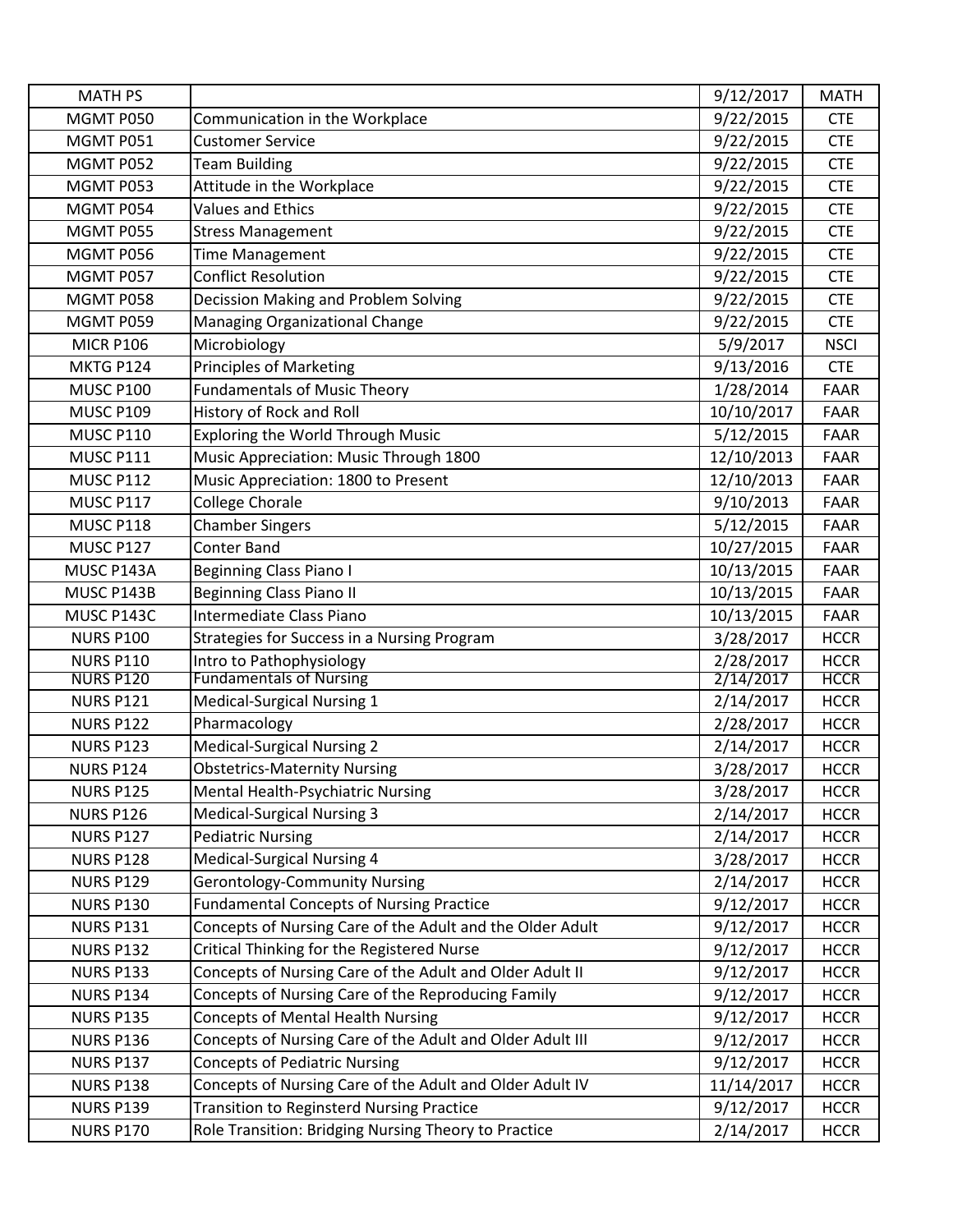| OFFT P030         | <b>Human Relations in Business</b>                                     | 9/13/2016  | <b>CTE</b>  |
|-------------------|------------------------------------------------------------------------|------------|-------------|
| P148-P058-P078    | <b>Special Studies</b>                                                 |            |             |
| <b>PHIL P106</b>  | Introduction to Philosophy                                             | 4/23/2013  | SOSC        |
| <b>PHIL P107</b>  | Introduction to Logic                                                  | 4/23/2013  | SOSC        |
| <b>PHIL P108</b>  | Introduction to Philosophy of Religion                                 | 4/23/2013  | SOSC        |
| <b>PHIL P109</b>  | <b>Existence and Reality</b>                                           | 9/24/2013  | SOSC        |
| <b>PHIL P110</b>  | <b>Introduction to Ethics</b>                                          | 4/23/2013  | SOSC        |
| <b>PHIL P112</b>  | The Ethics of Living and Dying                                         | 4/23/2013  | SOSC        |
| <b>PHOT P101</b>  | Introduction to Photography                                            | 9/9/2014   | <b>FAAR</b> |
| <b>PHOT P103</b>  | <b>Advanced Photography</b>                                            | 9/9/2014   | <b>FAAR</b> |
| <b>PHSC P112</b>  | <b>Physical Science</b>                                                | 4/26/2016  | <b>NSCI</b> |
| <b>PHYL P101</b>  | <b>Introductory Physiology</b>                                         | 5/10/2016  | <b>NSCI</b> |
| PHYS P102A        | <b>General College Physics</b>                                         | 10/24/2017 | <b>NSCI</b> |
| PHYS P102B        | <b>General College Physics</b>                                         | 10/24/2017 | <b>NSCI</b> |
| PHYS P104A        | Physics for Scientists and Engineers                                   | 4/9/2013   | <b>NSCI</b> |
| PHYS P104B        | Physics for Scientists and Engineers                                   | 4/23/2013  | <b>NSCI</b> |
| <b>POLS P101</b>  | <b>American Government</b>                                             | 3/11/2014  | SOSC        |
| <b>POLS P102</b>  | <b>Introduction to Comparative Politics</b>                            | 4/22/2014  | SOSC        |
| <b>POLS P103</b>  | <b>Introduction to International Politics</b>                          | 4/22/2014  | SOSC        |
| <b>PSYC P101A</b> | <b>General Psychology</b>                                              | 9/8/2015   | SOSC        |
| <b>PSYC P110</b>  | <b>Abnormal Psychology</b>                                             | 10/13/2015 | SOSC        |
| <b>PSYC P126</b>  | Lifespan Human Development                                             | 9/22/2015  | SOSC        |
| <b>PSYC P133</b>  | Psychology of Personal and Social Adjustment                           | 10/13/2015 | SOSC        |
| PSYC P223         | <b>Child Psychology</b>                                                | 1/22/2013  | SOSC        |
| PSYT P020A        | <b>Developmental Disabilities</b>                                      | 4/25/2017  | <b>HCCR</b> |
|                   | Understanding and Promoting Personal Development and Adjustment        |            |             |
| PSYT P020B        | of the Developmentally Disabled                                        | 4/25/2017  | <b>HCCR</b> |
|                   | Principles and Practices of Behavioral Support for the Developmentally |            |             |
| PSYT P020C        | <b>Disabled</b>                                                        | 4/25/2017  | <b>HCCR</b> |
| PSYT P020D        | Pharmacology: Concepts and Practices                                   | 4/25/2017  | <b>HCCR</b> |
| PSYT P020E        | Therapeutics of Communication and Relationships                        | 4/25/2017  | <b>HCCR</b> |
| PSYT P020F        | <b>Clinical Practice</b>                                               | 4/25/2017  | <b>HCCR</b> |
| PSYT P030A        | Psychiatric Nursing Practice: Resp & Approaches                        | 4/25/2017  | <b>HCCR</b> |
| PSYT P030B        | Psychopathology I-Major Mental Illness                                 | 4/25/2017  | <b>HCCR</b> |
| PSYT P030C        | Crisis Assessment/Intervention                                         | 4/25/2017  | <b>HCCR</b> |
|                   | Psychopathology II - Disorders of Children, Elderly, Personality and   |            |             |
| PSYT P030D        | Addiction                                                              | 4/25/2017  | <b>HCCR</b> |
| PSYT P030E        | <b>Therapeutic Methods</b>                                             | 4/25/2017  | <b>HCCR</b> |
| PSYT P030F        | <b>Clinical Practice</b>                                               | 4/25/2017  | <b>HCCR</b> |
| PTVN P009         | <b>Nursing Fundamental Concepts</b>                                    | 4/25/2017  | <b>HCCR</b> |
| PTVN P010A        | <b>Fundamentals of Nursing</b>                                         | 4/25/2017  | <b>HCCR</b> |
| PTVN P010B        | <b>Introduction to Medical/Surgical Nursing</b>                        | 4/25/2017  | <b>HCCR</b> |
| PTVN P010C        | Life Span Development                                                  | 4/25/2017  | <b>HCCR</b> |
| PTVN P010D        | <b>Clinical Practice</b>                                               | 4/25/2017  | <b>HCCR</b> |
| <b>SOCI P101</b>  | The Social World                                                       | 4/26/2016  | SOSC        |
| <b>SOCI P102</b>  | <b>Social Problems</b>                                                 | 4/26/2016  | SOSC        |
| SOCI P106A-Z      | <b>Current Topics</b>                                                  |            | SOSC        |